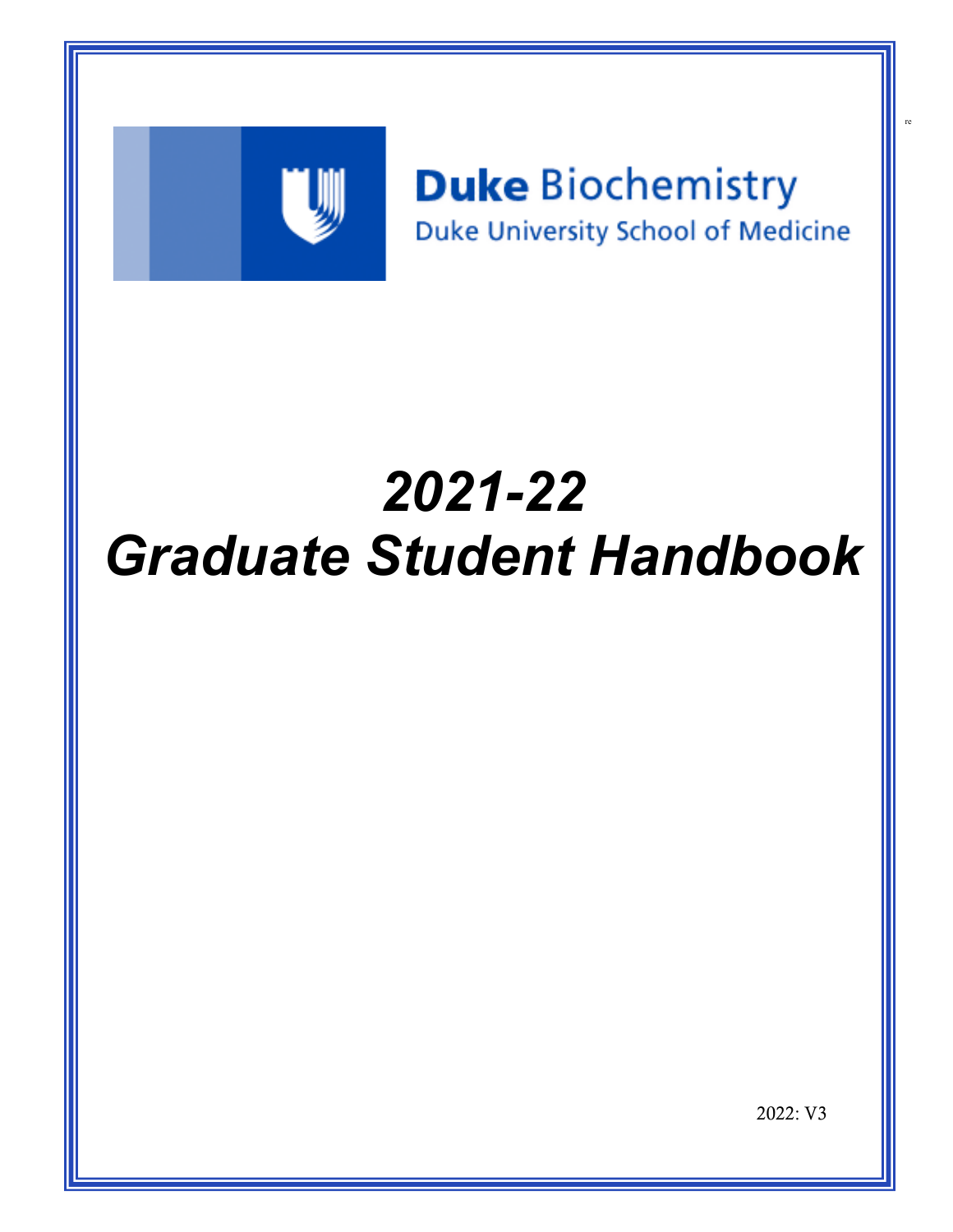# <span id="page-1-0"></span>**TABLE OF CONTENTS**

| Contents |  |
|----------|--|
|          |  |
|          |  |
|          |  |
|          |  |
|          |  |
|          |  |
|          |  |
|          |  |
|          |  |
|          |  |
|          |  |
|          |  |
|          |  |
|          |  |
|          |  |
|          |  |
|          |  |
|          |  |
|          |  |
|          |  |
|          |  |
|          |  |
|          |  |
|          |  |
|          |  |
|          |  |
|          |  |
|          |  |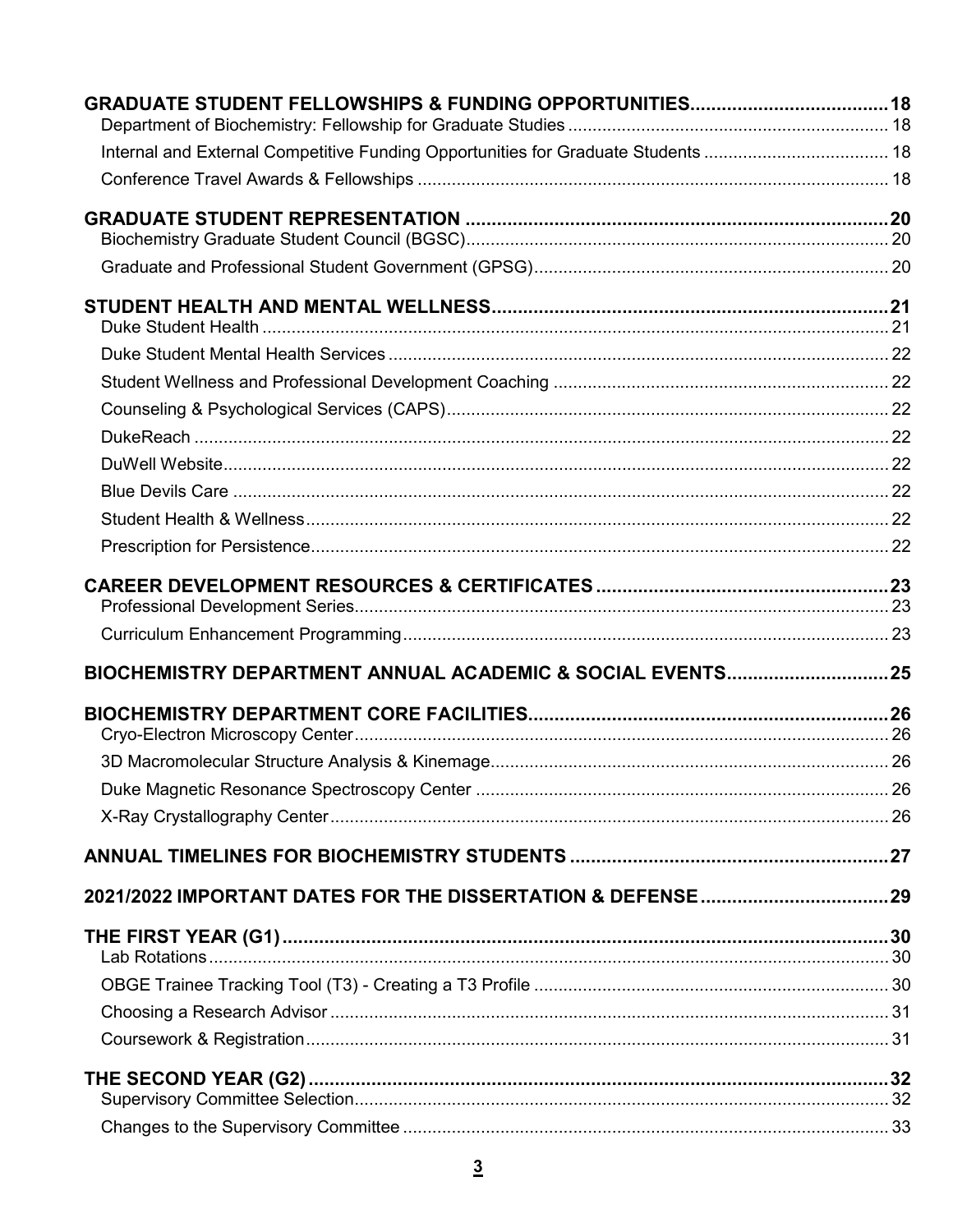| Applying for a Social Security Number (SSN or Individual Tax Identification Number (ITIN) 54 |  |
|----------------------------------------------------------------------------------------------|--|
|                                                                                              |  |
|                                                                                              |  |
|                                                                                              |  |
|                                                                                              |  |
|                                                                                              |  |
|                                                                                              |  |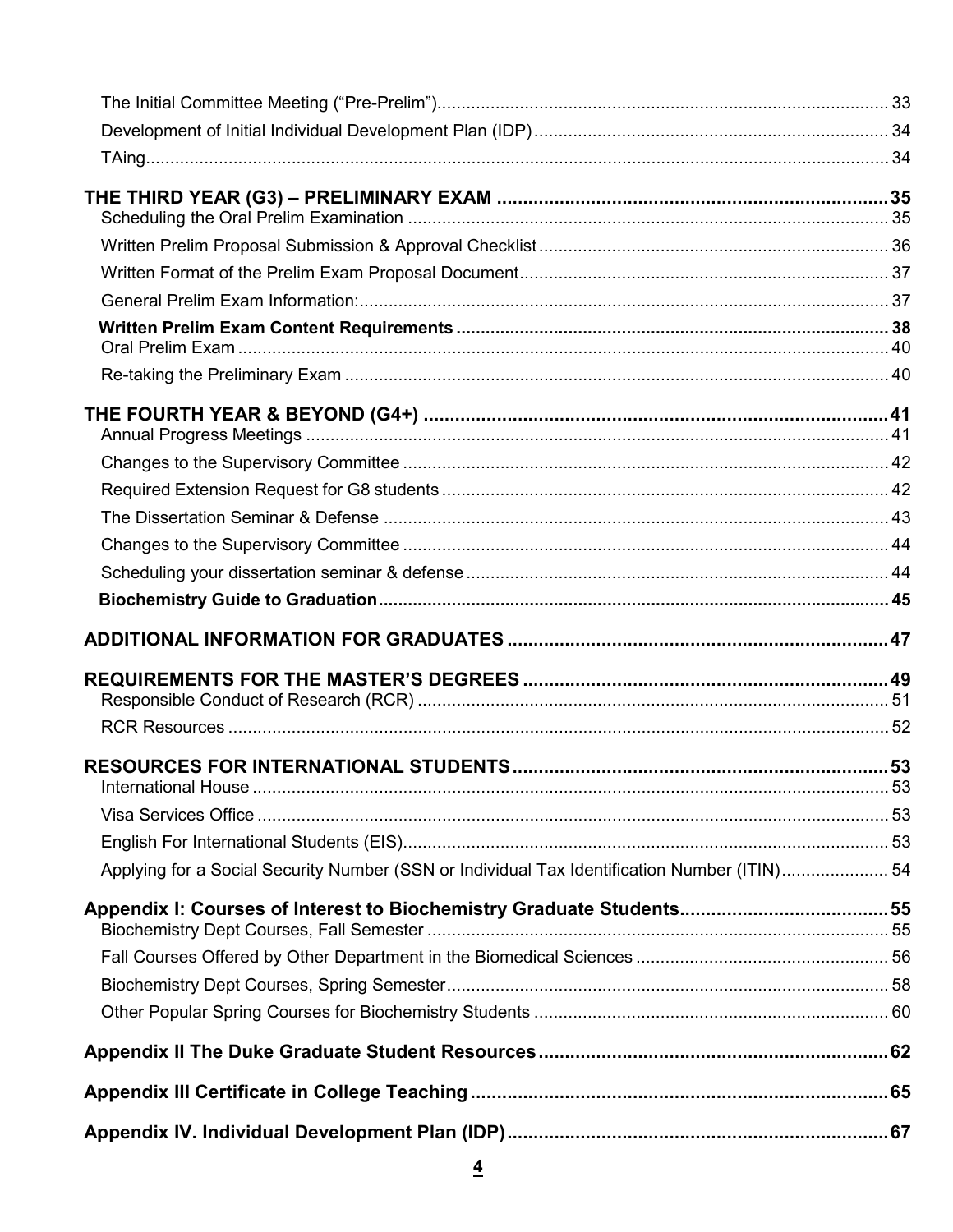#### **\*DISCLAIMER: THIS HANDBOOK IS FOR INFORMATIONAL PURPOSES ONLY AND IS NONBINDING\***

# <span id="page-4-0"></span>**WELCOME TO DUKE BIOCHEMISTRY**

The Duke Department of [Biochemistry](http://www.biochem.duke.edu/) has a rich history of accomplishments at the cutting-edges of biological and chemical research. We also contribute to a broad educational mission, training and teaching undergraduate, graduate and medical students. Currently, the Department comprises 20 primary and 13 secondary faculty members, 7 active emeritus members, 2 adjunct members and ~50 graduate students and ~45 postdoctoral researchers and staff scientists. We occupy approximately 42,000 square feet of the Nanaline Duke Building and 5,000 square feet of the adjacent Sands Building.

### <span id="page-4-1"></span>**Mission Statement**

The mission of the Duke University Biochemistry Graduate program is to educate and mentor students from diverse backgrounds in the fundamentals of biochemical principles and practice through courses and research by (1) guiding students in their thesis research project, and (2) preparing them for a career in research, education, or other disciplines. The program promotes a commitment to excellence in research scholarship and fosters a spirit of creativity, service, and respect, within an environment that is ethical, inclusive, and diverse.

### <span id="page-4-2"></span>**Faculty Expectation for the Completion of a Ph.D. Degree**

To earn the Ph.D. degree in Biochemistry, the Department Faculty expect each graduate student to produce an **independent body of original, high-quality scientific work.** Though circumstances vary, this work will result in authorship on typically two peer-reviewed publications, including those on which the student is first author, prior to or soon after graduation.

### <span id="page-4-3"></span>**Timeline to Degree for Biochemistry Ph.D. Students**

Students begin their graduate studies (G1) exploring different areas of research and mentoring styles with at least 3 hands-on rotation research projects. Trainees learn about the department's available and ongoing research projects through the introductory faculty talks during Orientation, as well as from our retreat and informal 1-on-1 meetings between students and mentors. In Spring of their 1st year, G1 students either choose a thesis lab (with permission from the mentor and the department) or continue with rotations until settling into a thesis lab. Students must also complete 24 graded coursework credits by the end of G2 (with the exception of students coming in with a Master's or as part of the MSTP program). Students typically complete the 1 semester teaching assistant (TA) requirement during G2.

The Preliminary Examination for candidacy must be completed by the end of the student's third year (G3) and expires after five years (G8). Extensions of the Preliminary Exam deadline must be approved by the DGS and Associate Dean for Academic Affairs. Students who have not completed their Preliminary Examination by the end of G4 will be withdrawn.

Dissertation examinations are expected by the end of graduate year seven (G7) and **must be completed by the end of graduate year eight (G8)**. For students who are in G8 prior to graduation, the annual progress report and a plan for dissertation completion must be approved by the student, committee chair, and DGS and submitted to the Associate Dean for Academic Affairs.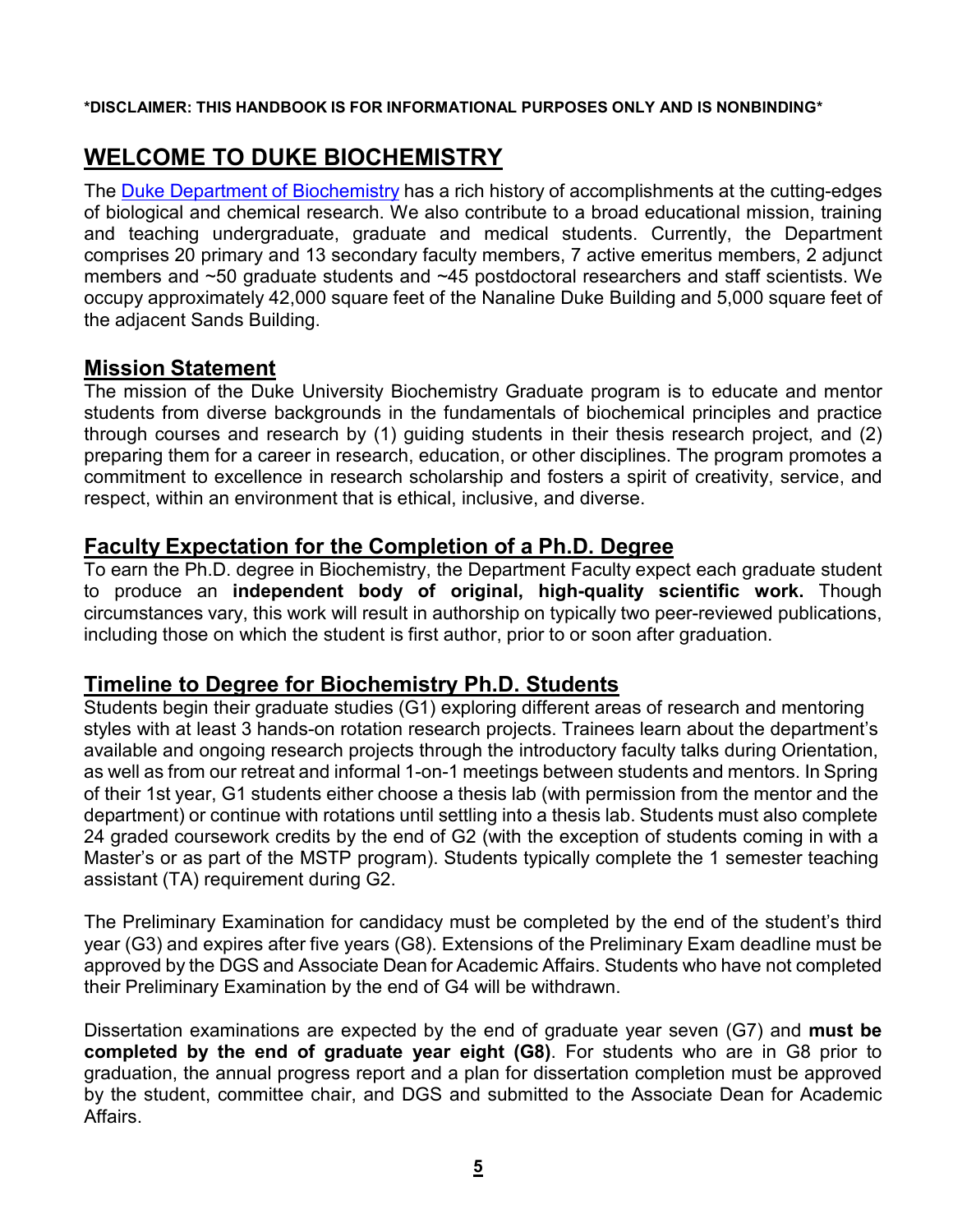# <span id="page-5-0"></span>**DEPARTMENT CONTACTS**

### <span id="page-5-1"></span>**Biochemistry Graduate Studies Office (BGSO):**

The DGS and DGSA serve as advocates for graduate students and should be approached with any school-related and/or personal concerns. Issues will remain confidential according to university policy guidelines. Students may meet with the DGS and/or DGSA during their regular office hours or can schedule an appointment.

**Dr. Meta Kuehn, Director of Graduate Studies (DGS)** – The DGS is the official departmental or program administrator of the rules and regulations of the Graduate School, the designated advocate of the needs of the graduate program and graduate students within the department and in the University, and the advisor of all matriculating graduate students prior to research group affiliation.

> **DGS:** Meta Kuehn, PhD **Office:** Room 220A Nanaline Duke **Phone:** 919-684-2545 **Email:** [kuehn@duke.edu](mailto:kuehn@duke.edu)

**Amy Norfleet, Assistant to Director of Graduate Studies (DGSA)** – The DGSA provides assistance with all graduate issues outside of the actual study of Biochemistry including: registration, payroll, financial aid, visa services, health insurance, parking, program requirements, exam scheduling, room reservations, counseling, etc.

> **DGSA:** Amy Norfleet **Office:** Room 251 Nanaline Duke **Phone:** 919-681-8770 **Email:** [norfleet@duke.edu](mailto:norfleet@duke.edu)

### <span id="page-5-2"></span>**Biochemistry Department Administrative Office:**

**Dr. Richard Brennan, Biochemistry Chair** – The Biochemistry Chair is the official link between the department and the dean. The Chair leads the department in planning, recommends allocation of space, and is responsible for budget preparation, annual faculty evaluations also including promotion and tenure, assignment of academic and nonacademic staff, assignment of teaching loads and student advising, and adherence to departmental bylaws.

> **BCH Chair:** Dick Brennan, PhD **Office:** Room 242A Nanaline Duke **Phone:** 919-684-9471 **Email:** [richard.brennan@duke.edu](mailto:richard.brennan@duke.edu)

**Administrative Assistant to the BCH Chair:** Peggy Wilkison **Office:** 255 Nanaline Duke **Phone:** 919-681-8804 **Email:** [prw2@duke.edu](mailto:prw2@duke.edu)

**Department Business Manager:** Floyd Borden **Office:** Room 254A Nanaline Duke **Phone:** 919-684-5326 **Email:** [floyd.borden@duke.edu](mailto:floyd.borden@duke.edu)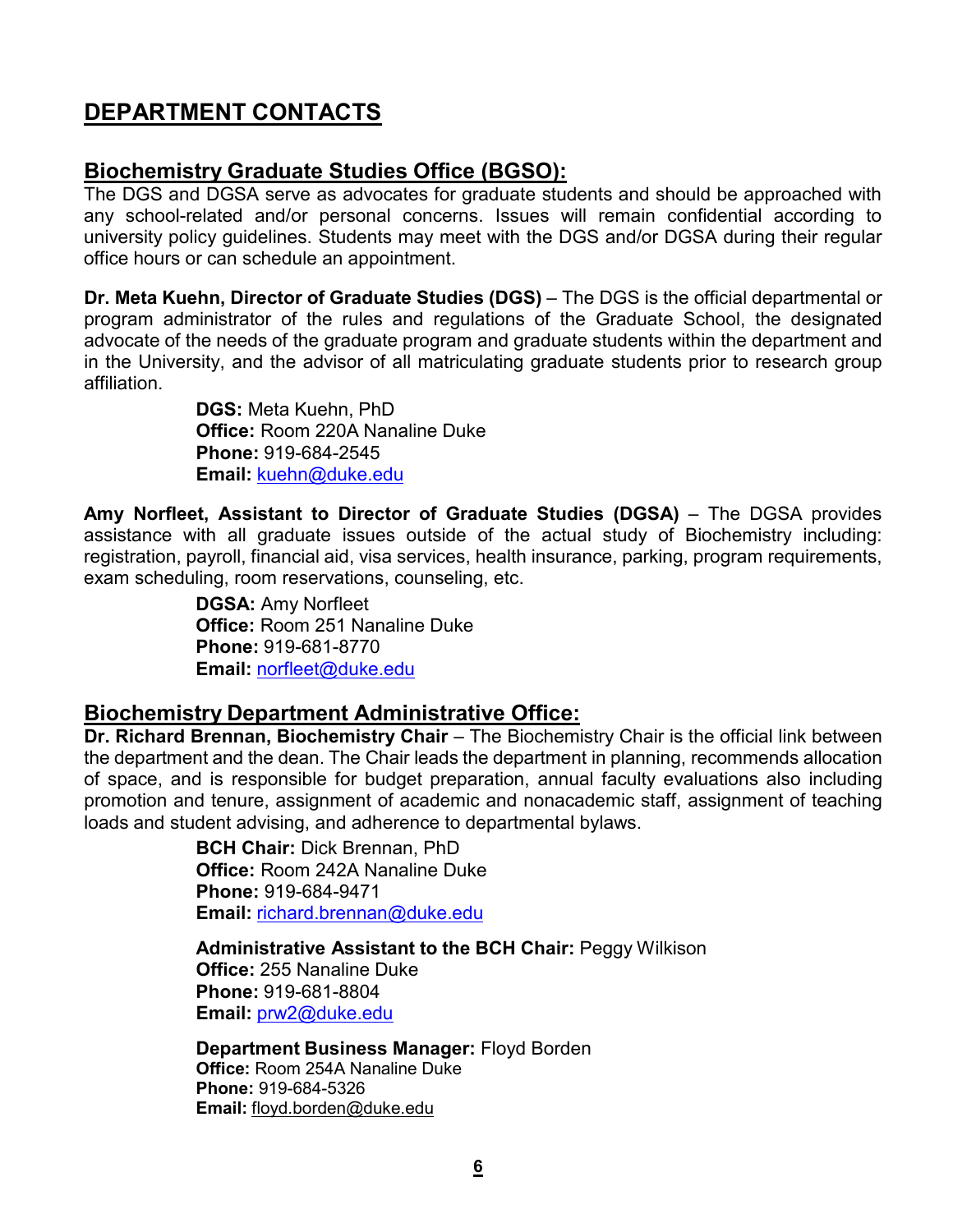# <span id="page-6-0"></span>**CAMPUS RESOURCES FOR ACADEMICS AND ASSISTANCE**

### <span id="page-6-1"></span>**Duke Graduate School**

### **[Website](https://gradschool.duke.edu/)**

This resource has a wealth of up-to-date information on topics including Graduate student living, Wellness, Finances, Academic policies, and Career development.

### <span id="page-6-2"></span>**Duke Student Affairs**

### **[Website](https://studentaffairs.duke.edu/)**

Student Affairs engages in all aspects of students' lives and collaborates with students, faculty, staff, alumni, parents, and many others in the delivery of key services and support to students. Student Affairs provides programs and services that supports the growth of Duke students by enhancing their intellectual, social, cultural and physical development. Resources complement Duke's academic excellence by providing opportunities for students to experience education and explore interests beyond the classroom.

### <span id="page-6-3"></span>**Office of Biomedical Graduate Education (OBGE)**

### **[Website](https://medschool.duke.edu/education/biomedical-phd-programs/office-biomedical-graduate-education)**

The Office of Biomedical Graduate Education in the Duke School of Medicine coordinates activities that impact all School of Medicine graduate students. They coordinate the RCR [\(Responsible Conduct of Research\)](https://medschool.duke.edu/education/biomedical-phd-programs/office-biomedical-graduate-education/responsible-conduct-research) Fall [courses f](http://medschool.duke.edu/phd-programs/rcr-orientation/beaufort-retreat)or new student and implement policies within the biomedical graduate programs. OBGE is the administrative home for the IDEALS Office (**I**nclusion, **D**iversity, **E**quity, **A**dvancement, and **L**eadership in the **S**ciences)**[,](https://medschool.duke.edu/about-us/diversity-and-inclusion/office-biomedical-graduate-diversity)** provides career and professional development, and is the administrative home for several interdisciplinary biomedical programs.

OBGE is directed by the Associate Dean for Research Training, [Beth Sullivan, Ph.D.](mailto:beth.sullivan@duke.edu) and the Director of the Office of Biomedical Graduate Education, Amy [Kostrewa.](mailto:amy.kostrewa@duke.edu)

Admission to all PhD programs is through the Duke [Graduate](http://gradschool.duke.edu/) School. Multiple programs that confer a PhD degree, reside in the School of Medicine, including:

**[Biochemistry](https://www.biochem.duke.edu/)** [Cell Biology](http://www.cellbio.duke.edu/) [Immunology](https://immunology.duke.edu/) Molecular Genetics and [Microbiology](http://mgm.duke.edu/) **[Neurobiology](http://www.neuro.duke.edu/) [Pathology](https://pathology.duke.edu/)** [Pharmacology](https://medschool.duke.edu/departments-centers-institutes/department-pharmacology-and-cancer-biology) & Cancer Biology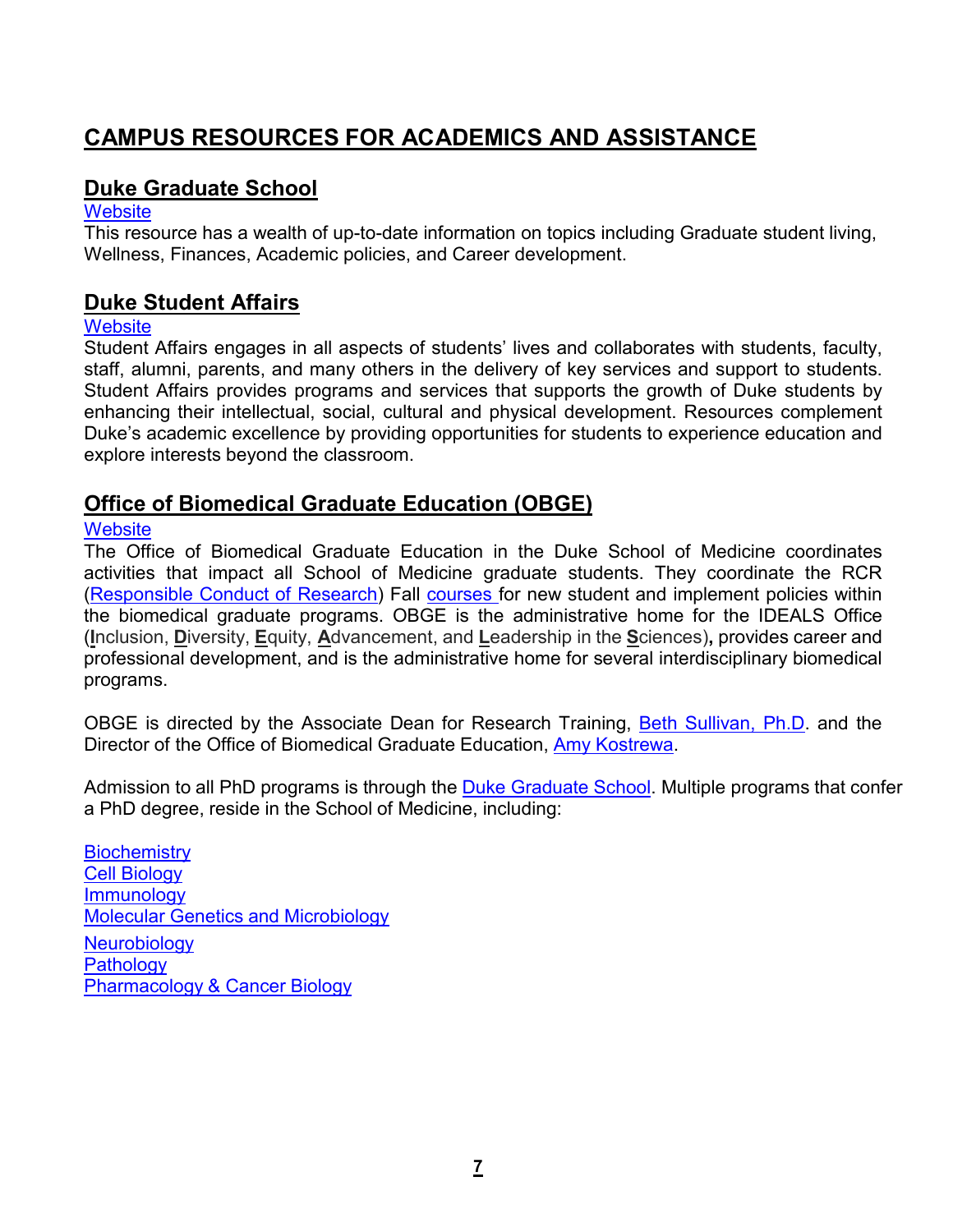### **Interdisciplinary Programs**

[Computational Biology and Bioinformatics](http://www.genome.duke.edu/CBB/) [Medical](http://medicalphysics.duke.edu/) Physics [Pharmacology](https://medschool.duke.edu/departments-centers-institutes/department-pharmacology-and-cancer-biology/training-programs-0) and Cancer Biology [University Program in Genetics and Genomics](http://upg.duke.edu/) Cell and [Molecular](http://cmb.duke.edu/) Biology [Cognitive Neuroscience](http://dibs.duke.edu/education/graduate/cogneuro-ap/) [Developmental](http://devbio.duke.edu/) & Stem Cell Biology [Integrated Toxicology & Environmental Health](https://sites.nicholas.duke.edu/envhealth/) Structural Biology [& Biophysics](http://sbb.duke.edu/)

### <span id="page-7-0"></span>**IDEALS (Inclusion, Diversity, Equity, Advancement, and Leadership in the Sciences)**

### **[Website](https://medschool.duke.edu/about-us/diversity-and-inclusion/ideals-office)**

The IDEALS Office contributes to the diverse scientific climate within the Biomedical Graduate Programs in the School of Medicine. The office works to bring talented underrepresented graduate students and postdoctoral scholars to the Duke University School of Medicine and to enrich their experiences over the course of their training and studies.

# <span id="page-7-1"></span>**[BioCoRE \(](https://biocore.duke.edu/about)Biosciences Collaborative for Research Engagement)**

### **[Website](https://medschool.duke.edu/about-us/diversity-and-inclusion/ideals-office/biocore-program)**

Under IDEALS, The Duke BioCoRE Program builds a supportive community of scientists and provides opportunities for student research and career development. BioCoRE boasts a wide variety of scientific programs, including community-building activities, paid research opportunities, conference travel, symposia, and seminars. BioCoRE is open to all members of the Duke Biosciences community, and both undergraduate and graduate scholars are selected on a competitive basis.

**BioCoRE benefits during Early Start include:** Full stipend for August, beginning your research project, and community building activities.

**Other benefits include:** Enhanced advising and specialized mentoring, scientific conference travel fund, scientific and career development programs, social events, synergy with PhD Graduate Programs.

### <span id="page-7-2"></span>**Individuals with Disabilities**

The Duke Biochemistry Department is committed to providing reasonable accommodations for qualified individuals with disabilities in compliance with Section 504 of the Federal Rehabilitation Act of 1973, the Americans with Disabilities Act (ADA) of 1990 and the ADA Amendments Act of 2008, as well as applicable state regulation and federal and state privacy laws.

**Student Disability Access Office:** (SDAO) explores possible coverage andreasonable student accommodations that comply with the Americans with Disabilities Act (ADA) and the Rehabilitation Act. They provide and coordinate accommodations, support services, and auxiliary aids for qualified students. To begin the process, students must provide documentation. Faculty may find this page useful in working with students with Disabilities. Phone:919-668-1267 Disabilities include: Asperger's Disorders, Attention Deficit Hyperactivity Disorders, blindness/low vision,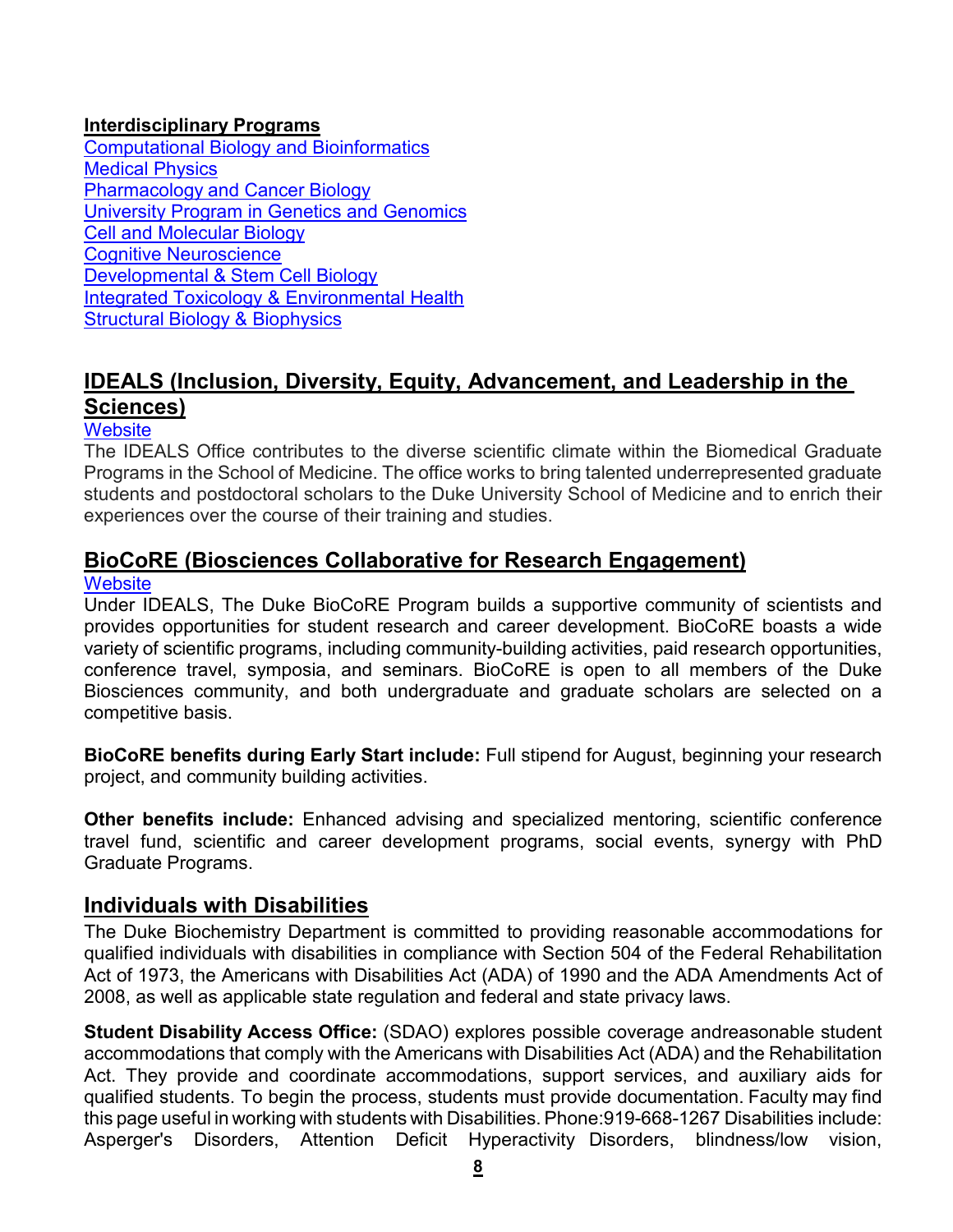deafness/hard of hearing, learning disabilities, mobility and chronic health, psychological disorders and other impairments.

*Please Note: If you believe you may need and qualify for reasonable accommodations, please visit [Duke's Disability](http://www.access.duke.edu/students/index.php) Management System.*

### <span id="page-8-0"></span>**Cultural, Personal and Academic Assistance**

Below is an alphabetical listing of resources to assist you in solving a problem, concern, or conflict you are facing. Contact the main DukeReach line at (919-681-2455) or the Dean of Students Office at (919-668-3853) to speak with someone during regular business hours. For after-hours emergencies contact the Dean on Call pager (919-970-4169) or Duke Police (919-684-2444).

Academic Resource Centers assists students with time management, provides peer tutoring, and special services for students with ADD or ADHD. It is located on the second floor of the Academic Advising Center on East Campus. Phone: 919-684-5917

Career Center provides services that attend to all aspects of a students' career development and life planning including: information about internships, Career Week, choosing a major, life after graduation, job search, and career counseling. Phone: 919-660-1050

Center for Multicultural Affairs (CMA) supports students of color and cultural communities and provides programs, services, and resources for the Duke community. Phone: 919-684-6756

Center for Sexual and Gender Diversity provides advocacy, education, and resources for faculty, staff, students, and alumni. If you know a student who is struggling with sexual identity or experiencing conflict because of homophobia or sexual orientation, the Center can help. The Center also provides programs and resources for the entire community. Phone: 919-684-6607

Gender Violence Services are offered through the Office of Gender Violence Prevention and Intervention in the Women's Center. If you are a student at Duke University (of any gender) and are a victim-survivor of gender violence, and it is a non-emergency issue, visit their [website,](https://studentaffairs.duke.edu/wc/gender-violence/gender-violence-education) call 919-684-3897, email [WCHelp@duke.edu, o](mailto:WCHelp@duke.edu)r walk in—no appointment necessary. After hours, weekends, holidays: Page Women's Center staff at 919-970-2108 or email [WCHelp@duke.edu.](mailto:WCHelp@duke.edu) If this is an emergency situation and you feel you are in danger, call 911 or Duke Police at 919- 684-2444.

#### Discrimination and Harassment Student Resource Tool **[Website](https://projects.gradschool.duke.edu/reporting/)**

This tool helps graduate students with the options and the processes for reporting harassment, discrimination and other concerns.

Housing, Dining & Residence Life (HDRL) provides on-campus housing for undergraduates and some graduate students. Phone: 919-684-4304

International House provides educational services and advocacy to Duke's international population and to the Durham community. I House offers extensive cross-cultural programming and information to enhance the global mission of the university. Phone: 919-684-3585

Jewish Life at Duke strives to enrich the lives of Jewish students through social, educational,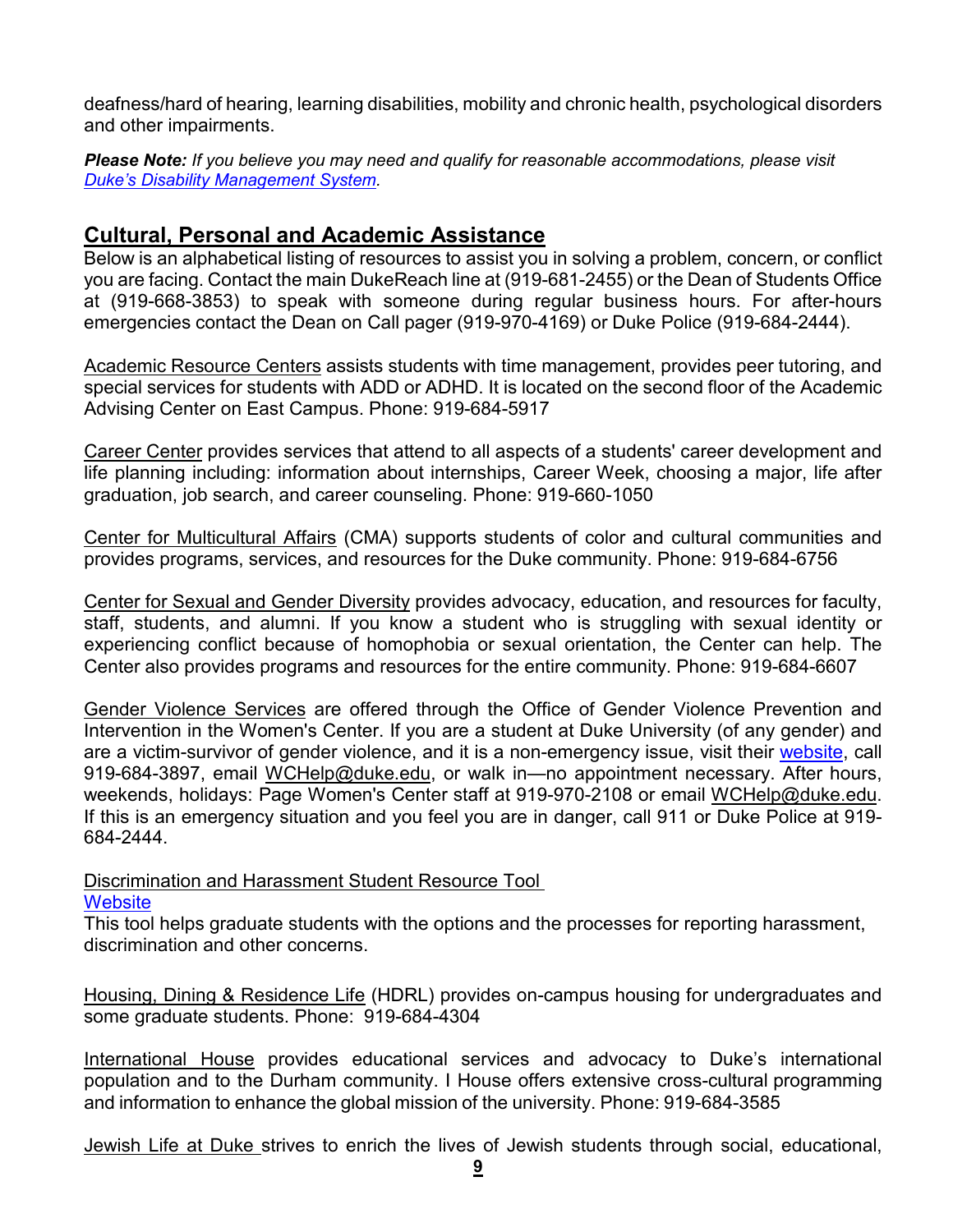religious, cultural, social-action, and community-service activities. They provide programs, Shabbat and holiday services, and student resources. Phone: 919-684-6422

Mary Lou Williams Center for Black Culture has programs and resources for faculty, students,and staff that foster consciousness on the significance of Black experiences. Phone: 919-684- 3814

Office of Institutional Equity sits under the auspices of the President and provides institutional leadership in sustaining a respectful and inclusive environment. It provides information on Diversity & Equity, EEO/Affirmative Action, Harassment Prevention, Policies, and Resources. Phone: 919-684-8222

**Ombudsperson** 

Phone: 919-684-5917

- $\triangleright$  Provides a neutral, safe, and confidential environment to talk
- $\triangleright$  Listens to concerns and complaints and discusses appropriate options
- $\triangleright$  Helps to evaluate those options
- $\triangleright$  Assists students in resolving problems
- $\triangleright$  Mediates conflicts, convenes meetings, engages in "shuttle diplomacy"
- $\triangleright$  Refers students to appropriate campus resources
- $\triangleright$  Provides information about university resources

Religious Life is part of the Duke Chapel and provides resources and connections to over 25 campus ministries affiliated with Duke University. It also runs the Pathways program to help college students engage in their spiritual development. Phone: 919-684-2909

Women's Center fosters diverse learning and living environments that are safe and empowering for all Duke women and men through education outreach, and advocacy. The staff is committed to a campus culture that provides access, fosters agency and self-determination for all, and creates transformative experiences to understand and resist patriarchal oppression. Phone: 919- 684-3897. (After hours: 919-970-2108 (pager)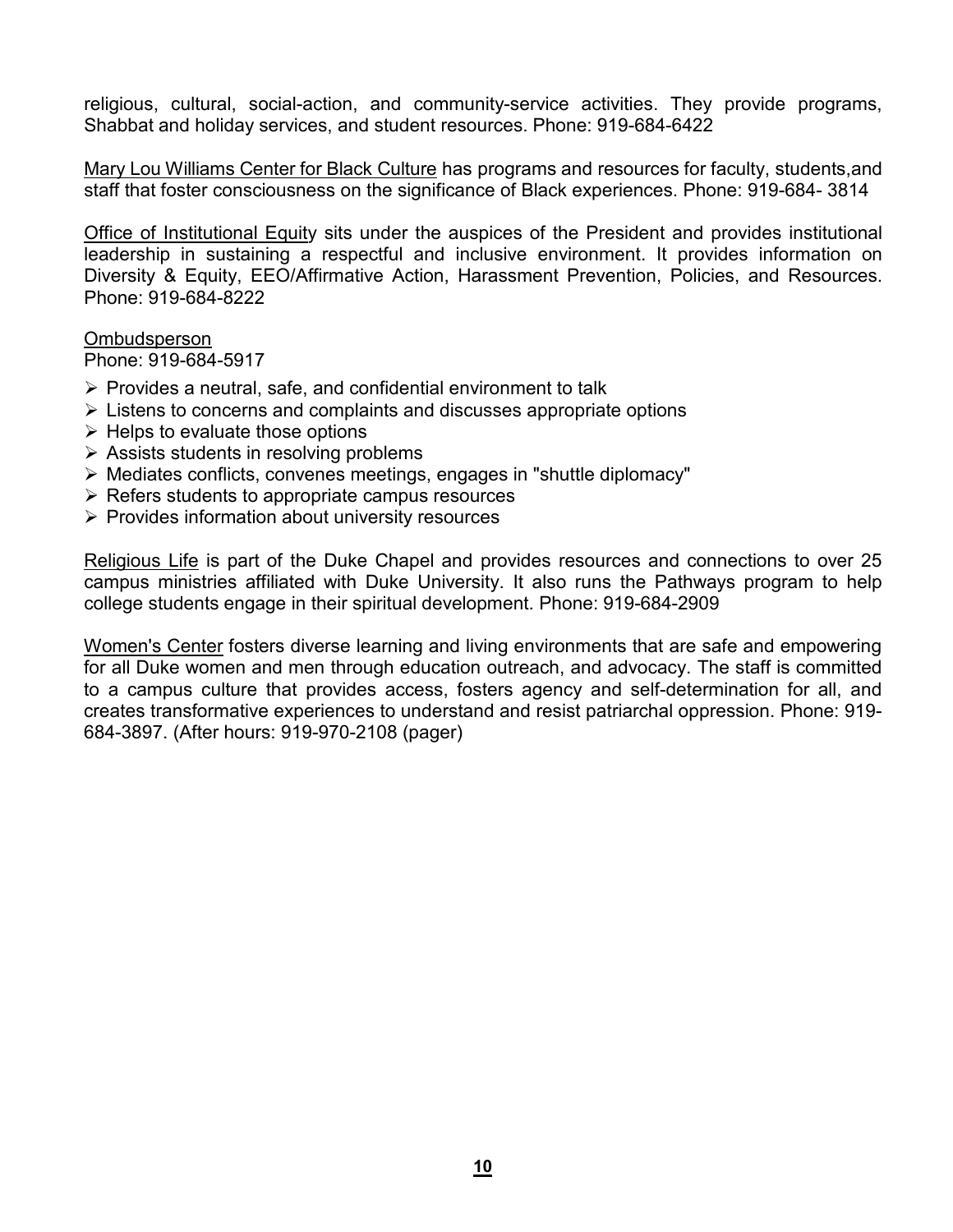# <span id="page-10-0"></span>**DUKE ID, BUILDING ACCESS, ROOM RESERVATIONS, AND MAIL:**

### <span id="page-10-1"></span>**DukeID Card**

### **[Website](https://dukecard.duke.edu/)**

Your first DukeCard is free, and is a requirement. **Please see the DGSA prior to getting your DukeCard.** Visit their website for more information and office locations.

**After-Hours Door Access:** You will need a DukeCard with a Proxchip for after-hours door access. If your card does not contain a Proxchip, please see the DGSA. If you have a Proxchip, please bring your card to the DGSA and they will request after-hours access to the Nanaline Duke, Sands, Jones, & CARL buildings.

**Email:** Before you arrive on campus for Orientation, you should have received your official Duke NetID email log-in and password. We encourage you to use this account, but should you change your email address, please notify the BGSO immediately. You will also use your NetID log-in to register for classes each semester.

**Mail**: All mail sent to the faculty, staff, department, DGS, BGSO, or Administrative Office must include «Box 3711 Biochemistry» to guarantee delivery.

**Computers/Printers/Photocopiers/Fax:** Computers and printers located in 252 Nan Duke (Biochemistry Student Lounge). The password for these computers is: *nd251bc.* The departmental copier requires a pass code. To use the color copier near the cold room on the 2nd floor of Nan Duke (near Oas Lab), please use code 44120. The fax machine is in the BCH Administration Office (255 Nanaline Duke) and is available during office hours. The fax # is 919-684-8885. If you have a long-distance fax, you will need a fax code that can be obtained from your lab manager/staff assistant

### <span id="page-10-2"></span>**Room Reservations**

| <b>Contact</b>                                     | Room (occupancy)              |
|----------------------------------------------------|-------------------------------|
| Amy Norfleet - norfleet@duke.edu                   | 247 Nanaline Duke (20)        |
| 681-8770                                           | 147 Nanaline Duke (100-110)   |
|                                                    | 209 Nanaline Duke (10)        |
|                                                    | 252B Nanaline Duke (25)       |
|                                                    | 279 Sands (18)                |
| Jodi Belanger - Jodi.belanger@duke.edu             | 384 Nanaline Duke (25)        |
| 684-8085                                           | 437/439 Nanaline Duke (25-30) |
|                                                    | 465 Sands (22) unlocked       |
|                                                    | 472 Sands (18) locked         |
| Jennifer Goins - immunologydept@mc.duke.edu        | 117A Jones (small room)       |
| 684-3578                                           | 354 Jones (small room)        |
|                                                    | 321 Jones (small room)        |
| Med Center Room Reservations: 25Live For questions | 143 Jones (150)               |
| call 684-9026 or email mcedrooms@mc.duke.edu       | 103 Bryan Research (190)      |
|                                                    | 001 MSRB (70)                 |
| Learn more about Duke University Event Management  |                               |
|                                                    |                               |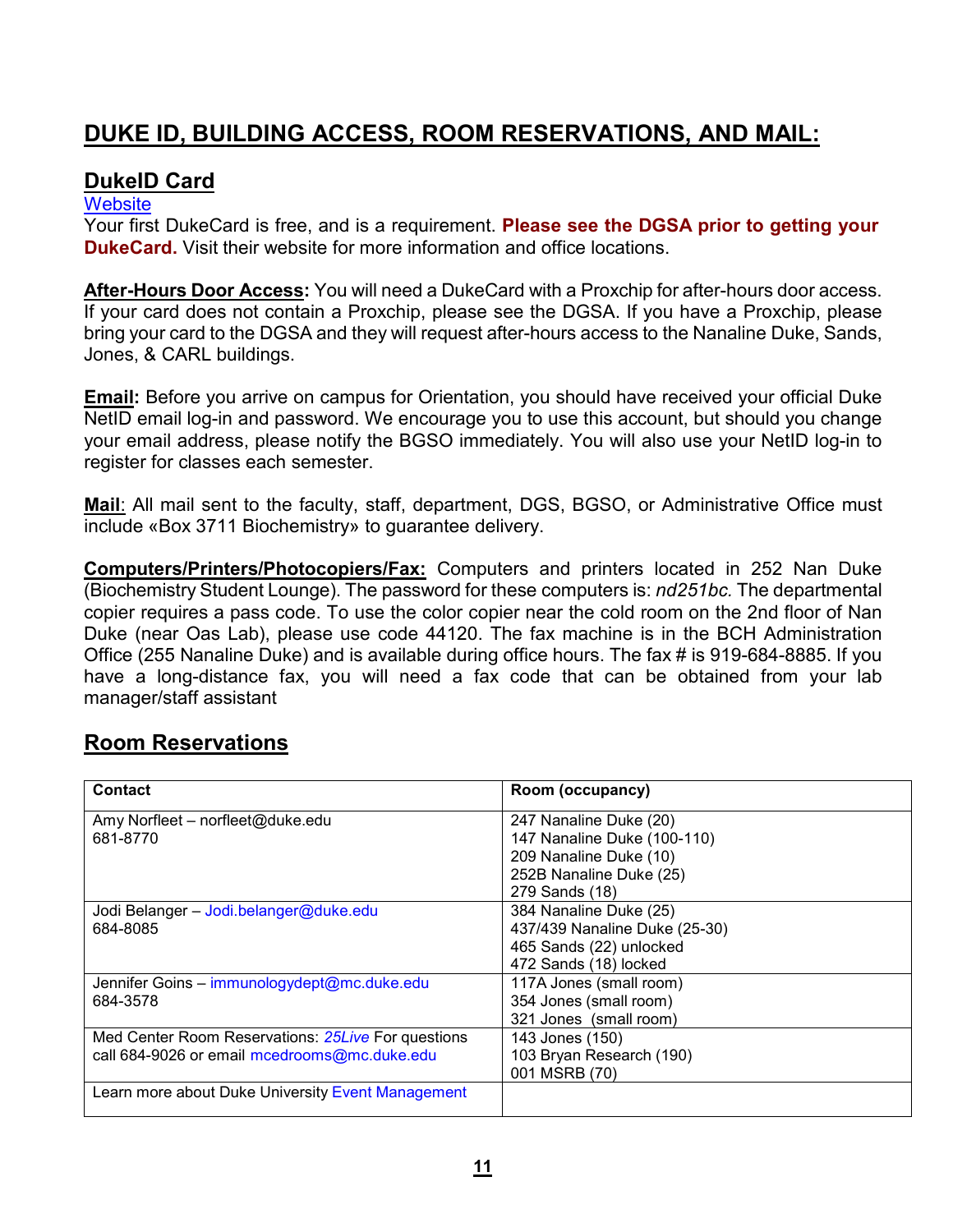# <span id="page-11-0"></span>**FINANCES, STIPEND, VACATION & HEALTH INSURANCE**

The Duke University Graduate School and the Biochemistry program offer a wide array of financial support from annual awards funds, instruction, endowed fellowships, foundations and other private support, as well as federal research and training grants. *(Graduate School and University Contacts are listed in Appendix II on page 62.)*

### <span id="page-11-1"></span>**Financial Support Summary and Disbursment**

#### **[Website](https://www.biochem.duke.edu/financial-support)**

Financial support for continuing Ph.D. graduate students in the Department of Biochemistry is typically provided over a 12-month period. You can find yearly financial support dollar amounts and disbursements on the biochemistry website, along with the tuition charge per semester, pay dates, and the change in tuition remission in year 4.

### <span id="page-11-2"></span>**Recreation fee**

The student recreation fee in the first 5 years of study is paid by the Graduate School for use of the campus facilities. For the 2021-22 AY, students beyond G5 must opt in to have this fee paid and for continued access. All  $5<sup>th</sup>$ + year students will receive an email on how to "opt in" at the beginning of each academic year. If you choose to "opt in", your student account will be charged a recreation fee of \$158.00 per six-month period (July 1–December 31 and January 1–June 30). The Department has decided to pay this fee for students who choose to opt-in for the 2021-22 AY and will be posted directly to your Bursar account. Please notify the DGSA if you are a  $5<sup>th</sup> +$ year student and want to opt-in.

### <span id="page-11-3"></span>**Research Assistantship Stipend Payment Schedule:**

#### **[Website](http://finance.duke.edu/payroll/schedules/index.php)**

Beginning in G3, financial awards will be supported by the PI's grants & funding and will be paid through the monthly faculty staff payroll in 12 equal monthly payments on the  $25<sup>th</sup>$  day of each month.

*Please Note: Annual award letters will be sent in May detailing new stipend and fee amounts.*

Students have ultimate responsibility for ensuring their tuition and fees are paid and should regularly review the Bursar's Office statements and quickly resolve any problems or questions. For questions about bursar accounts, contact the [DGSA,](mailto:norfleet@duke.edu) the [Bursar's Office,](https://finance.duke.edu/bursar) or the Graduate School Office of [Budgets and](https://gradschool.duke.edu/about/staff-directory#budget) Finance.

Students must be enrolled in the Graduate School to receive fellowship or assistantship support. Our department works cooperatively with the Graduate School and School of Medicine to ensure financial support for six consecutive 12-month academic years, provided the student has made continued satisfactory progress in our graduate program.

As a member of an outstanding graduate community, we also strongly encourage students to apply for other institutional and outside fellowships. Awards of this type add distinction to your graduate record and enhance our ability to support additional highly qualified students in graduate programs at Duke.

### **Duke@Work**

For those students that are paid on the 25th of each month, you will now have the option of accessing your pay statements through the on-line [Duke@Work](https://shib.oit.duke.edu/idp/authn/external?conversation=e1s1) system.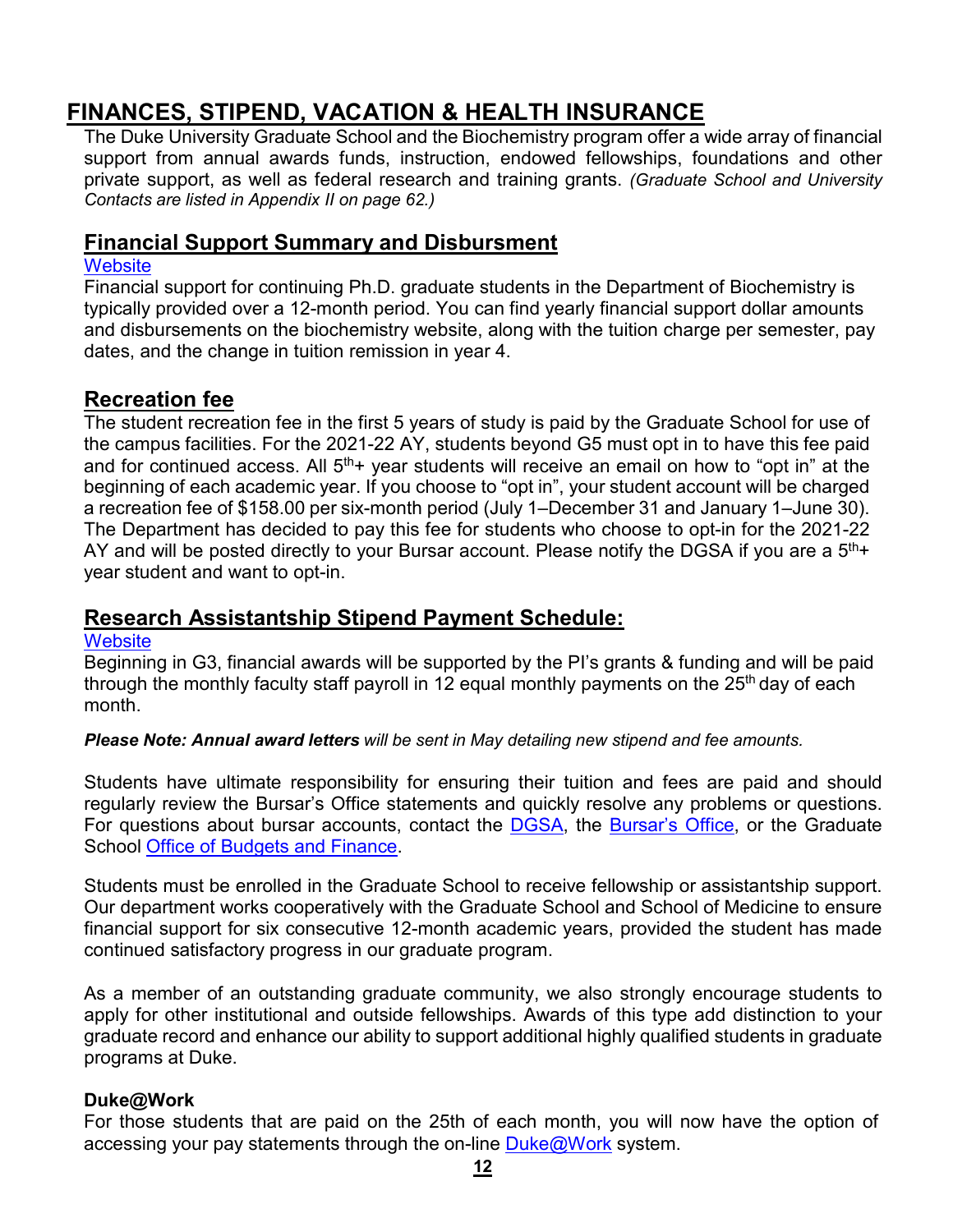You can also use Duke@Work to do the following:

- − View current and past pay statements.
- − Change your home address.
- − Update your work address (physical location).
- − Set-up or change bank accounts for direct deposit.
- − Change Federal and North Carolina tax withholding amounts (if required).

*Please Note: The Duke Payroll system and the Duke Hub system are NOT connected. A change in* information submitted in one system will not automatically change the same information in the other. If you *make a home address change in Duke@Work, you will need to make the same change in Duke Hub*.

### <span id="page-12-0"></span>**Duke Corporate Payroll**

Graduate student stipend payments are distributed from the Duke Corporate Payroll office. Corporate Payroll operates a customer service center which provides the following: issuing payments for salaries and corresponding benefits, as well as voluntary and involuntary deductions; fellowship and scholarship payments to Duke students; distributing annual tax forms, IRS Forms W-2, 1042S and 1099 forms; providing wage verification requests for mortgage companies or governmental agencies; and offering training for departmental payroll representatives, human resources managers, and business managers. Email corporate [Payroll](mailto:payroll@duke.edu) or call 919-684-2642.

### <span id="page-12-1"></span>**Taxes**

**Under the Tax Reform Act of 1986, both fellowship & assistantship stipends are taxable** and are reportable as income with the exclusion of tuition, fees, books and equipment required for educational support. The university has no reporting or withholding requirements on fellowships; however, you may choose to have taxes withheld by completing a W4 form with thepayroll office. We encourage you to read the [IRS' publication](http://www.irs.gov/pub/irs-pdf/p970.pdf) concerning Tax Benefits of Education and the taxation of scholarships and fellowships, or to consult with your tax advisor concerning this financial aid package.

**For U.S. citizens,** fellowship stipends may be reduced, for tax purposes, by the amounts paid for tuition, fees, and required books, supplies, and equipment. For general information about the taxability of scholarships and fellowships see **IRS publication 970**.

**For international citizens,** stipend payments are subject to withholding of federal and state income taxes based on the existing [tax treaties](http://www.irs.gov/publications/p901/ar02.html) between the student's country and the USA. In addition, there is an IRS requirement that tuition payments for foreign students must be reported to the federal government.

Please Note: Each student's tax situation is unique, and the [Payroll](http://finance.duke.edu/payroll/) Office at Duke provides assistance to *enrolled students regarding withholding requirements.*

### <span id="page-12-2"></span>**Graduate Student Vacation & Sick Leave Policy**

### **[Website](https://gradschool.duke.edu/sites/default/files/documents/policy_phd_student_vacation_grant-supported.pdf)**

The vacation policy ensures that all Ph.D. Research Assistants (years 3+) are allowed a minimum amount of paid time off each year, and the policy outlines the request process. This policy applies only to Ph.D. RAs, since their research work does not necessarily correspond to the Academic Calendar. It is expected that Teaching and Graduate Assistants (years 1 & 2), and Duke funded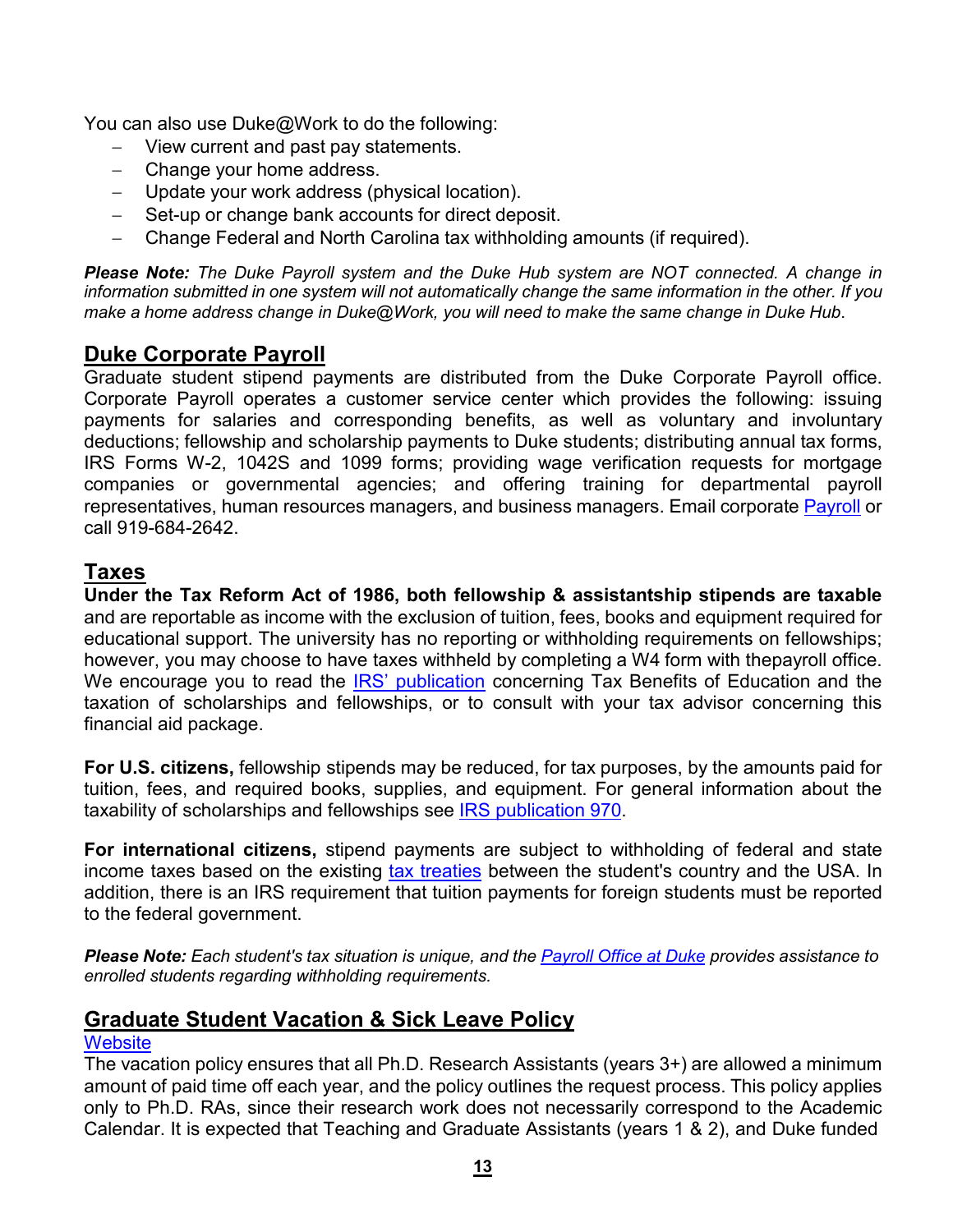fellows, will have ample vacation time during periods when classes are not in session.

- I. Graduate students who are funded by research projects on a twelve-month stipend schedule are allowed, at minimum, two weeks (ten working days) of vacation each year. Students who wish to take vacation must apprise their advisor of their intentions at least two weeks before the planned absence.
- II. Students wishing to take additional periods of time off, paid or unpaid, must receive the approval of their advisor. If payroll changes are necessary, the advisor will notify the department or program business office prior to the payroll deadline for the affected pay period of any such arrangements. Approval for additional periods of paid time off may be subject to funding agency restrictions.
- III. University observed holidays and time away for professional activities (conferences, workshops, interviews) do not count against vacation. Ph.D. Research Assistant holidays will follow the [Holiday Schedule for University Staff.](http://hr/benefits/time_away/university/holidays/index.php) *Please Note: The Graduate School policy on religious holidays corresponds broadly to that of Trinity College. Students who wish to observe religious holidays must inform their advisor in advance, must plan to make up any missed work, and cannot be required to take the religious holiday as a vacation day.*
- IV. Unclaimed vacation cannot be carried over to a subsequent year nor will any unclaimed vacations days be paid out if not used by the year-end or upon termination of the research position. The annual cycle for determining available vacation will be September 1 to August 30 of the following year.

**Sick Leave Policy**: Graduate students are allowed a minimum of 12 working days per year. Students wishing to take additional sick leave, paid or unpaid, must receive approval from their advisor.

*Please note: You cannot carry over or payout unclaimed sick days.*

### <span id="page-13-0"></span>**HEALTH AND DENTAL INSURANCE AND HEALTH FEES**

Health insurance is required for all Duke students. If you choose to enroll in Duke's student medical insurance plan (Duke SMIP), the Graduate School will cover the premium cost. Read more here for information on the Duke [SMIP.](http://studentaffairs.duke.edu/studenthealth/health-insurance)

International students, those holding F-1 or J-1 visas, must enroll in the Duke SMIP. Domestic students may choose not to enroll in the Duke plan; however, those who do not enroll must meet the waiver criteria and provide proof of comparable alternative insurance coverage. If you do meet the waiver criteria, the Graduate School will provide a \$600 stipend supplement that will be included in your October paycheck.

At the beginning of the fall semester Duke students must provide proof of coverage by an adequate medical insurance policy or Duke SMIP. If you have a US-based medical insurance plan, it is important to review your policy to assure proper coverage. Always have your insurance card and prescription drug card with you when seeking health care to facilitate filing insurance claims.

**Leave of Absence, Graduation, and Termination:** Students who terminate from the Ph.D. program, take a personal leave of absence, or complete their degree/graduate will have theoption to continue their health insurance coverage for the remainder of the plan year at their own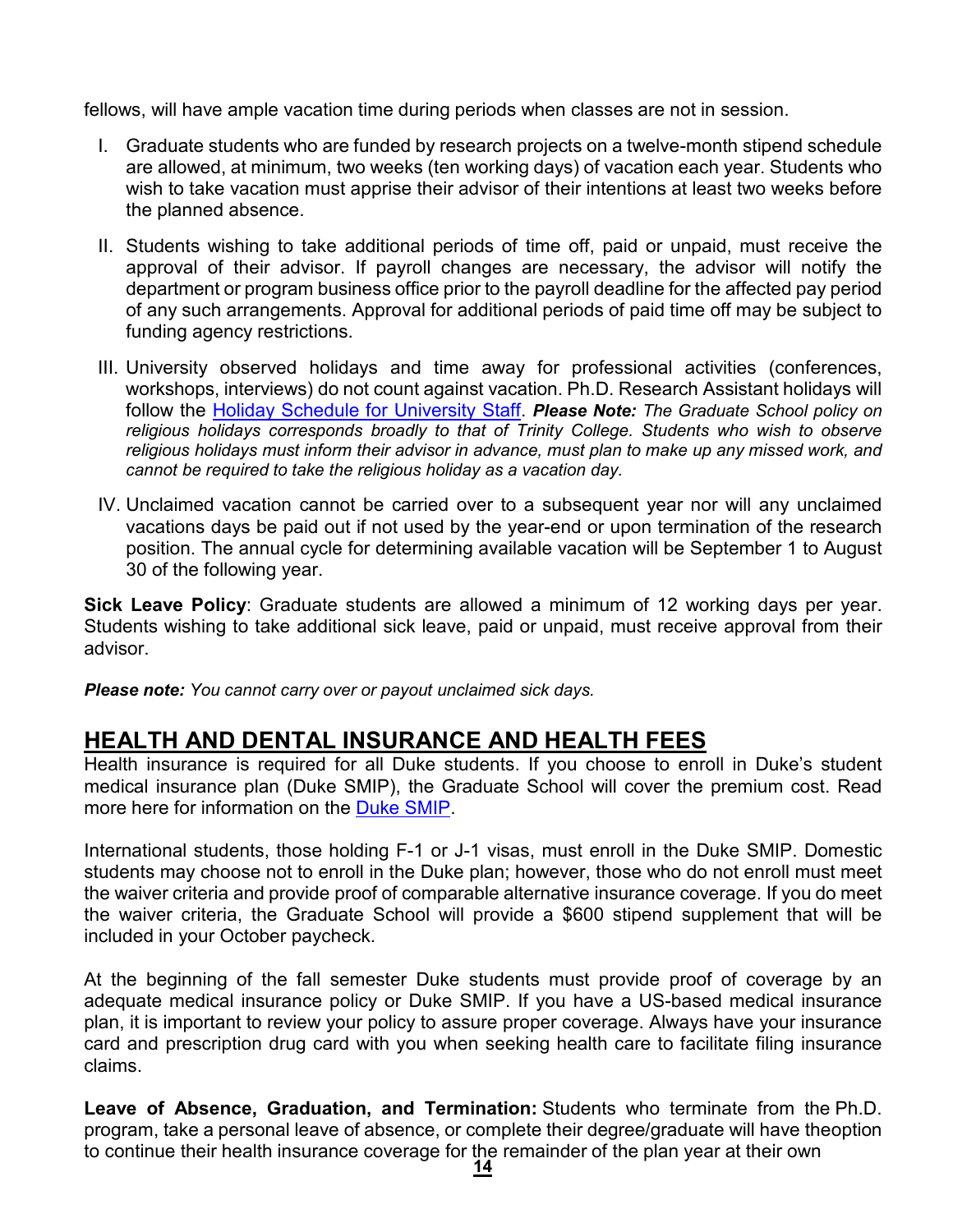pro-rated expense. Otherwise, the Graduate School premium payment continues through the last day of the month in which the student graduates (see more detailed info on p.50). If a student chooses to maintain Duke medical insurance coverage, the student is expected to pay the balance of the plan term premium through their Bursar's account. If the student wishes to terminate the Duke insurance plan, they must complete the Petition to Terminate Coverage form and submit it to the Student Health Insurance Manager in the Student Health Center.

For questions concerning enrollment and termination, email Duke [SMIP,](mailto:insurance@studentaffairs.duke.edu) call 684-1481, or contact the Duke Student Health Center at (919) 681-WELL.

#### **Dental Insurance**:

#### **[Website](https://studentaffairs.duke.edu/blog/dental-office-opens-student-wellness-center)**

Dental services are available through the Duke Wellness Center. All students enrolled in the Student Health Insurance Plan are also eligible for discounted dental visits through BASIX. [DentalBlue](https://www.bluecrossnc.com/shop-plans/dental-blue-individuals) insurance is also available for purchase.

**Health Fee**: Biochemistry graduate students have their health fee and health insurance paid by the University and/or their faculty advisor for their first 6 years. The health fee is separate from comprehensive health insurance and covers most of the services at the Student Health Center (SHC), if medically indicated and rendered by a Student Health Provider.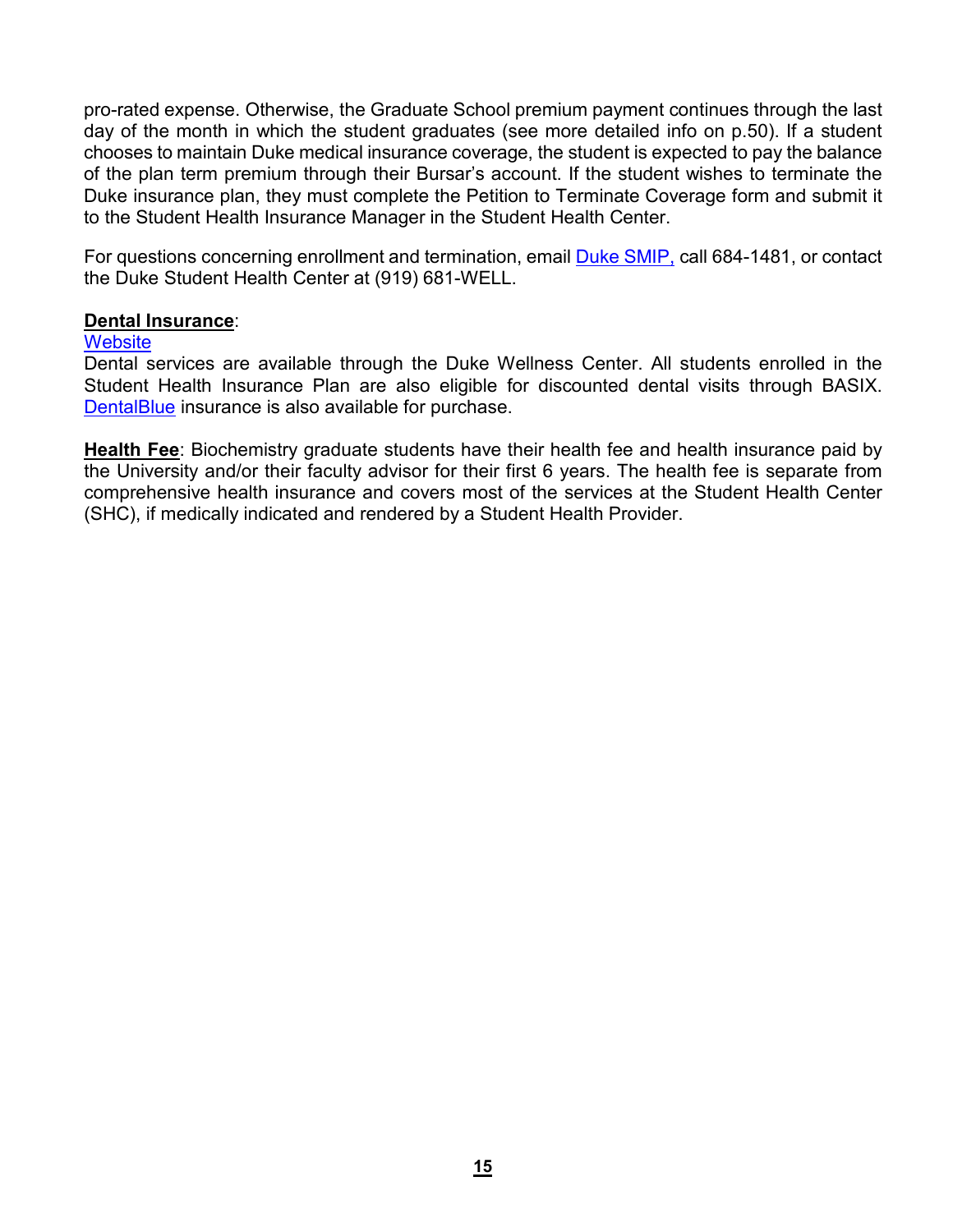# <span id="page-15-0"></span>**LIVING IN & AROUND DUKE**

Living at Duke is about the people, places and opportunities on campus. It is also about you, so take advantage of all that life on campus has to offer, and don't forget to take care of yourself.

### *Useful Links:*

[Student](http://studentaffairs.duke.edu/living-at-duke) Affairs

*Dining*

[Locations \(including menus, food trucks, mobile ordering, and Merchant On Points\),](https://studentaffairs.duke.edu/dining/locations) [Shabbat](https://studentaffairs.duke.edu/events/family-weekend-kabbalat-shabbat-service-dinner-jewish-life-duke) [Dinners,](https://studentaffairs.duke.edu/events/family-weekend-kabbalat-shabbat-service-dinner-jewish-life-duke)

### *Getting Around*

[Campus](http://maps.duke.edu/) Map, Duke [Buses,](http://maps.duke.edu/) Enterprise [CarShare,](https://parking.duke.edu/alternative/enterprise-carshare) Bull City [Connector,](https://parking.duke.edu/alternative/enterprise-carshare) [Triangle](http://www.gotriangle.org/transit/maps-and-schedules/) Region [Transportation](http://www.gotriangle.org/transit/maps-and-schedules/) & Routes

### *Important Student Information Resources*

[Graduate](https://studentaffairs.duke.edu/graduate-professional-students) Student Affairs, Graduate and [Professional](https://sites.duke.edu/gpsc/) Student Government (GPSG)

### *Engaging in the Community*

Duke [Groups,](https://dukegroups.com/home_login) The [Hub,](https://dukehub.duke.edu/psc/CSPRD01/EMPLOYEE/SA/s/WEBLIB_HCX_GN.H_SPRINGBOARD.FieldFormula.IScript_Main?institution=DUKEU) [Bikes,](https://studentaffairs.duke.edu/bicycles) Duke [Intramurals,](https://recreation.duke.edu/intramurals) Jazz at the [Mary](https://studentaffairs.duke.edu/mlw/programs-services/jazz) Lou

### *Safety and Conduct*

Duke [Community](http://studentaffairs.duke.edu/conduct/about-us#node-950) Standard, Safety & [Security](https://police.duke.edu/) at Duke, Incident [Reporting,](http://studentaffairs.duke.edu/conduct/report-incident) Conflict [Mediation,](http://studentaffairs.duke.edu/conduct/report-incident) [Duke Vans](https://parking.duke.edu/buses/duke-vans)

### *Help Resources*

[Managing Stress Workshop,](https://studentaffairs.duke.edu/caps/workshops-and-discussions/managing-academic-stress) [Counseling & Psychological Services, DukeReach,](http://studentaffairs.duke.edu/caps) [Gender](http://studentaffairs.duke.edu/wc/gender-violence) [Violence Prevention and Intervention,](http://studentaffairs.duke.edu/wc/gender-violence) [Substance Abuse Prevention,](http://studentaffairs.duke.edu/wc/gender-violence) [Center for Sexual and](https://studentaffairs.duke.edu/csgd) Gender [Diversity,](https://studentaffairs.duke.edu/csgd) Duke [Police,](https://studentaffairs.duke.edu/csgd) [Duke](http://www.dukeems.org/) EMS

**Visit**

[Discover](https://www.discoverdurham.com/) Durham for more information

### **The Duke Student Survival Guide**

Any Duke student can post or access useful information about life at Duke and Durham on this [wiki resource.](https://shib.oit.duke.edu/idp/authn/external?conversation=e1s1) You'll find everything from parking on-campus to coffee shops around town. Duke NetID and password required for access.

### <span id="page-15-1"></span>**Housing**

### **[Website](https://gradschool.duke.edu/admissions/admitted-students/housing)**

**Housing, Dining, & Residence Life (HDRL)** is a campus resource for students to find rental housing in the Durham area. Most graduate students rent **off-campus housing** from private landlords. See the HDRL online [database](https://studentaffairs.duke.edu/hdrl/graduate-professional-students/graduate-living-campus) of available rentals.

### **Off-Campus Housing for Graduate Students**

For those seeking off-campus accommodations, Duke has resources for students, faculty, and staff to find and advertise rental-housing options in the Durham area. The listing is only a service, is not comprehensive and does not screen landlords nor guarantee quality.

You may never have rented real estate before—and renting in the Durham area may be different than in your hometown. We've put together this guide to help you have a trouble-free experience.

*Please Note: Apartments near Duke (and popular with current students) are listed on the next several*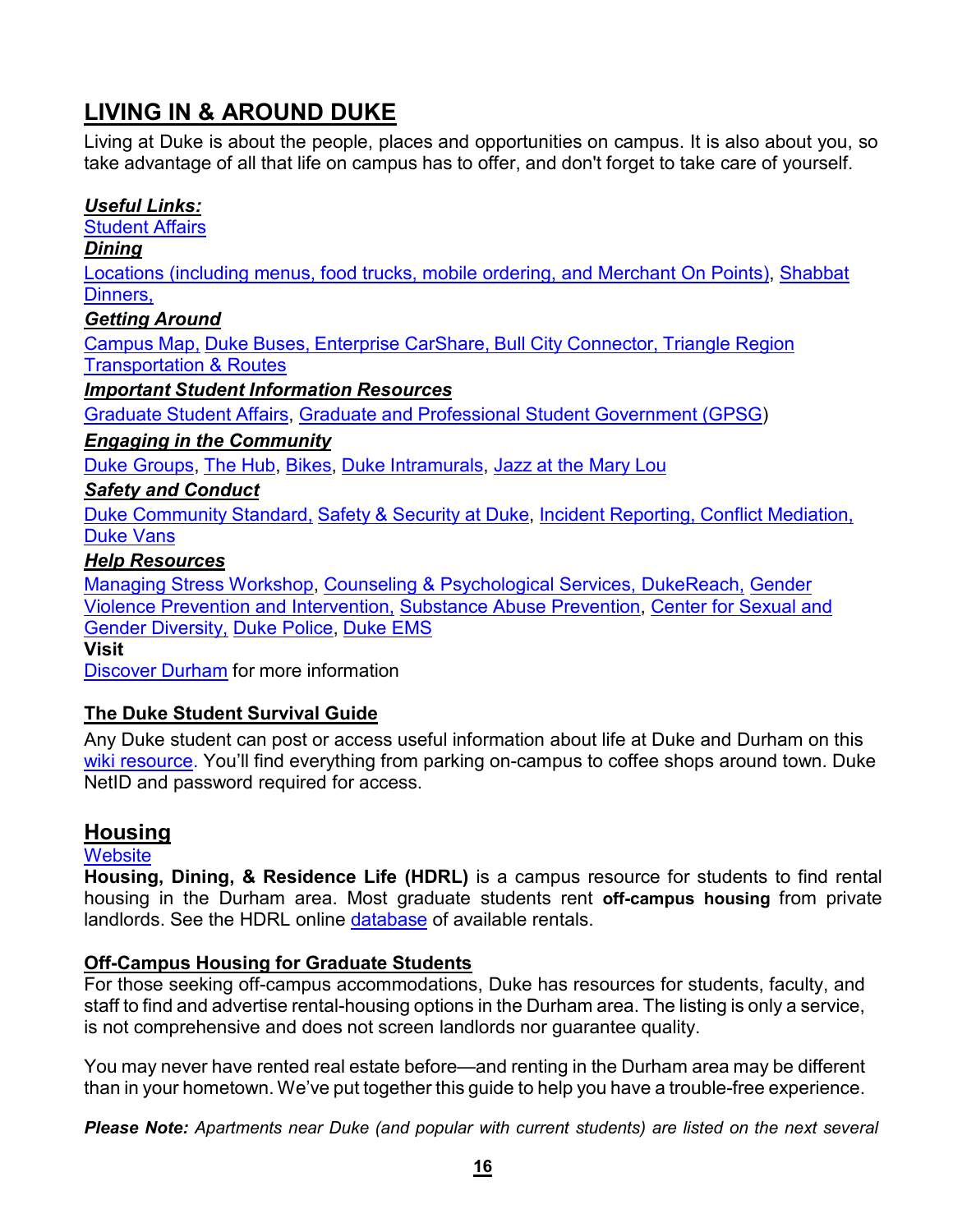*pages. To search for properties and rooms for rent, visit the following sites:*

- For Rent Near [Duke](https://www.forrent.com/find/NC/metro-Raleigh%2BDurham/college-Duke%2BUniversity)
- The [Chronical:](https://www.nearduke.com/housing) Near Duke
- Student Affairs: [Apartments](https://studentaffairs.duke.edu/ihouse/living-essentials/housing) Near Campus
- [Apartment](https://www.apartmentfinder.com/Off-Campus-Housing/North-Carolina/Apartments-Near-Duke-University-g4nk6vz) Finder

### **On-Campus Housing for Graduate Students**

Limited **on-campus housing** is available to full-time graduate students. See the graduate housing [Website.](https://studentaffairs.duke.edu/hdrl/graduate-professional-students/graduate-living-campus)

### <span id="page-16-0"></span>**Parking at Duke**

### **[Website](https://parking.duke.edu/parking)**

Most graduate and professional students commute to Duke and parking is provided in mid- to lowpriced [commuter lots](https://parking.duke.edu/parking/garages-lots-fees) throughout campus. Visit the [Duke University Parking and Transportation](https://parking.duke.edu/) [Services](https://parking.duke.edu/) for information on how to acquire a permit for campus parking, bust stops, and routes that serve apartment communities. Parking permit fees are charged to each student's Bursar account for payment.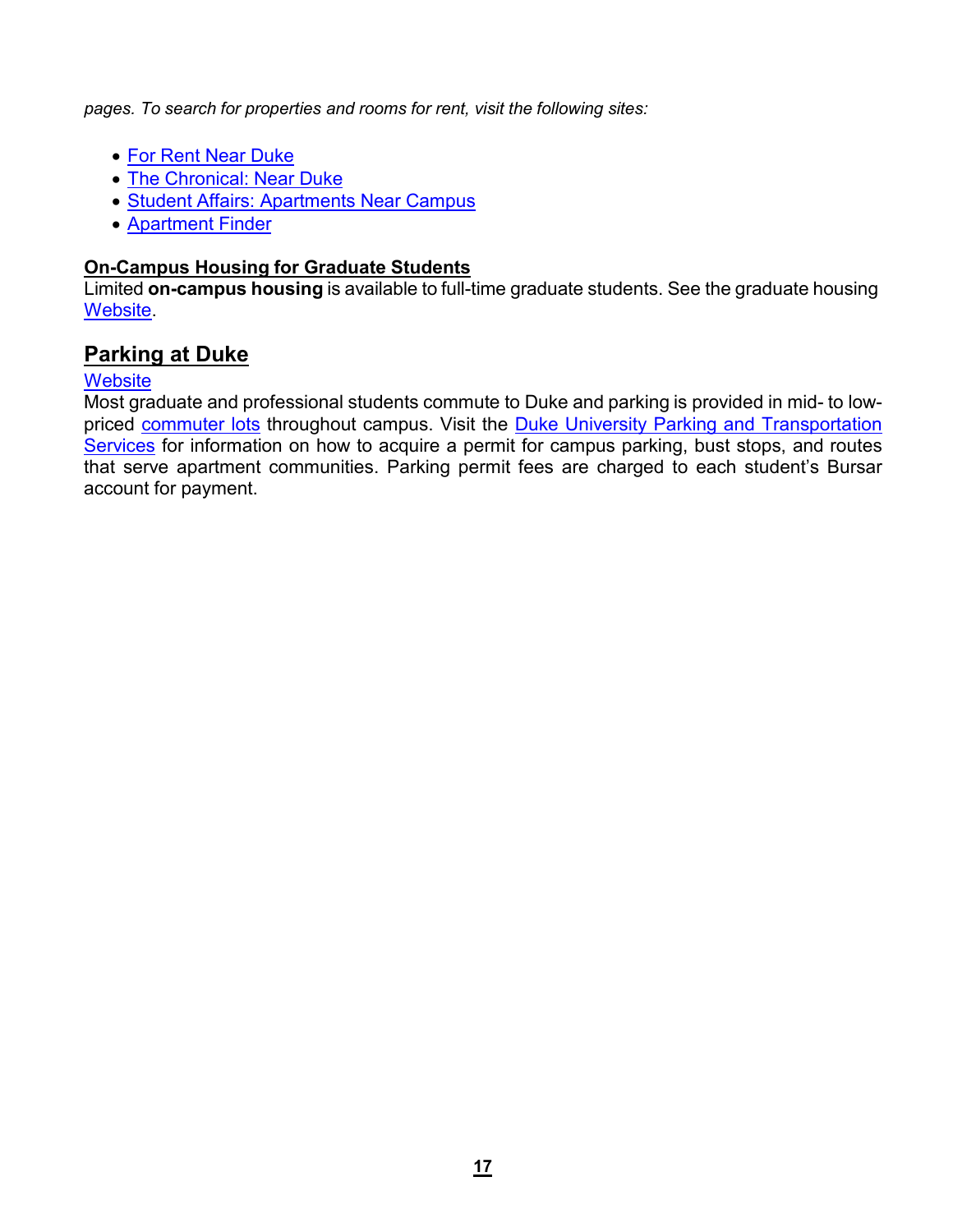# <span id="page-17-0"></span>**GRADUATE STUDENT FELLOWSHIPS & FUNDING OPPORTUNITIES**

### <span id="page-17-1"></span>**Department of Biochemistry: Fellowship for Graduate Studies**

Biochemistry graduate students who are in good standing are eligible for a Biochemistry Fellowship for Graduate Studies. This award covers the balance of the stipend not covered by Graduate School or PI resources and aids in the pursuit of the student's education. No work services are expected in return.

### <span id="page-17-2"></span>**Internal and External Competitive Funding Opportunities for Graduate Students**

Biochemistry graduate students are urged to compete for Duke University, national, international, and foundation awards available for graduate study. These awards reflect well on the students' graduate record and often provide additional funding for conferences and educational resources. The Department of Biochemistry provides a **\$3,000 bonus** to any graduate student, who obtains an external graduate fellowship that covers at least two years of her or his graduate career.

**IMPORTANT**: Please notify your lab grant manager when you apply for outside funding award/fellowship. Also notify your grant manager of your application's outcome (if you have or have not received the award/fellowship).

### **Duke Competitive Fellowships for Continuing Students**

#### **[Website](https://gradschool.duke.edu/financial-support/find-funding)**

Applications are available in mid-September. Fellowship awardees are notified in late-March.

### **Office of Research Support (ORS):**

### **[Website](https://ors.duke.edu/)**

Duke's ORS lists awards from a variety of federal and private sources, and awards funded by the university. External awards typically replace departmental or Graduate School awards.

### <span id="page-17-3"></span>**Conference Travel Awards & Fellowships**

### **Graduate School – Conference Travel Fellowship:**

### **[Website](https://gradschool.duke.edu/financial-support/find-funding/conference-travel)**

The Conference Travel Fellowship is available to any graduate student enrolled in a Ph.D. granting program or department. To be eligible, students must have passed the preliminary exam and must actively participate in the conference (i.e., present a paper or poster, or lead a discussion). Students are limited to one travel fellowship per year (June 1 – May 31). The application must be completed and submitted at least one month prior to the conference date. Visit the website for award amounts and application.

### **Biochemistry Department – Kamin Travel Fellowship:**

### **[Website](https://www.biochem.duke.edu/financial-support)**

Biochemistry graduate students, who are awarded a Graduate School Conference Travel Fellowship will be automatically eligible for an additional Kamin Fellowship. This fellowship can be used in addition to the Graduate School Travel Fellowship. Visit the website for dollar amounts and Kamin Travel application. Please submit a copy of your completed [Graduate](https://gradschool.duke.edu/sites/default/files/documents/conftrav.pdf) School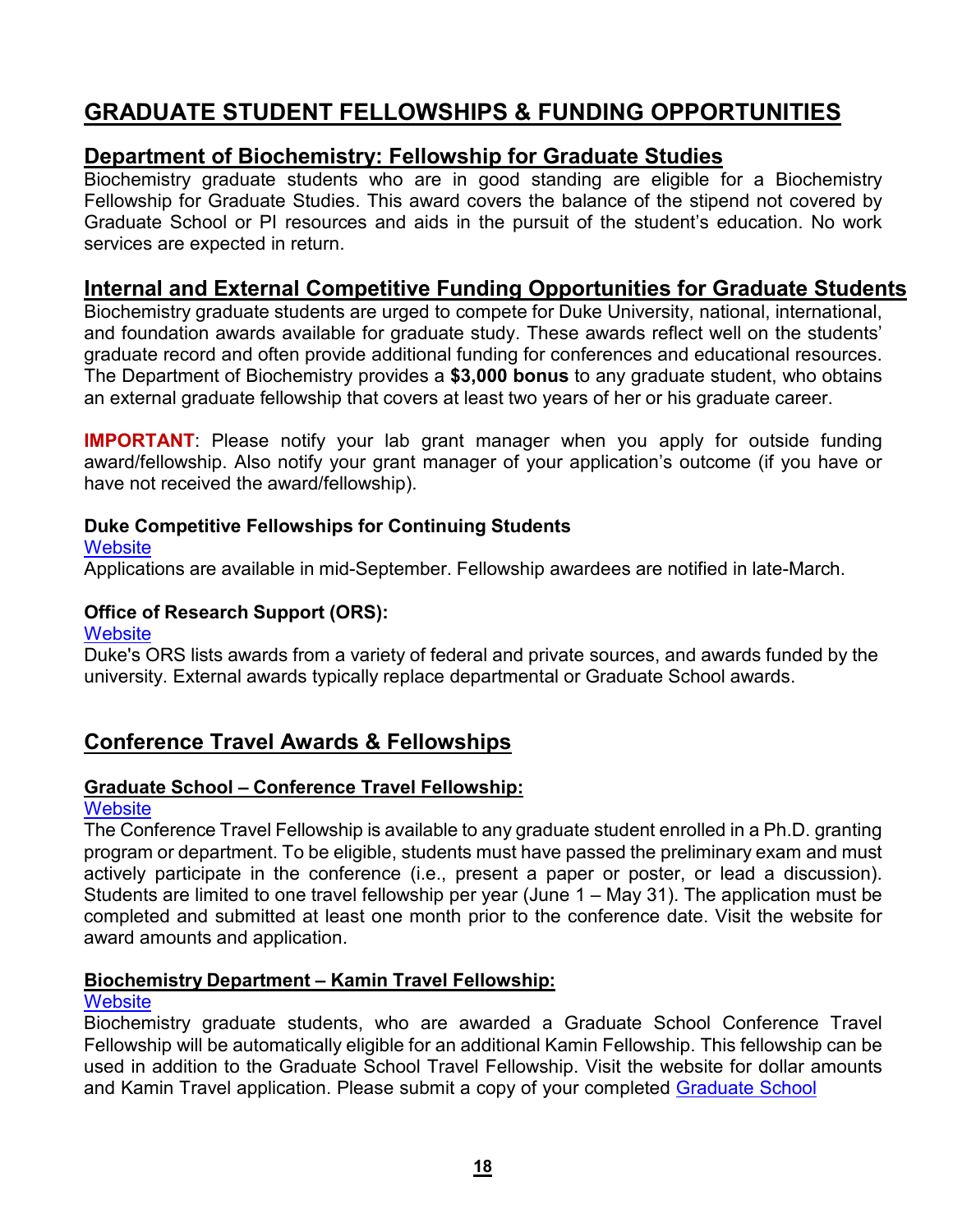[Conference](https://gradschool.duke.edu/sites/default/files/documents/conftrav.pdf) Travel [Application](https://www.biochem.duke.edu/sites/default/files/2021-06/Kamin%20Travel%20Fellowship%20Application.pdf) and approval along with the Kamin Travel Application to the DGSA.

*Please Note: Graduate students who are unable to obtain a Graduate School Travel Fellowship can apply for a Kamin Travel Fellowship by submitting this application to the DGSA, but the award is not automatic.* In this case, you should also include a brief letter of intent with relevant details of the trip and the reason(s) *for not applying or receiving the Graduate School award.*

**Important information for International Travel**: Students who are traveling internationally are required to complete the Graduate & Professional Students Travel Registration [form.](https://travel.duke.edu/registry) Make sure to have your flight, destination and passport information available before you log in (per Duke Travel Policy).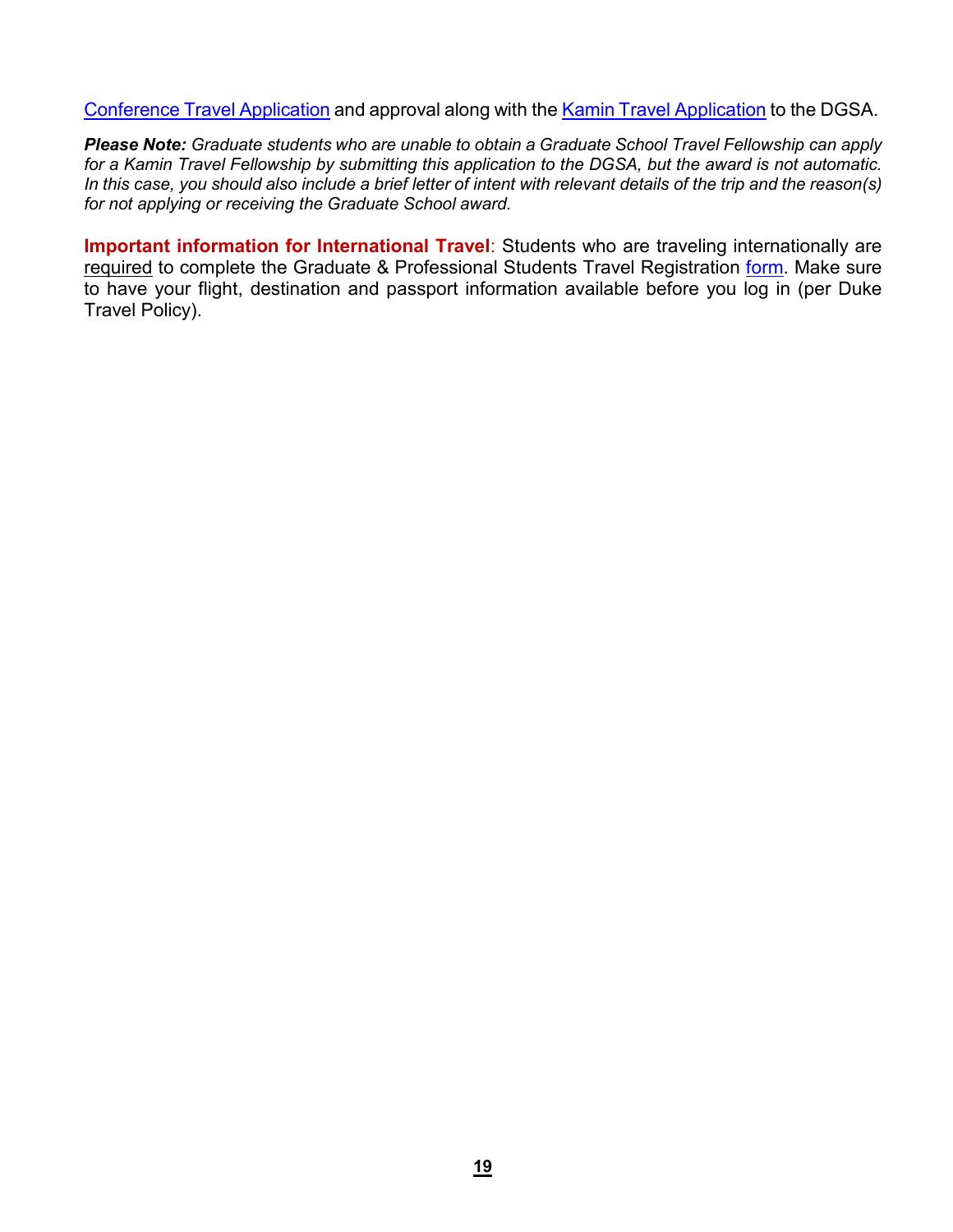# <span id="page-19-0"></span>**GRADUATE STUDENT REPRESENTATION**

### <span id="page-19-1"></span>**Biochemistry Graduate Student Council (BGSC)**

### **[Website](https://dukebiochemistrygsc.wordpress.com/)**

The Biochemistry Graduate Student Council (BGSC) is composed of five members elected to represent the student body in an annual, student-wide election. Four members serve as core BGSC representatives, while the fifth is the Graduate and Professional Student Council (GPSC) Biochemistry representative.

At monthly meetings, the BGSC and interested students discuss upcoming events hosted by the BGSC including: science-oriented volunteer activities, social events, and Duke student life activities. The BGSC also helps identify and solve issues related to graduate student life by communicating with the department and with the Graduate School.

For more information on how to participate in the BGSC please refer to the official bylaws. For information on upcoming and past events hosted by the BGSC, visit the official **Facebook page**. Feel free to contact the **[BGSC](mailto:DukeBiochemGSC@gmail.com)** with ideas for events, concerns or questions.

### <span id="page-19-2"></span>**Graduate and Professional Student Government (GPSG)**

### **[Website](https://gpsg.duke.edu/)**

The Graduate and Professional Student Government of Duke University is the umbrella student government organization for Duke's nine graduate and professional schools. The GPSG advocates on behalf of all graduate and professional students and works to support all individuals and groups by releasing written statements of support in response to events and legislation related to the well-being of our student population.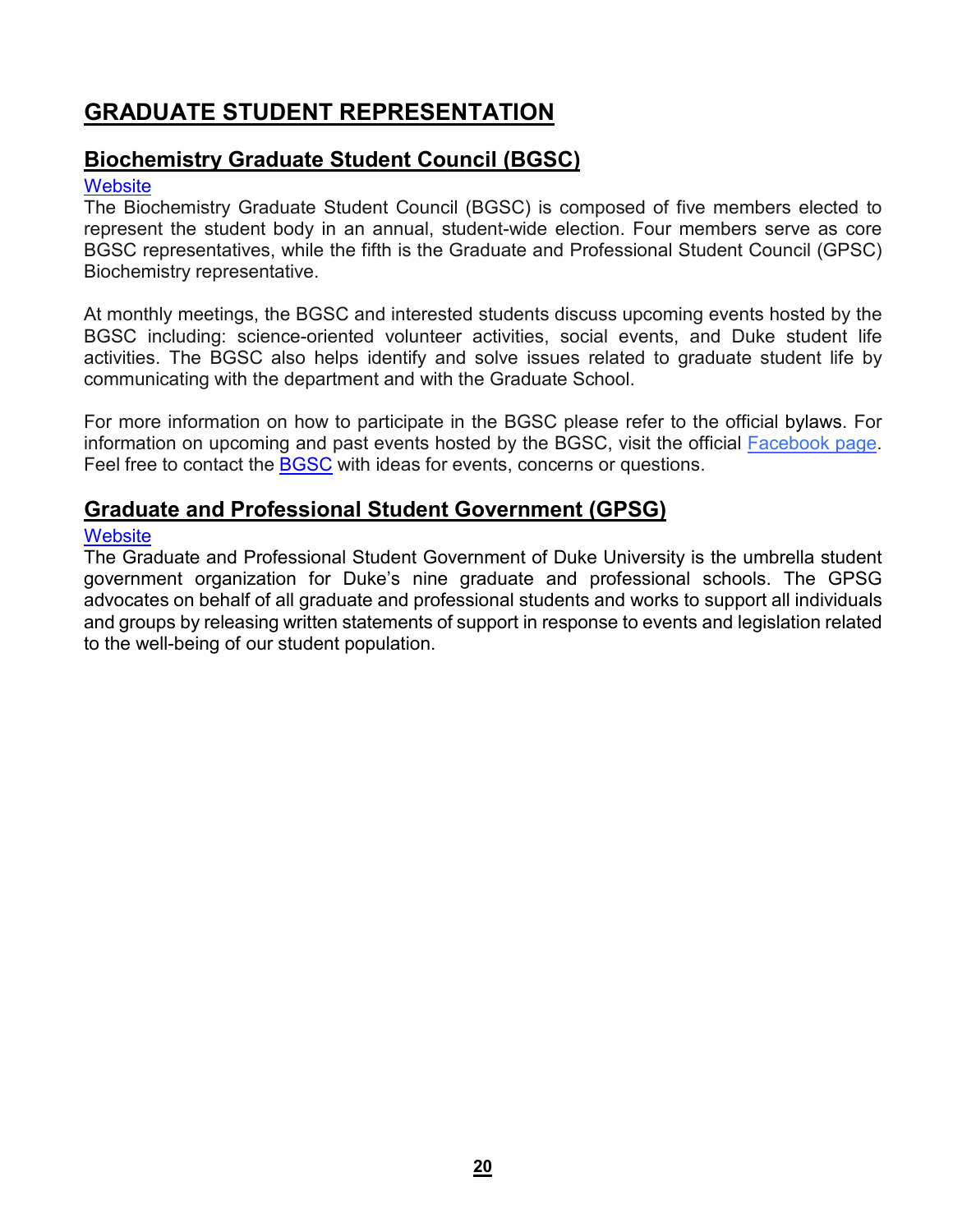# <span id="page-20-0"></span>**STUDENT HEALTH AND MENTAL WELLNESS**

### <span id="page-20-1"></span>**Duke Student Health**

#### **[Website](https://studentaffairs.duke.edu/studenthealth/new-students)**

It is important to take responsibility of your health and wellness. The friendly and knowledgeable staff at the Duke Student Health Center can help with your needs while at Duke.

### **Quick Information:**

**[Student](http://www.studentaffairs.duke.edu/studenthealth) Health Center**

**Location**: 305 Towerview, next to Penn Pavilion.

**Regular appointments**: Call 919-681-WELL (9355) Option #1 or book online through Duke **MyChart** 

**Same Day / Urgent Care Visits:** If you have an urgent medical concern and need to be seen the same day, please call the triage line at 919-681-9355, Option #2.

Duke University Student Health Services (SHS) is the primary source for a variety of services, many that are covered by the Student Health Fee. The Center's mission is to provide comprehensive, first-class health care and patient education in a manner that is respectful of diversity.

Medical issues can arise any time, thus Student Health's urgent care services allow students to see a healthcare provider and receive treatment in a timely fashion— usually same day or within 24 hours—depending on availability. Students needing urgent care will be given priority. For nonurgent health concerns or chronic medical problems, students should make a regular appointment.

Medical Services are provided by board-certified faculty physicians, physician assistants, nurse practitioners, and resident physicians under faculty supervision. Students are encouraged to use our center as their medical home and to access other health resources as needed, including the

specialty clinics at Duke University Medical Center. This will help with coordinating and providing cost-effective healthcare.

**Student Health Services** offers general medical care, nutritional counseling, laboratory services, immunization and allergy clinics, sexual health counseling, and a variety of other services.

- Allergy Clinic
- Campus Center Pharmacy
- Dental Care
- Immunizations
- International Travel Clinic
- Laboratory
- Physical Therapy
- Primary Care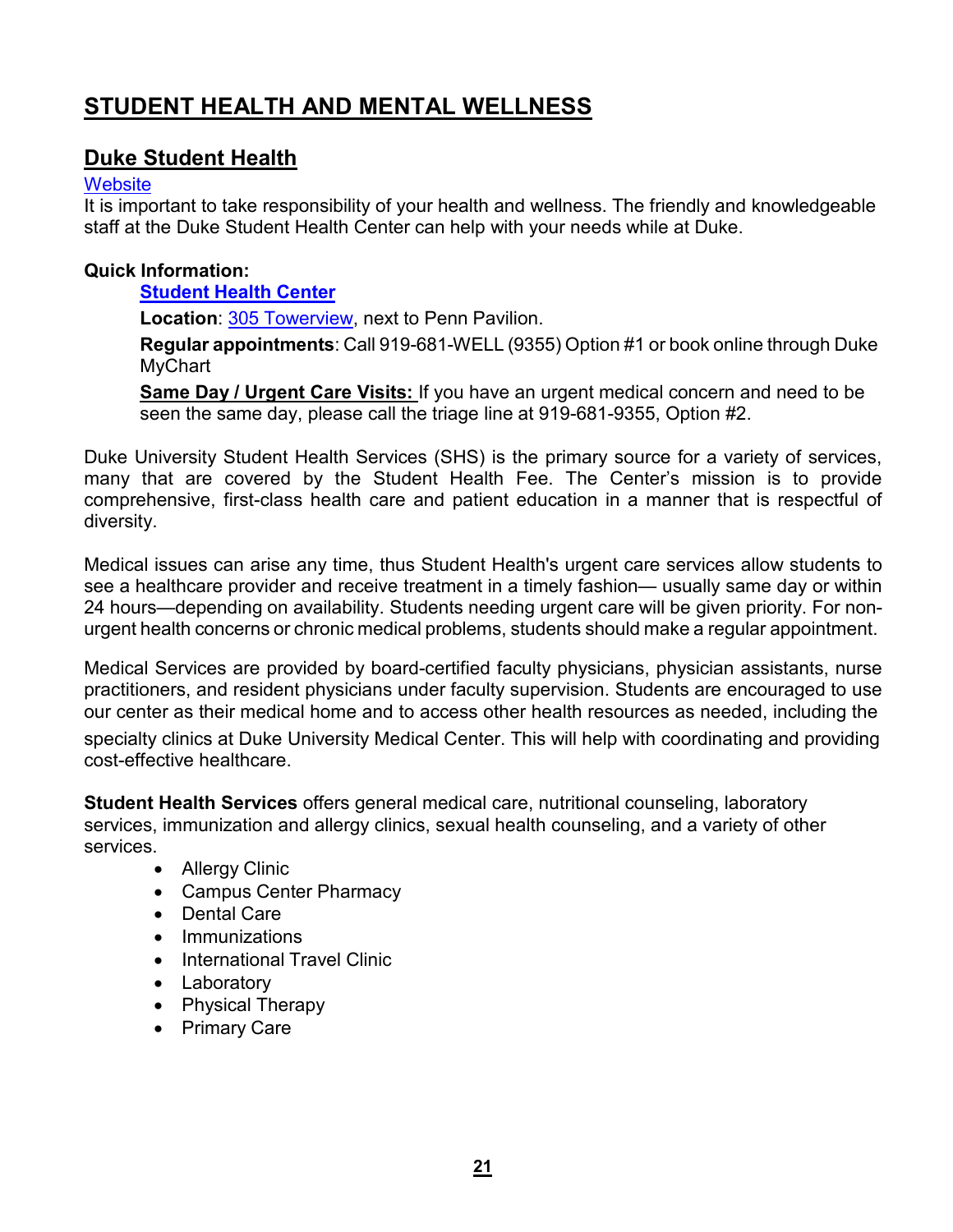### <span id="page-21-0"></span>**Duke Student Mental Health Services**

### <span id="page-21-1"></span>**Student Wellness and Professional Development Coaching**

**[Website](https://medschool.duke.edu/education/biomedical-phd-programs/office-biomedical-graduate-education/obge-phd-student-wellness)** 

Coaches address concerns that get in the way of achieving optimal well-being.

### <span id="page-21-2"></span>**Counseling & Psychological Services (CAPS)**

### **[Website](https://studentaffairs.duke.edu/caps)**

CAPS helps Duke students successfully live, grow, and learn in their personal and academic lives. They offer services including brief individual counseling/psychotherapy, consultation, couples and group counseling, assistance with referrals, and more. CAPS staff also provide outreach education programs to student groups, particularly for at-risk populations.

### <span id="page-21-3"></span>**DukeReach**

### **[Website](https://studentaffairs.duke.edu/dukereach1)**

DukeReach directs students, faculty, staff, parents, and others to the resources that help a student in need. Located in the Dean of Students Office, it works with departments and groups across campus and in the community, including Housing, CAPS, Student Health, community health providers, the Academic Resource Center, and more.

### <span id="page-21-4"></span>**DuWell**

### **[Website](https://studentaffairs.duke.edu/duwell)**

works with Duke students and administration to promote good decision making around health issues, alcohol and substance use. They run campus-wide discussions and programs with faculty and staff emphasizing the impact that high-risk substance use/abuse has on a community. Additionally, the Center links students to programs and services. Phone: 919-681-8421

### <span id="page-21-5"></span>**Blue Devils Care**

**[Website](https://studentaffairs.duke.edu/caps/how-we-can-help/bluedevilscare)** 

Provides 24/7 mental telehealth support to all Duke students at no cost.

### <span id="page-21-6"></span>**Student Health & Wellness**

**[Website](https://gradschool.duke.edu/student-life/student-health-and-wellness)** 

Provides resources to take care of your physical, mental, and social wellbeing.

### <span id="page-21-7"></span>**Prescription for Persistence**

**[Website](https://gradschool.duke.edu/student-life/prescription-persistence)** Provides tips to help you succeed in grad school.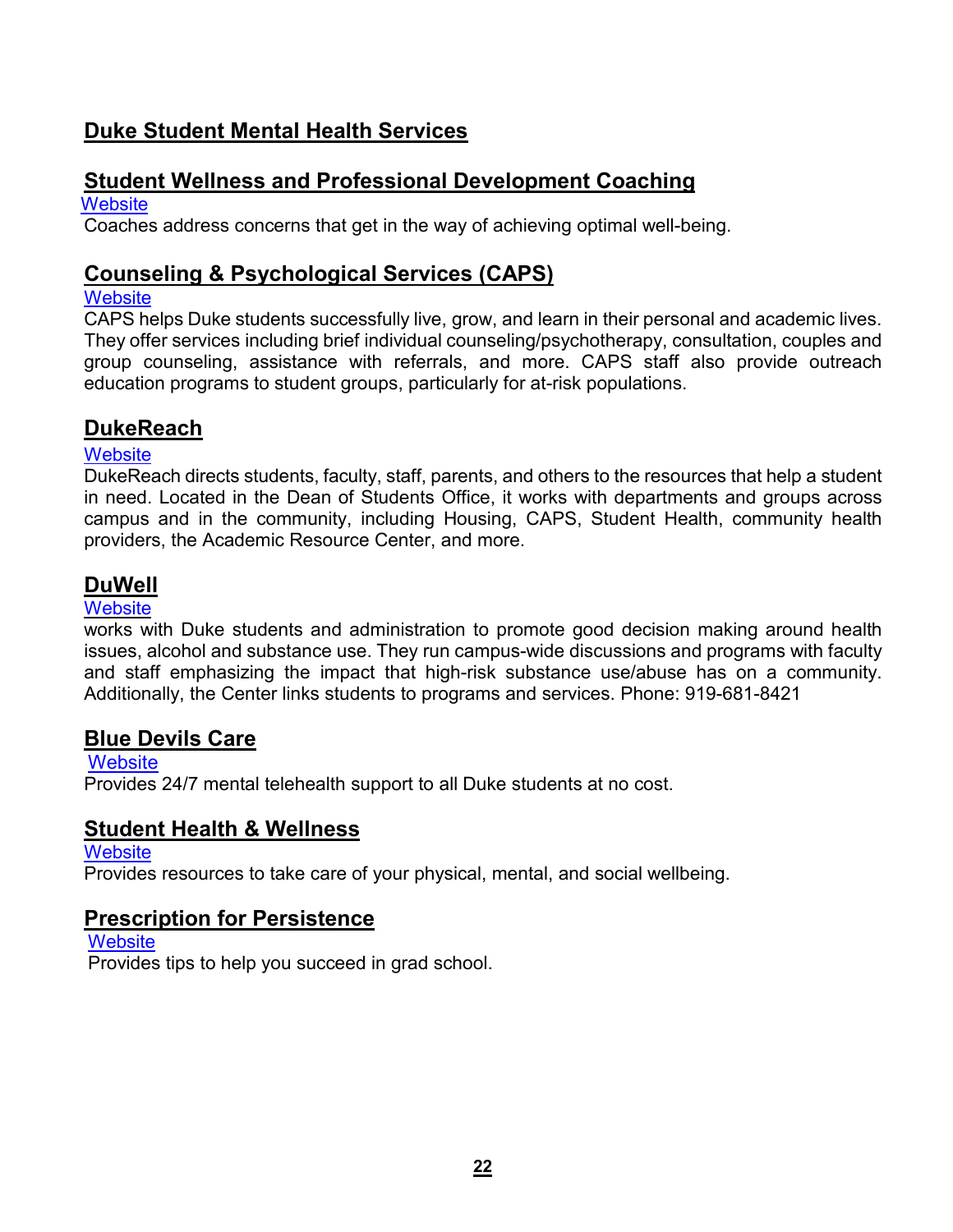# <span id="page-22-0"></span>**CAREER DEVELOPMENT RESOURCES & CERTIFICATES**

### <span id="page-22-1"></span>**Professional Development Series**

### **[Website](https://gradschool.duke.edu/professional-development/programs/professional-development-series)**

This series includes individual workshops, talks, and presentations that help students prepare for the professional doors that their graduate degrees will open. Programs broaden the student's career options and develop competencies in communication, self-awareness, professional adaptability, and leadership. Questions or suggestions? Contact [Dr. Melissa Bostrom,](mailto:melissa.bostrom@duke.edu) Assistant Dean for Graduate Student Professional Development.

### <span id="page-22-2"></span>**Curriculum Enhancement Programming**

**[Certificate](http://gradschool.duke.edu/professional-development/certificate-in-college-teaching) in College Teaching (CCT)** is approximately a one-year program that prepares PhD students to teach. Students receive formal documentation upon the program's completion, which helps make them more competitive when applying for faculty positions. (*Specific information can also be found in the Appendix III on page 65.).*

**[Emerging](http://gradschool.duke.edu/professional-development/programs/emerging-leaders-institute) Leader Institute** is open to Graduate School students and postdocs and helps them develop communication, self-awareness, professional adaptability, interdisciplinary teamwork, and leadership skills.

**Preparing Future Faculty (PFF)** is a year-long **program** that provides graduate students and postdocs with workshops and mentors to prepare them for the multiple roles they may play as faculty members at their academic institutions.

**[Bass Instructional Fellowship Program](http://gradschool.duke.edu/professional-development/programs/bass-instructional-fellowships)** provides endowed fellowships for graduate students to gain high-quality teaching experience as instructors of record, instructional teaching assistants, and online apprentices.

For a chronological list of the Professional Development Series workshops and events, visit the Graduate School's [professional development events calendar.](http://gradschool.duke.edu/professional-development/events) Check back frequently as more events are added during the semester!

### **The Graduate School Scientific Writing Resource**

### **[Website](https://cgi.duke.edu/web/sciwriting/index.php)**

Provides online course material that teaches how to write effectively. The material is not about grammar or punctuation but about *communicating to the reader*. It can be used either in a science class or by individuals and is intended for science students at the graduate level.

### **WISE (Women in Science and Engineering)**

**[Website](https://sites.duke.edu/wise/)**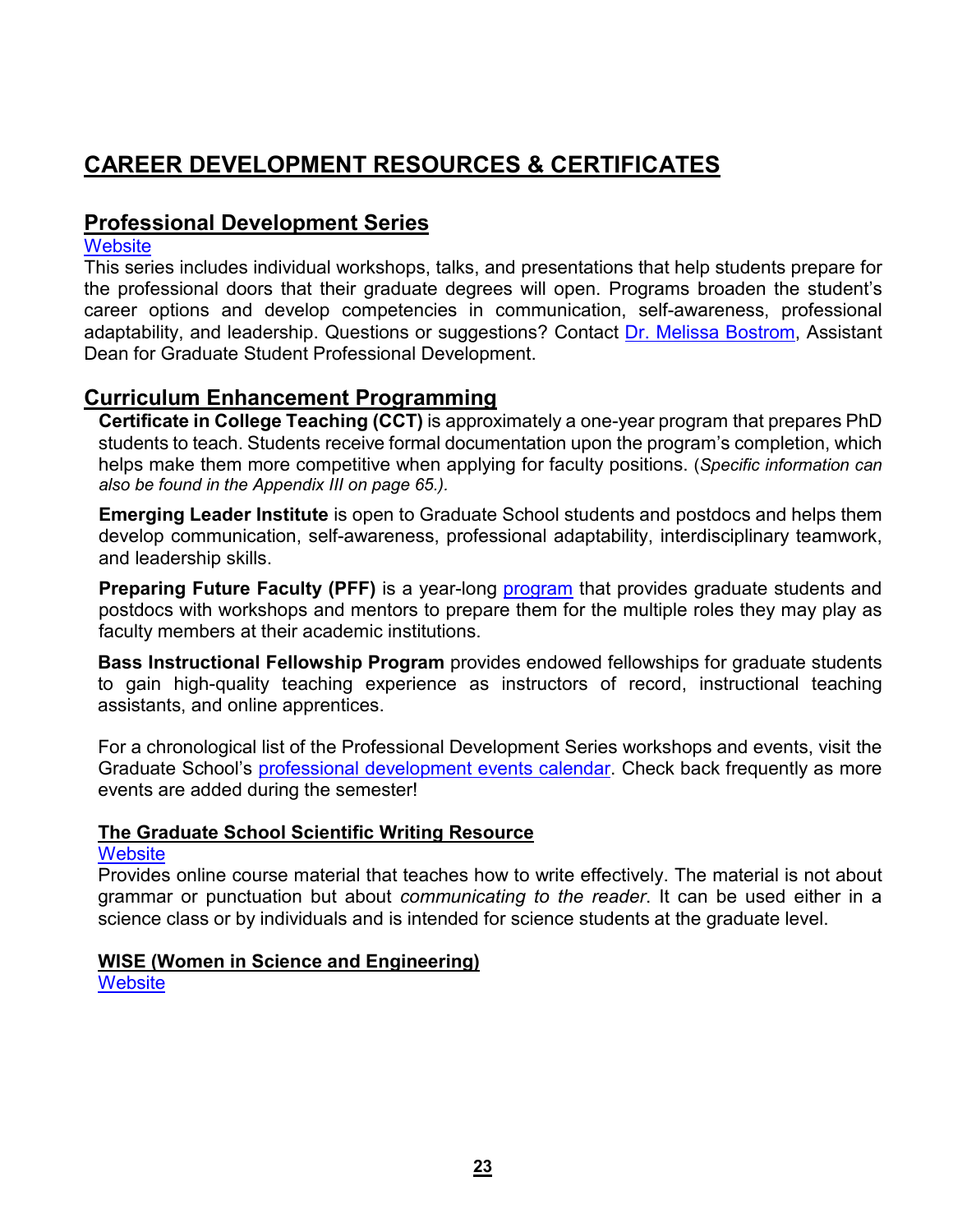Serves as a liaison between women science and engineering students and the administration. They also sponsor events for women faculty members and students in science and engineering to come together and share experiences and ideas for change.

### **Student Affairs Career Center**

### **[Website](http://studentaffairs.duke.edu/career)**

The center provides services, programs, events, online tools and resources for undergraduates, graduate students and alumni up to four years after graduation from Trinity College, Duke's Pratt School of Engineering and the Graduate School.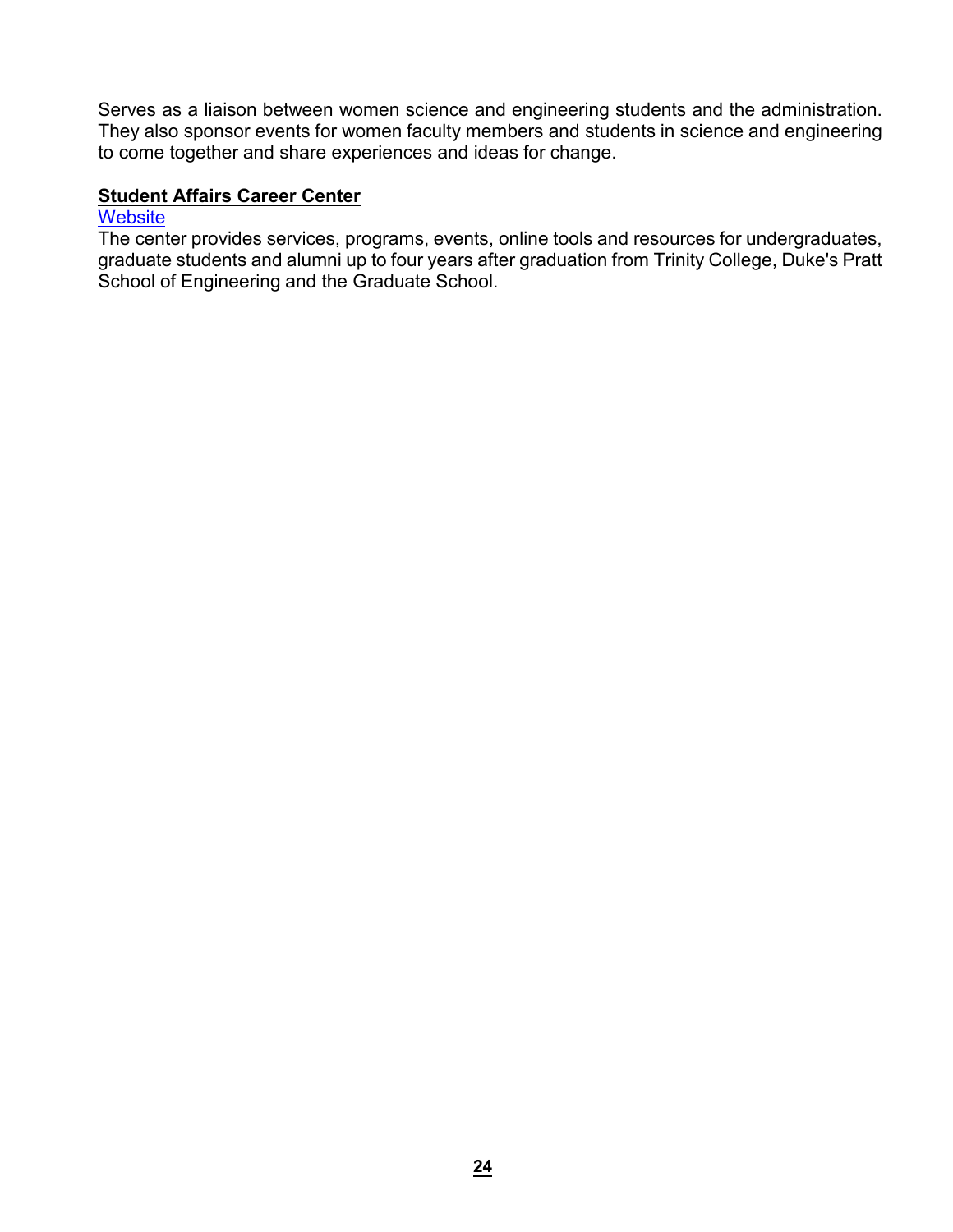# <span id="page-24-0"></span>**BIOCHEMISTRY DEPARTMENT ANNUAL ACADEMIC & SOCIAL EVENTS**

### **Biochemistry Department Seminars**

#### **[Website](https://www.biochem.duke.edu/biochemistry-seminars)**

Seminars are scheduled on Fridays at 12:00 noon in room 147, Nanaline Duke Bldg. unless otherwise noted. Coffee is served in the lobby at 11:45 am.

### **Biochemistry Department Research Forums**

#### **[Website](https://www.biochem.duke.edu/biochemistry-seminars)**

These Friday seminar presentations highlight recent research accomplishments and ongoing research activities of faculty and their research groups.

**Nozaki Distinguished Lecture Series:** Annually, a Biochemistry graduate student committee solicits nominations from the students, selects, invites, and hosts a distinguished speaker to visit the department and present a seminar. Supported by the Dr. & Mrs. Yasuhiko Nozaki Lectures Fund of the TriangleCommunity Foundation.

### **Annual Department Retreat**

Members of the department, including faculty, students, post-docs, and technicians come together at a location at the North Carolina beach or mountains. The weekend is full of poster sessions, lab presentations, karaoke, and fun.

#### **Recruitment Weekends/Visits**

Early in the spring semester, the department hosts potential graduate students to visit the Duke Biochemistry Department. Current and prospective students meet, talk about the department's research opportunities, and tour Duke and Durham's unique culture and community. Current students canvolunteer to help with recruitment events by contacting the BGSO.

### **Duke Basketball Campout (not happening because of COVID)**

All graduate students can participate in the annual Duke Basketball Season Ticket Campout. For one weekend early in Fall semester, all interested graduate and professional students gather on campus with the hopes of winning an opportunity to purchase season basketball tickets.

#### **Biochemistry Happy Hour**

The first Friday of each month, socialize with your fellow department members! Happy Hour happens at 4 pm on the Nanaline Duke Patio (weather permitting) or on the 1<sup>st</sup> floor lobby of Nanaline Duke. Everyone is welcome for beverages and snacks.

### **Holiday Party**

In early December, the Biochemistry department hosts an annual pot-luck for the department and their families. If you enjoy cooking, it's a great chance to share your favorite dishor just pick up something convenient on the way there. There are also dancing, fun, and door prizes!

### **Biochemistry Department Night at the Durham Bulls**

This family-friendly event in late spring/early summer includes seats to watch the baseball game in a reserved party deck, plus dinner, beverages and fireworks after the game.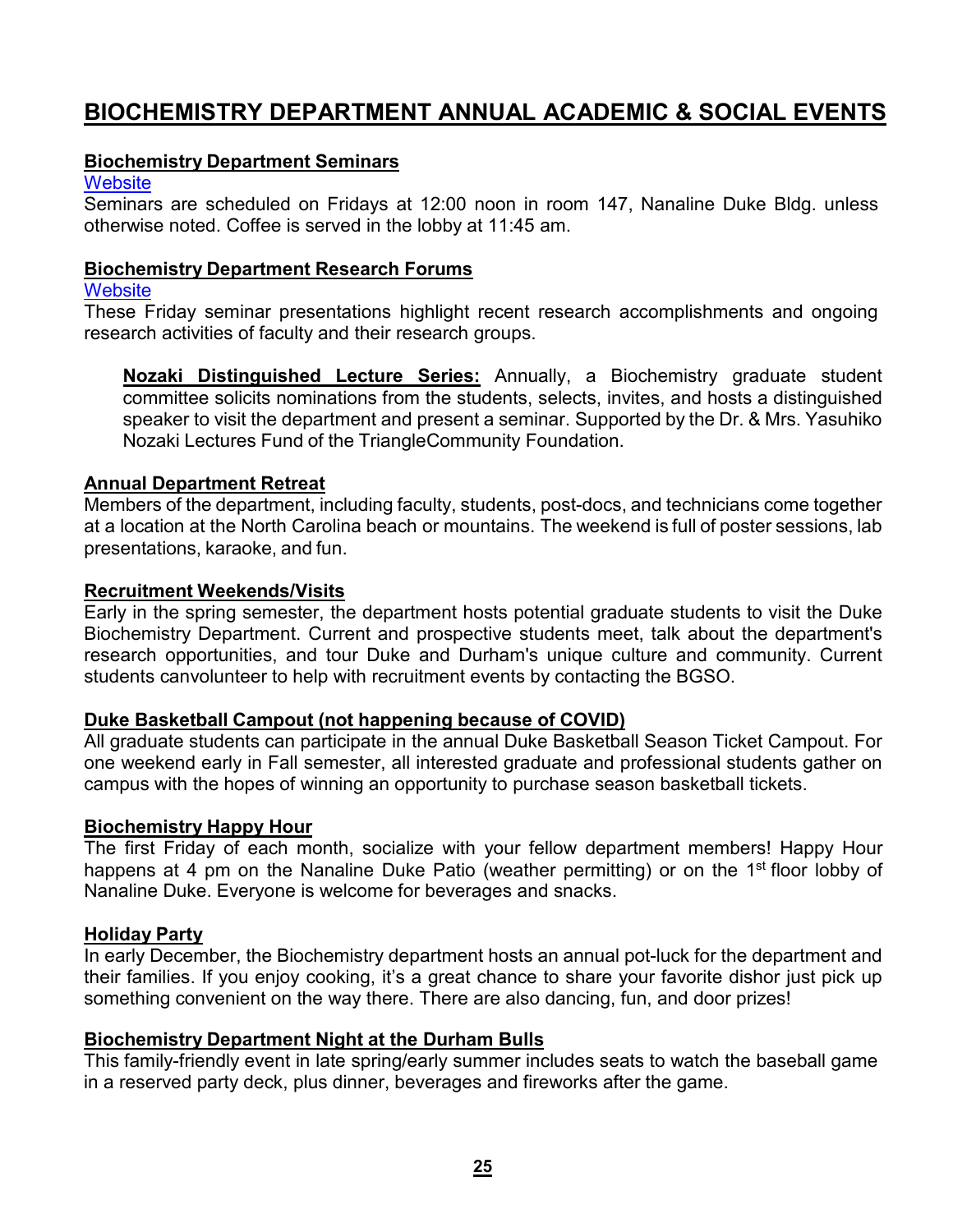# <span id="page-25-0"></span>**BIOCHEMISTRY DEPARTMENT CORE FACILITIES**

Faculty and students have access to state-of-art instrumentation, including X-ray crystallography, cryo-electron microscopy, protein and lipid mass spectroscopy, multidimensional nuclear magnetic resonance, computer graphics, circular dichroism spectroscopy, electron microscopy, isothermal calorimetry, and support facilities like peptide and oligonucleotide synthesizers, sequencing, RNA center, optical microscopy, and imaging systems.

### <span id="page-25-1"></span>**Cryo-Electron Microscopy Center**

### **[Website](https://smif.pratt.duke.edu/node/55048)**

Duke's Shared Materials Instrumentation Facility is home to a new cryo-transmission electron microscope: The FEI Krios. The microscope joins the FEI Talos Arctica (located at the National Institute of Environmental Health Sciences, NIEHS) as part of the Research Triangle's Molecular Microscopy Consortium (MMC). This consortium is a partnership between NIEHS, Duke University, and the University of North Carolina at Chapel Hill. Director, Mario Borgnia, leads the MMC which is supported by a Core Team of expert personnel from participating institutions. The MMC is a space where scientific collaborations are carried out with members of the Core Team.

### <span id="page-25-2"></span>**3D Macromolecular Structure Analysis & Kinemage**

### **[Website](http://kinemage.biochem.duke.edu/)**

The Richardsons' Lab supports the 3D Macromolecule Analysis & Kinemage.

### <span id="page-25-3"></span>**Duke Magnetic Resonance Spectroscopy Center**

### **[Website](https://sites.duke.edu/nmrcenter/)**

The Duke Magnetic Resonance Spectroscopy Center (DMRSC), provides access to high-field NMR instrumentation, training in the use of NMR methods, and expert consultation on advanced NMR applications.

### <span id="page-25-4"></span>**X-Ray Crystallography Center**

### **[Website](https://shared-resources.dhvi.duke.edu/core-facilities/macromolecular-x-ray-crystallography/rates-scheduling)**

The DHVI Macromolecular X-ray Crystallography Shared Resource offers services in determining and publishing macromolecular crystal structures—from crystallization trials through data collection, structure phasing, refinement and analysis on a fee-for-service basis. Facility or staff can assist with any and all steps in the process.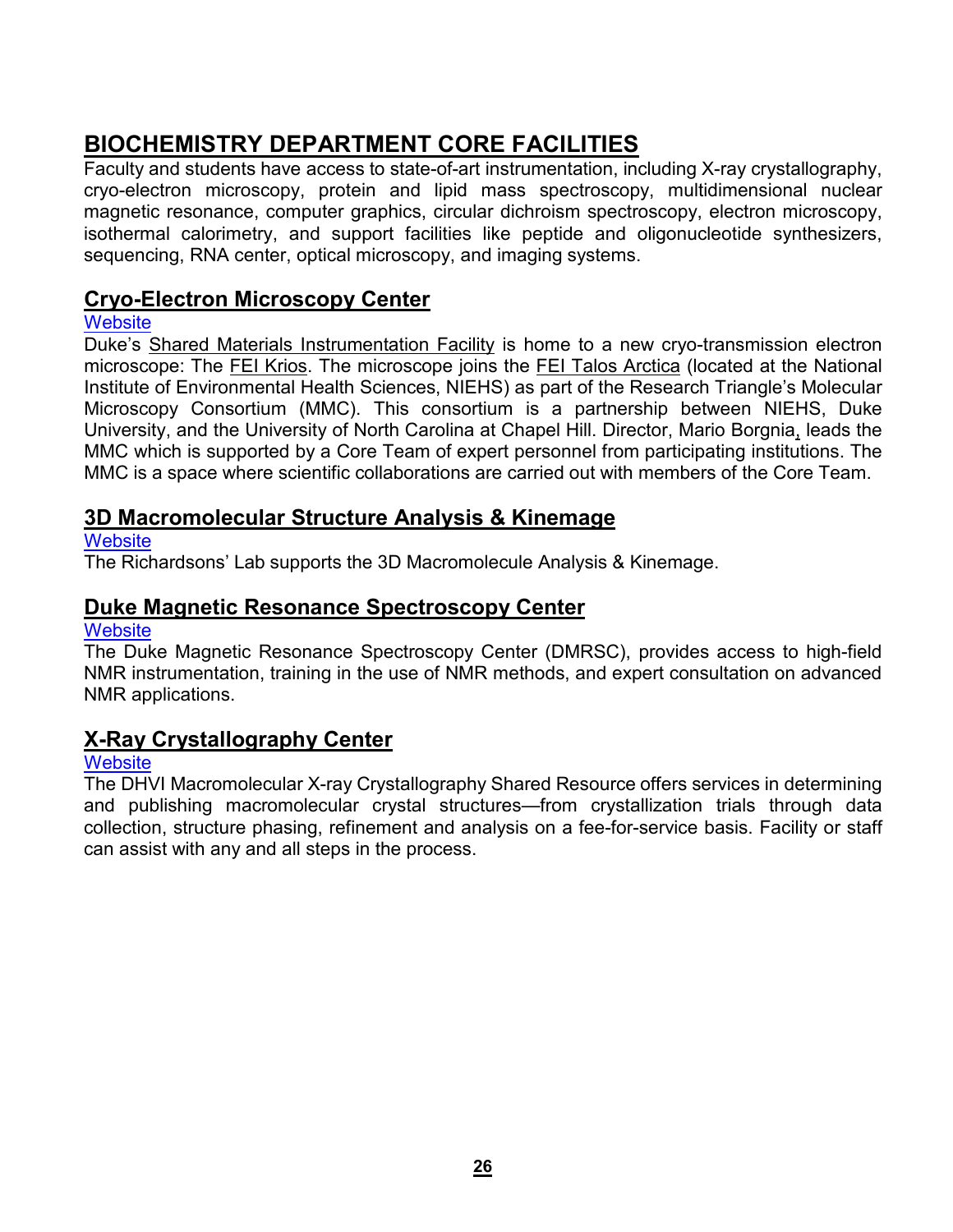# <span id="page-26-0"></span>**ANNUAL TIMELINES FOR BIOCHEMISTRY STUDENTS**

# **2021/2022 IMPORTANT DATES FOR 1ST YEAR GRADUATE STUDENTS (G1) August 16 – 19** New Student Orientation & Advising, Research Talks, Course Registration **August 20** BIOTRAIN 750 (4 RCR Credits) all day **August 23** Fall Semester begins; Required courses: BCH 790S, BCH 745S, BCH 593 **Aug. 30 – Oct. 15** 1st Rotation – Lab Rotation forms are due to the BGSO by August 25th **Oct. 18 – Dec. 17** 2nd Rotation – Lab Rotation forms are due to the BGSO by October 15th **Early November** Spring BCH Course Open House/Biochemistry Advisory Meetings/Spring Registration Begins **January 5** Spring Semester begins; Required classes: BIOTRAIN 751 (4 RCR Credits), BCH 746S, BCH 593 **Jan. 10 – March 4** 3rd Rotation – Lab Rotation forms are due to the BGSO by January 7th **March 7 – Apr. 29** 4th Rotation – Lab Rotation forms are due to the BGSO by March 4th **May 6** Advisor/Lab Choice due to the BGSO or Discuss further rotations with DGS Lab choices are approved by the DGS. Financial Support Forms are given to students to be signed by Advisor(s) & Department representatives.

|                                            | 2021/2022 Important Dates for 2 <sup>nd</sup> Year Biochemistry Students (G2)                                                                                                                                                  |
|--------------------------------------------|--------------------------------------------------------------------------------------------------------------------------------------------------------------------------------------------------------------------------------|
| During Year 2 or 3                         | BIOTRAIN 753 (2 RCR Credits): Students complete a self-paced online course<br>via Duke LMS                                                                                                                                     |
| <b>August 23</b>                           | Fall Semester begins; Required courses: BCH 745S, BCH 593                                                                                                                                                                      |
| <b>Before December</b><br>17 <sub>th</sub> | Student submits a Committee Nomination Form to the BGSO with recommended<br>faculty for Supervisory Committee.                                                                                                                 |
| <b>January 5</b>                           | Fall Semester begins; Required courses: BCH 746S, BCH 593                                                                                                                                                                      |
| January                                    | DGS approves the Committee and assigns one Biochemistry faculty from each<br>student's Prelim Committee to be the Prelim Chair                                                                                                 |
| Feb - March                                | Student begins contacting committee members to schedule the Initial Committee<br>Meeting for April - May. Student reserves a room for a 1-hour meeting. Once<br>scheduled, the student informs the BGSO of the scheduled date. |
| to Initial Meeting:                        | At least 1 week prior Student submits 2-3 page written document which includes an Introduction to the<br>Thesis Area and Preliminary Aims to all committee members.                                                            |
| April- May 6 <sup>th</sup>                 | Student holds Initial Committee Meeting (Pre-prelim), 1 hour (max).                                                                                                                                                            |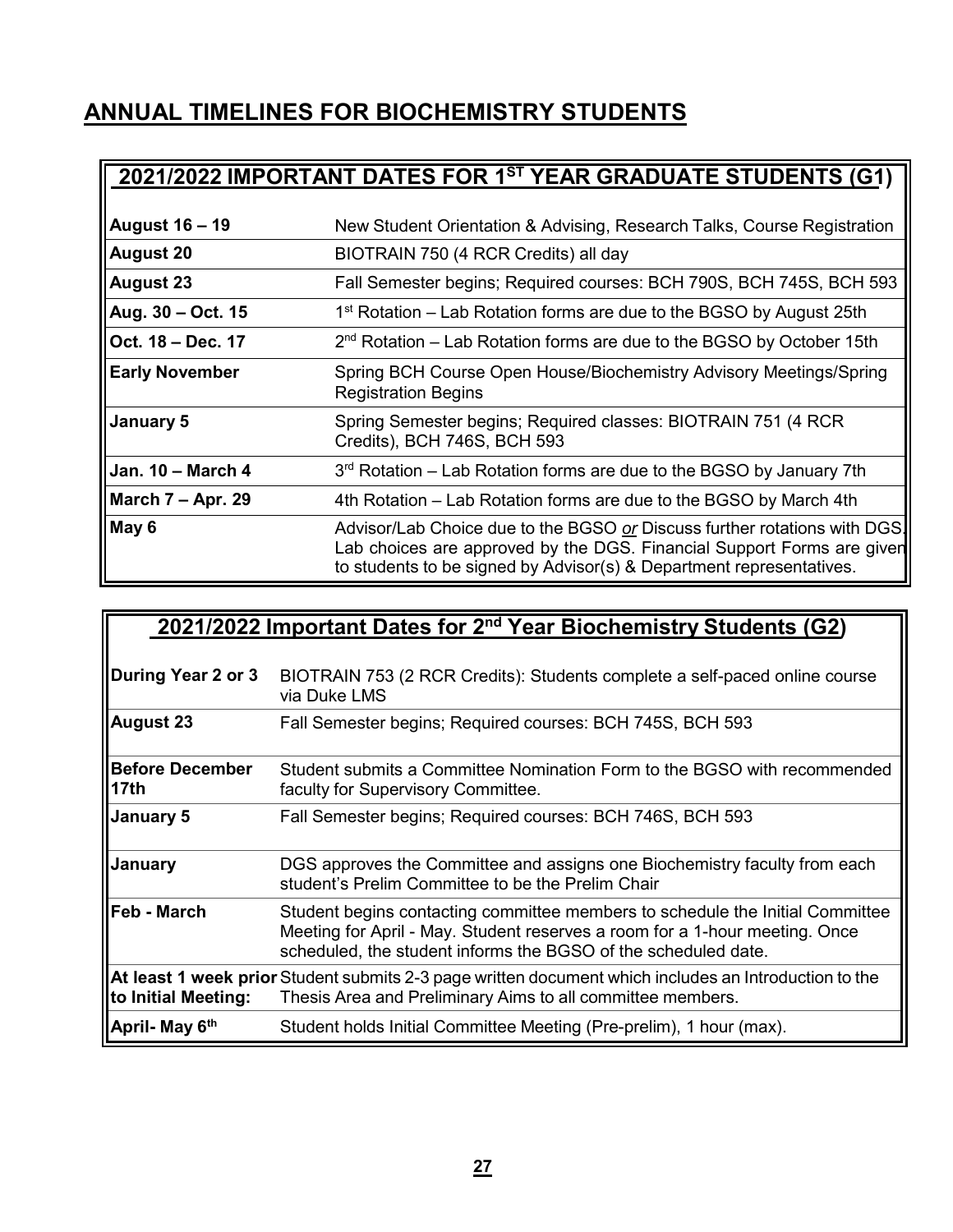# **2021/2022 Important Dates for 3rd Year Biochemistry Students (G3)**

| During Year 2 or 3              | BIOTRAIN 753 (2 RCR Credits): Students complete a self-paced online<br>course via Duke LMS                                                                                                            |
|---------------------------------|-------------------------------------------------------------------------------------------------------------------------------------------------------------------------------------------------------|
| <b>August 23</b>                | Fall Semester begins; Required course: BCH 745S                                                                                                                                                       |
| No later than September 6th     | Student schedules oral preliminary exam and informs DGSA of the date.                                                                                                                                 |
| At least 6 weeks prior to exam: | Student submits written prelim exam proposal to DGSA for format check.                                                                                                                                |
| At least 4 weeks prior to exam: | Student submits the format-approved Written Proposal to all Committee<br>Members.                                                                                                                     |
| 1 week after exam submission:   | Student requests feedback from the Prelim Committee Chair to ask<br>whether the Written Proposal is Accepted or Needs Revision.                                                                       |
| At least 1 week prior to exam:  | Student submits revised Written Proposal to all Committee Members (if<br>necessary). Student sends a reminder to all members of their Committee<br>informing them of the Date/Time/Place of the Exam. |
| No later than December 17th     | Supervisory Committee administers the Preliminary Exam.                                                                                                                                               |
| January 5                       | Spring Semester begins; Required course: BCH 746S                                                                                                                                                     |
| No later than May $6th$         | Graduate School requires all G3 students complete qualifying exams by<br>the end of the Spring semester unless approved by the Dean. Prelim<br>Retakes must be completed by this date.                |

# **2021/2022 Important Dates for 4th Year Biochemistry Students (G4)**

| <b>Before May 6th</b> | Student schedules and completes the Annual Progress Meeting with their<br>Ph.D. Supervisory Committee. BGSO must be notified of meeting date.<br>Student updates their IDP. Student submits 2-3 page written summary and<br>updated CV to all committee members by email and T3 at least 1 week<br>prior to meeting. |
|-----------------------|----------------------------------------------------------------------------------------------------------------------------------------------------------------------------------------------------------------------------------------------------------------------------------------------------------------------|
| <b>Spring G4</b>      | BIOTRAIN 754 (4 RCR Credits)                                                                                                                                                                                                                                                                                         |

| 2021/2022 Important Dates for 5 <sup>th</sup> Year Biochemistry Students (G5+) |                                                                                                                                                                                                                                                                                                                        |  |
|--------------------------------------------------------------------------------|------------------------------------------------------------------------------------------------------------------------------------------------------------------------------------------------------------------------------------------------------------------------------------------------------------------------|--|
| Before May 6th                                                                 | Student schedules and completes the Annual Progress Meeting with their<br>Ph.D. Supervisory Committee. BGSO should be notified of meeting date.<br>Student updates their IDP. Student submits 2-3 page written summary and<br>updated CV to all committee members by email and T3 at least 1 week<br>prior to meeting. |  |
| 5 <sup>th</sup> + Years                                                        | <b>RCR Elective Forum (2 RCR Credits)</b>                                                                                                                                                                                                                                                                              |  |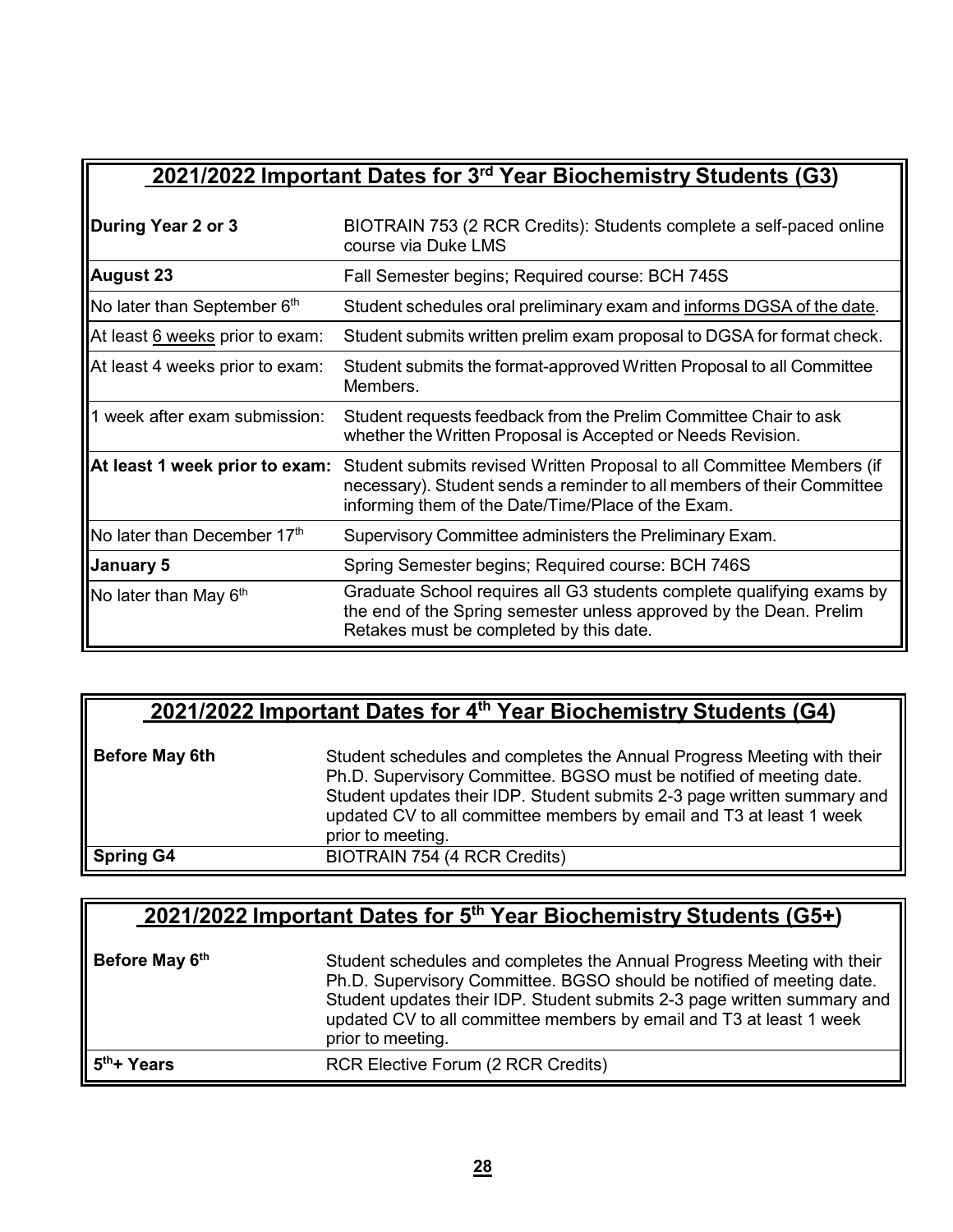# <span id="page-28-0"></span>**2021/2022 IMPORTANT DATES FOR THE DISSERTATION & DEFENSE**

| <b>Graduation Date</b> | Submission of<br>Intention to<br>receive degree <sup>1</sup> | Submission of<br><b>Initial Electronic</b><br>Dissertation $2$ | Final Day to hold<br>Oral Defense <sup>3</sup> | <b>Final Submission</b><br>of Dissertation $3$ |
|------------------------|--------------------------------------------------------------|----------------------------------------------------------------|------------------------------------------------|------------------------------------------------|
| September 2021         | June 15                                                      | July 6                                                         | July 20                                        | Aug 3 3PM/5PM                                  |
| December 2021          | Oct 23                                                       | Nov 9                                                          | Nov <sub>23</sub>                              | Dec 7 3PM/5PM                                  |
| <b>May 2022</b>        | Feb 1                                                        | March 16                                                       | April 1                                        | April 15 3PM/5PM                               |

#### 1 *Submission of the Intention to receive degree*

Student must file an intention to receive degree on-line: Log-in to [Duke Hub](https://dukehub.duke.edu/) and click on the "Forms and Requests" tab. Then click the "Apply for Graduate" button. The student's advisor must Initiate Defense Milestone in T3.

#### *2 Initial Electronic Submission of the Dissertation Defense*

**At least two weeks** before your defense, but prior to the *initial submission deadlines* for each semester, submit your dissertation to UMI/ProQuest

### *3 Dissertation Defense Date/Final Submission of the Dissertation*

Final submission of your dissertation must occur within 30 days of your defense; however, if you defend within 30 days of the semester deadline of your graduation date, you must adhere to semester deadline, and do not have 30 days to complete your final submission. Final version of the dissertation is due to UMI/ProQuest by 3:00 pm on the Due Date. T3 is due by 5:00 pm on the Due Date.

Deadlines subject to change: You can download a [PDF](https://gradschool.duke.edu/sites/default/files/documents/graduation_deadlines.pdf) of the deadlines or visit the Duke [Graduate](https://gradschool.duke.edu/academics/preparing-graduate/graduation-deadlines) School for *deadlines.*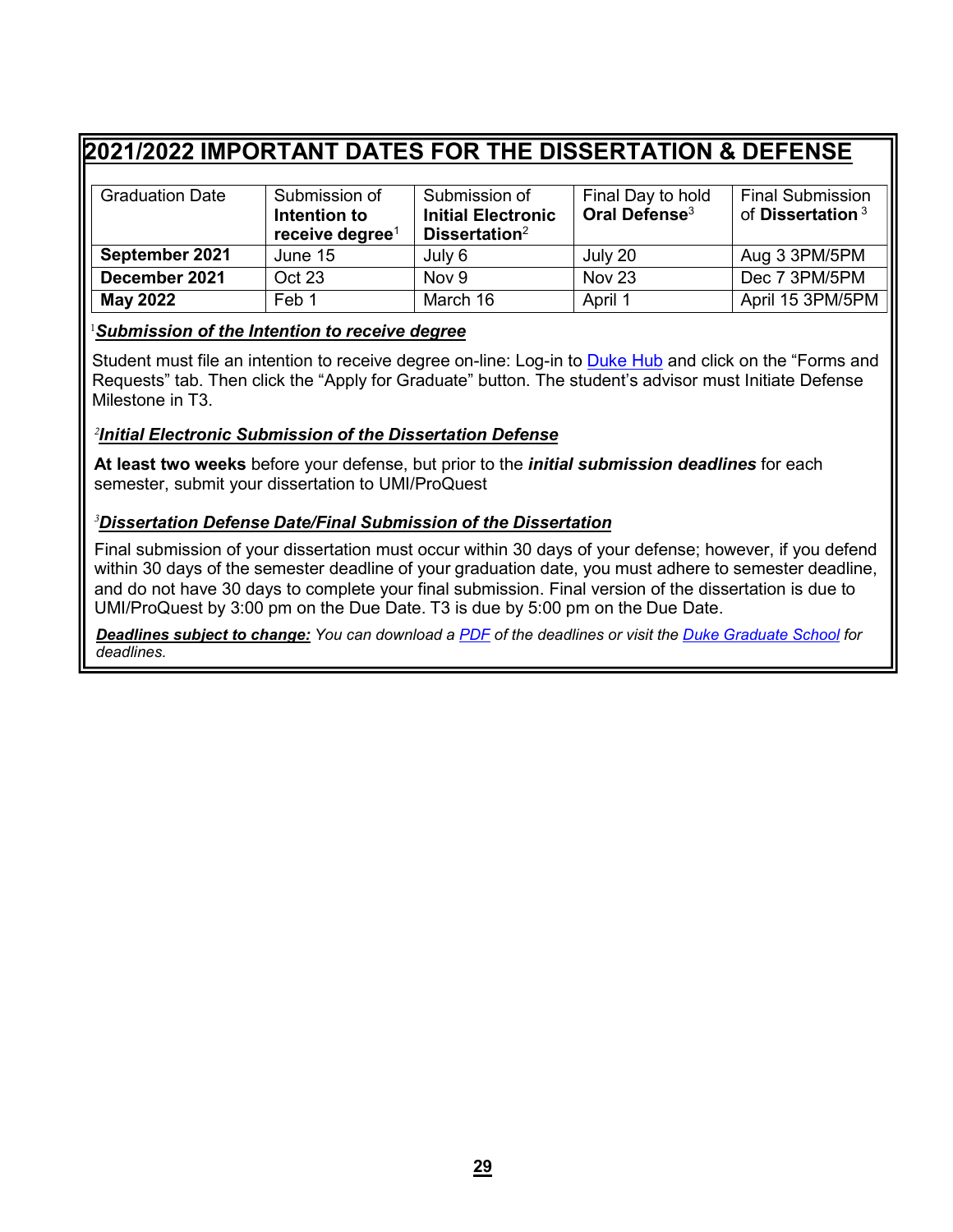# <span id="page-29-0"></span>**THE FIRST YEAR (G1)**

There are three main elements involved in the first year of graduate study in biochemistry:

- *4 Lab rotations*
- *Choosing a research advisor*
- *Required Courses: BCH790S Topics, BCH745S/746S Seminar, BCH593 Ind study and BIOTRAIN750/751 (RCR)*

| 2021/2022 IMPORTANT DATES FOR 1ST YEAR GRADUATE STUDENTS (G1) |                                                                                                                                                                                                                             |  |
|---------------------------------------------------------------|-----------------------------------------------------------------------------------------------------------------------------------------------------------------------------------------------------------------------------|--|
|                                                               |                                                                                                                                                                                                                             |  |
| <b>August 16 – 19</b>                                         | New Student Orientation & Advising, Research Talks, Course Registration                                                                                                                                                     |  |
| <b>August 20</b>                                              | BIOTRAIN 750 (4 RCR Credits) all day                                                                                                                                                                                        |  |
| <b>August 23</b>                                              | Fall Semester begins; Required courses: BCH 790S, BCH 745S, BCH 593                                                                                                                                                         |  |
| Aug. 30 – Oct. 15                                             | $1st$ Rotation – Lab Rotation forms are due to the BGSO by August 25th                                                                                                                                                      |  |
| Oct. 18 - Dec. 17                                             | $2nd Rotation – Lab Rotation forms are due to the BGSO by October 15th$                                                                                                                                                     |  |
| <b>Early November</b>                                         | Spring BCH Course Open House/Biochemistry Advisory Meetings/Spring<br><b>Registration Begins</b>                                                                                                                            |  |
| January 5                                                     | Spring Semester begins; Required classes: BIOTRAIN 751 (4 RCR<br>Credits), BCH 746S, BCH 593                                                                                                                                |  |
| <b>Jan. 10 - March 4</b>                                      | 3 <sup>rd</sup> Rotation – Lab Rotation forms are due to the BGSO by January 7th                                                                                                                                            |  |
| March $7 -$ Apr. 29                                           | 4th Rotation – Lab Rotation forms are due to the BGSO by March 4th                                                                                                                                                          |  |
| May 6                                                         | Advisor/Lab Choice due to the BGSO or Discuss further rotations with DGS.<br>Lab choices are approved by the DGS. Financial Support Forms are given<br>to students to be signed by Advisor(s) & Department representatives. |  |

### <span id="page-29-1"></span>**Lab Rotations**

Incoming Biochemistry graduate students complete 4 laboratory rotations during the Fall and Spring semesters. During orientation week, Biochemistry faculty give brief research presentations that help incoming students choose the labs for their rotation projects. We encourage students to choose lab rotations in diverse research areas to sample the variety of scientific research and methodology in the Biological Sciences at Duke. For each lab rotation, the students will present the project background and research results to their graduate student peers in a brief oral presentation as part of the BCH745S/746S course.

### <span id="page-29-2"></span>**OBGE Trainee Tracking Tool (T3) - Creating a T3 Profile**

T3 is used to track progress and assess student learning, milestones, and development throughout the graduate training experience. T3 also includes the OBGE Faculty Research Series, a repository of SOM graduate faculty research profiles that provides G1 students with an easy access of faculty research, training program affiliations, mentoring philosophies, and rotation availability. First-year students should use the instructions below to register each lab rotation via T3. Access T3 [here](https://t3.medschool.duke.edu/).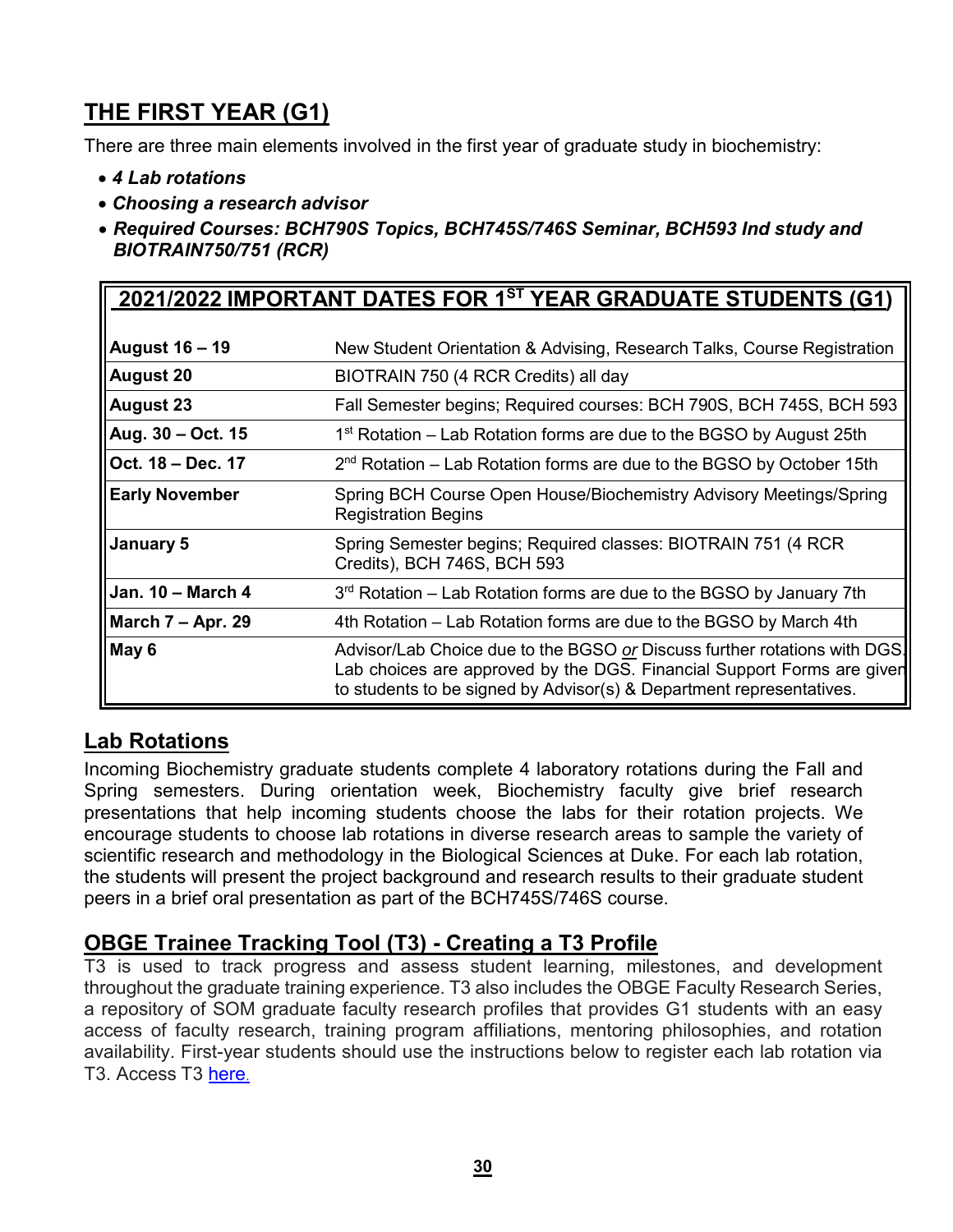- Sign in with NetID and password
- Navigate to Resource Library in left-hand menu
- Select "Registering a Rotation in T3 Student Quick Guide"
- Follow steps in "Quick Guide" to register rotation information

### <span id="page-30-0"></span>**Choosing a Research Advisor**

After completing at least four lab rotations, students will choose their thesis lab and graduate research advisor. Students should consult with professors they intend to or have rotated with to determine whether they will have a position available. Students may wish to contact the Chair and/or the DGS before making this decision. The thesis advisor choice form should be submitted to the BGSO in early May, after completion of the fourth rotation. Approval of the thesis research advisors will be made by the Chair and DGS no earlier than May 6th, regardless of lab choice submission date. If you are doing more than four rotations, submit your thesis advisor choice form to the BGSO upon completion of the rotations.

**Statement of Financial Support Form:** If a research advisor is chosen, whose primary faculty appointment is outside Biochemistry, the Statement of Financial Support Form is required by the School of Medicine and will be emailed by the BGSO. Advisors commit and attest to the financial obligations outlined by completing and signing the form. Each form must be signed by the following: 1) Advisor, 2) DGS of the PhD Granting Department, and 3) the Advisor's Primary Department Chair and Business Office. Names of the required signees will be listed on the forms.

### <span id="page-30-1"></span>**Coursework & Registration**

Incoming students register for fall courses during Orientation Week. The Biochemistry Advisory Committee will meet with each G1 student to discuss course selection. A Course Open House to discuss Spring semester courses will be scheduled in early November when students can meet with the Biochemistry Student Advisory Committee. Spring Registration instructions will be sent by the BGSO in November. Get instructions on registering for courses on [Duke Hub.](https://dukehub.duke.edu/) Additional DukeHub Portal Navigation & "How to" Documentation can be found at this [website.](http://sissoffice.duke.edu/DukeHub/howto.html)

Typically, graduate students in Biochemistry take 3-4 classes and two seminar courses each semester. (*See Appendix I on Page 55*). These core courses are designed to develop the student's ability to critically read and analyze literature; orally present literature and analysis; demonstrate a firm grasp of conceptual foundations of modern biochemistry; and complete written reports, oral presentations, and/or exams. Students customize their plan of study, with help from faculty advisors and their research mentors, choosing from a broad list of available courses in the biomedical science graduate curriculum. Students should complete.

### **Required Courses in the Biochemistry Program:**

- BCH790S Topics (Graded, Fall semester G1) for 2 units
- BCH745S/746S Seminar (Graded, Fall and Spring, G1, G2, and G3) for 6 units
- BCH593 Research Independent Study (Graded, Fall and Spring, G1 and G2) for 8 units t
- 24 hours of graded coursework\* (minimum) in the first 2 years of study (*The required 6 hours of ungraded coursework is fulfilled by RCR*).

\**Note: Students coming into the program from the MSTP or matriculating with an MA/MS degreemay be exempt from the 24 hours of graded coursework requirement.*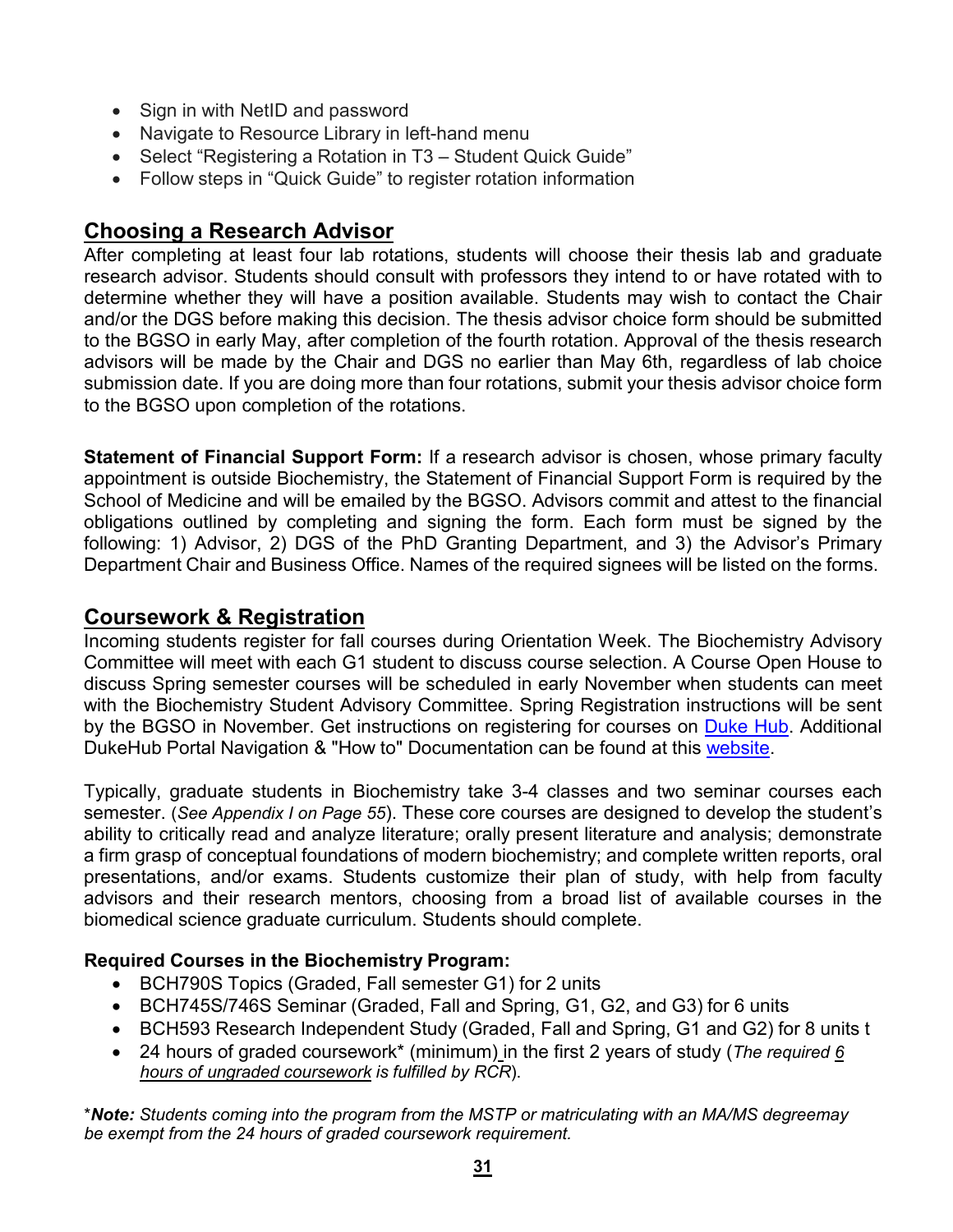# <span id="page-31-0"></span>**THE SECOND YEAR (G2)**

These principal events occur during the second year of biochemistry graduate study:

- *Supervisory committee selection*
- *Required Courses: BCH745S/746S, BCH593; BIOTRAIN 753 (RCR) in G2 or G3*
- *Initial committee meeting (also called the "Pre-Prelim")*
- *Teaching Assistant requirement (Fall, Spring or Summer Semester)*

| 2021/2022 Important Dates for 2 <sup>nd</sup> Year Biochemistry Students (G2) |                                                                                                                                                                                                                                |  |
|-------------------------------------------------------------------------------|--------------------------------------------------------------------------------------------------------------------------------------------------------------------------------------------------------------------------------|--|
| During Year 2 or 3                                                            | BIOTRAIN 753 (2 RCR Credits): Students complete a self-paced online course<br>via Duke LMS                                                                                                                                     |  |
| August 23                                                                     | Fall Semester begins; Required courses: BCH 745S, BCH 593                                                                                                                                                                      |  |
| <b>Before December</b><br>  17th                                              | Student submits a Committee Nomination Form to the BGSO with recommended<br>faculty for Supervisory Committee.                                                                                                                 |  |
| <b>January 5</b>                                                              | Fall Semester begins; Required courses: BCH 746S, BCH 593                                                                                                                                                                      |  |
| <b>January</b>                                                                | DGS approves the Committee and assigns one Biochemistry faculty from each<br>student's Prelim Committee to be the Prelim Chair                                                                                                 |  |
| llFeb - March                                                                 | Student begins contacting committee members to schedule the Initial Committee<br>Meeting for April - May. Student reserves a room for a 1-hour meeting. Once<br>scheduled, the student informs the BGSO of the scheduled date. |  |
| At least 1 week prior<br>to Initial Meeting:                                  | Student submits 2-3 page written document which includes an Introduction to the<br>Thesis Area and Preliminary Aims to all committee members.                                                                                  |  |
| April- May 6 <sup>th</sup>                                                    | Student holds Initial Committee Meeting (Pre-prelim), 1 hour (max).                                                                                                                                                            |  |

### <span id="page-31-1"></span>**Supervisory Committee Selection**

Each student, after consultation with her/his mentor and each proposed committee member, provides the BGSO with a [Committee Nomination Form](https://www.biochem.duke.edu/sites/default/files/2021-04/Committee%20Nomination%20Form.pdf) with a list of faculty members they recommend to join their Supervisory Committee **no later than December 17th.**.

- The Committee recommendations should **consist of five members (including their advisor)** plus:
	- $\circ$  at least three graduate faculty members with expertise in the major field of study
	- $\circ$  at least one graduate faculty member from a minor area from outside the degree program or from a clearly differentiated subfield within the Biochemistry Department (the MAR, Minor Area Representative\*).
	- $\circ$  At least two members of the committee, including the Advisor, must be faculty with a primary or secondary appointment in the Biochemistry Department.
- Students with co-mentors (who will not be present at the Prelim) should check in early with the DGS to ensure compliance with their Prelim exam committee composition.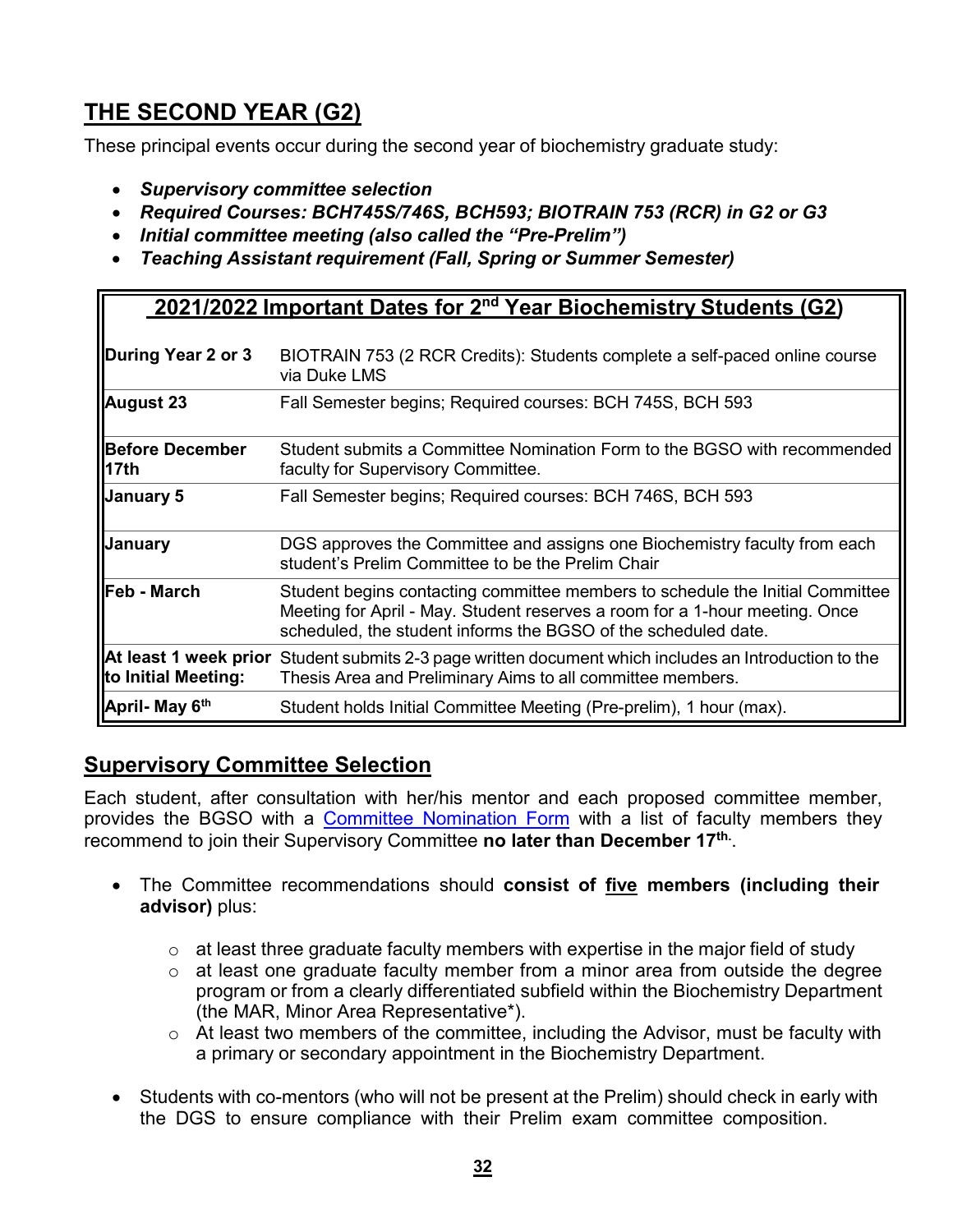Interdisciplinary program students should also pay attention to program-specific committee requirements.

**\*Outside Committee Member(s) Justification**: The choice of the MAR requires justification. On the Supervisory Committee Nomination Form, include 1-2 sentences describing how this faculty's expertise is appropriate but lies *outside* of the main research topic.

**IMPORTANT:** Students are responsible for ensuring that all faculty members nominated for a prelim/dissertation committee are members of the **Graduate Faculty**. Students can verify membership using the following [website.](http://gradschool.duke.edu/academics/graduate-faculty) If a professor is requested to be on the committee who is not a member of the Graduate Faculty (as are most faculty members from another university), their current CV must be submitted to the BGSO along with the committee nomination form. The BGSO will then submit a "Nomination Form for Term Membership on the Graduate Faculty" to the Graduate School for approval.

The Chair of the Pre-Prelim meeting and the Preliminary Examination Committee **is not the student's research advisor (or co-advisor)**. The Chair will be designated from the remaining member of the student's Committee by the DGS in consultation with the department Advisory Committee as needed.

The recommendations are reviewed by the DGS, in consultation with the department Advisory Committee for departmental approval. If approved, the BGSO will submit a Committee Nomination Form to the Graduate School for the Associate Dean's approval *(no later than 30 days before the Preliminary Examination date)*. If one or more members nominated by the student are not approved, the student will be informed by the DGS and asked to submit additional nominations.

### <span id="page-32-0"></span>**Changes to the Supervisory Committee**

If a student requires a change to their Prelim/Dissertation supervisory committee, the BGSO will need to be notified by email at the earliest convenience. This email should include an updated Committee Nomination Form which can be found on the Biochemistry [website.](https://www.biochem.duke.edu/sites/default/files/2021-04/Committee%20Nomination%20Form.pdf) Before any request is sent, the student should consult with her/his mentor and the faculty member(s) they are planning to remove/add.

### <span id="page-32-1"></span>**The Initial Committee Meeting ("Pre-Prelim")**

The initial meeting takes place before *May 6th* of the student's second year. The overall purpose is to acquaint the faculty members with the student and the student's proposed research project in both a written and oral format. It is not an exam. The meeting Chair is an assigned member of the student's committee who will also serve as the Chair for the Prelim exam.

*Please note: The student is responsible for scheduling the meeting (usually 1 hour), reserving the meeting space or setting up the virtual meeting and informing the Committee and the BGSO of the meeting date, time and place. For virtual meetings, the student will also be responsible for setting up the Zoom meeting link and sending the link to the Committee. To reserve space for the meeting, please see page 9 for available rooms & contacts).*

**Important:** Although preferred, the entire Committee does not have to be present at this meeting. Students should schedule 1-on-1 meetings with any absent faculty to discuss their plans.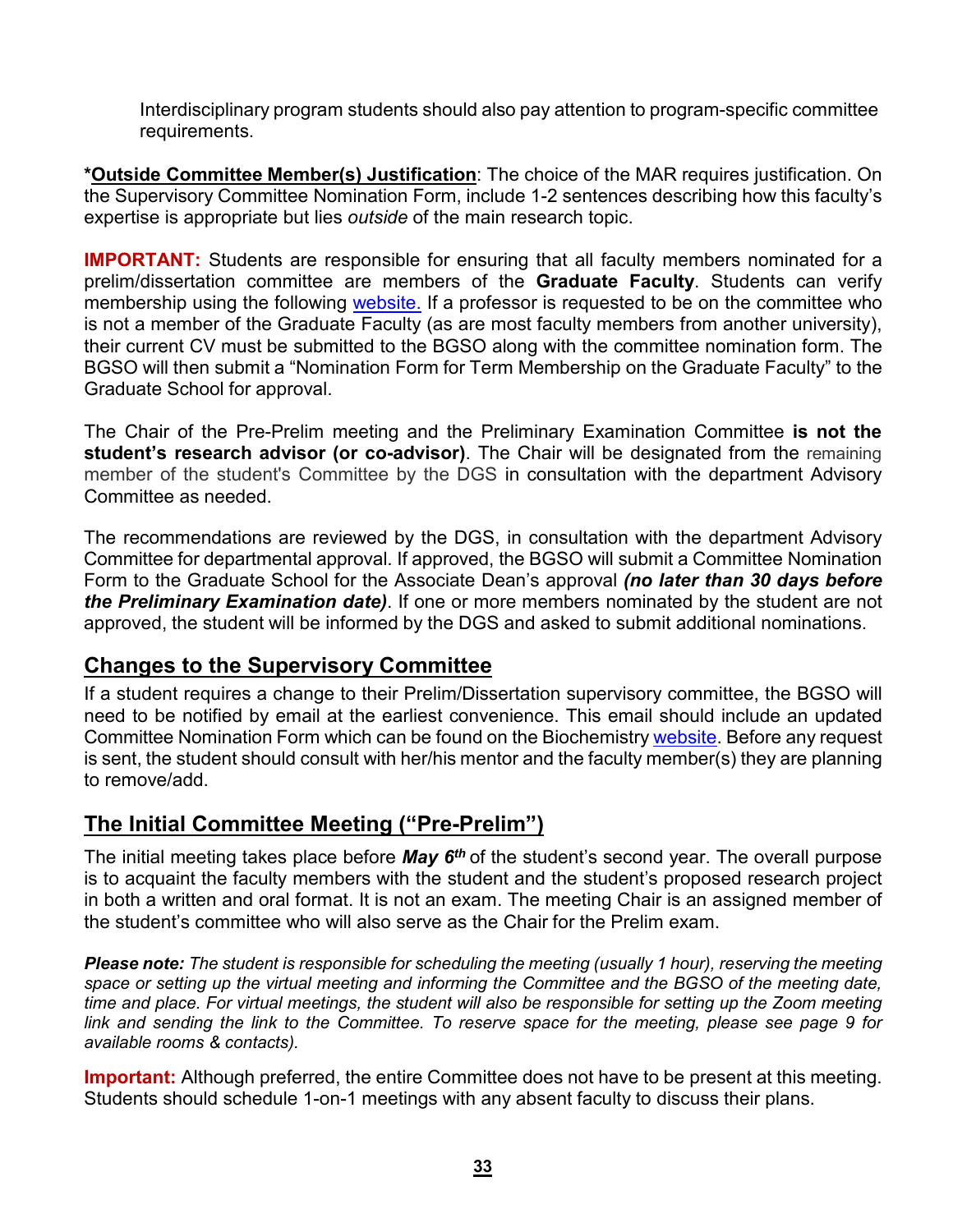**Written Summary (~2 pages)**: To facilitate the discussion, students prepare and submit a brief (~2 page) summary of their research project to all Committee members and the BGSO at least 1 week prior to the meeting date. The summary includes an Introduction to the research area, the potential Preliminary Aims for the project, the Significance of the research, and Preliminary Data supporting the Aims (if available). Students should use this document as a means to begin to defend the proposed research in the Preliminary Exam the following Fall (G3) and toward developing it into a PhD research project.

**Oral Summary (~20 minutes) and Committee Discussion (~20 min):** The student prepares a brief Oral Presentation to present the Background, Significance, Preliminary Data, and potential Preliminary Aims for their proposed project. This is not an exam but is intended to elicit useful comments and feedback regarding the student's proposed research topic, scope, and goals and to help them develop a successful Preliminary Exam proposal for their 3rd year. The student should expect and can solicit oral and written suggestions from their committee regarding their proposed line of research and for suggestions of particular topics they should master for their Preliminary Examination.

**Initial Meeting Procedures**: T3 will not be used for our Biochemistry initial committee meeting. For an in-person meeting, the student should obtain from the BGSO: The Record of Initial Meeting Form, Initial Meeting Feedback/Comments Forms, and the student's Graduate Course Transcript. Each Committee Member should sign the Record of Initial Meeting Form and complete an Initial Meeting Feedback/Comments Form. At the conclusion of the meeting, the student and Thesis Advisor should discuss the Committee's feedback and comments. The student may make and retain copies of the feedback forms if they wish, but the **original forms must be turned in to the BGSO**. The student should also submit the signed Record of Initial Meeting Form and return the student's academic information to the BGSO.

### <span id="page-33-0"></span>**Development of Initial Individual Development Plan (IDP)**

In G2, the student should begin to develop an Individual Development Plan (IDP) *(see also Appendix IV on page 67)* with initial career goals and objectives. To help develop an IDP use the AAAS online [tool](http://myidp.sciencecareers.org/) to that will help you assess areas of interest (these are likely to change over time during the graduate school years). The student must complete an IDP by Spring G3. (*Detailed information about the IDP is in Appendix IV on page 67).* Students should plan to discuss their IDP with a Career Planning Mentor (could be any faculty, although it is highly recommended that the Mentor is someone familiar with the student, such as their Research Advisor or member of their Thesis Committee). Discussions can be individual, or as part of the student's annual committee meeting. The student informs the DGS of their choice of IDP faculty Mentor.

### <span id="page-33-1"></span>**TAing**

The Biochemistry department requires that all graduate students serve as a teaching assistant for at least one semester, usually during the second year of study. The department currently provides TAs with the following courses: BIOCHEM 301 and 302 (Introduction to Biochemistry I and II) and BIOCHEM 658/659 (Structural Biochemistry I & II). TA positions are assigned by the DGS before each semester and are communicated to the course instructors & graduate students by email.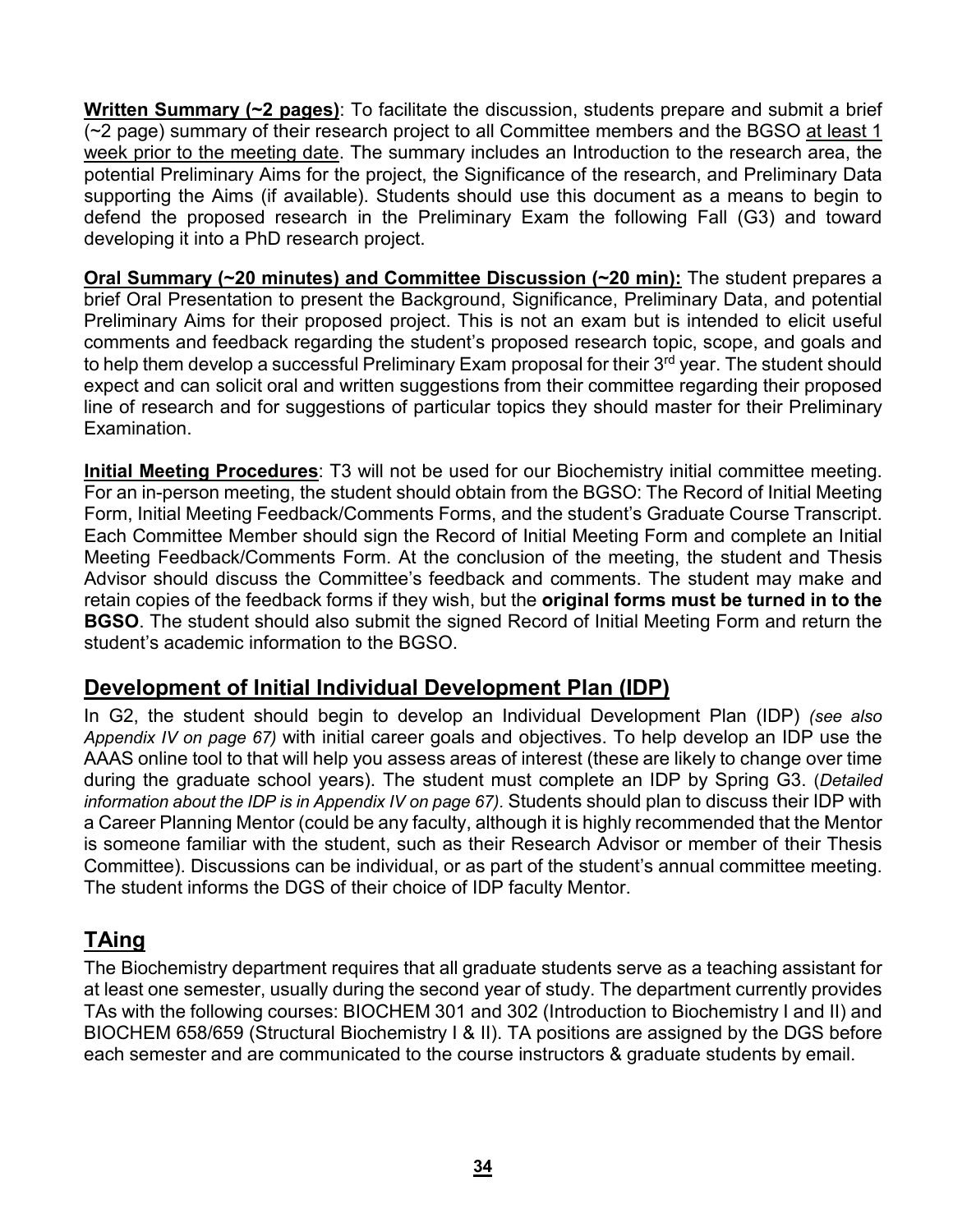# <span id="page-34-0"></span>**THE THIRD YEAR (G3) – PRELIMINARY EXAM**

During the third year of biochemistry graduate study, students complete the Preliminary Examination (the "Prelim"). Successful completion is a requirement of the Graduate School for "Advancement to Candidacy", the process by which a student is officially deemed a Candidate for a Ph.D. In the Department of Biochemistry, the Prelim consists of two parts: A Written Proposal describing the student's thesis research and an Oral Exam. The Preliminary Exam is administered by the student's Supervisory Committee. By the end of G3, students are also required to have completed an Individual Development Plan (IDP).

### **2020/2021 Important Dates for 3rd Year Biochemistry Students (G3)**

| During Year 2 or 3              | BIOTRAIN 753 (2 RCR Credits): Students complete a self-paced online<br>course via Duke LMS                                                                                                            |
|---------------------------------|-------------------------------------------------------------------------------------------------------------------------------------------------------------------------------------------------------|
| <b>August 23</b>                | Fall Semester begins; Required course: BCH 745S                                                                                                                                                       |
| No later than September 6th     | Student schedules oral preliminary exam and informs DGSA of the date.                                                                                                                                 |
| At least 6 weeks prior to exam: | Student submits written prelim exam proposal to DGSA for format check.                                                                                                                                |
| At least 4 weeks prior to exam: | Student submits the format-approved Written Proposal to all Committee<br>Members.                                                                                                                     |
| 1 week after exam submission:   | Student requests feedback from the Prelim Committee Chair to ask<br>whether the Written Proposal is Accepted or Needs Revision.                                                                       |
| At least 1 week prior to exam:  | Student submits revised Written Proposal to all Committee Members (if<br>necessary). Student sends a reminder to all members of their Committee<br>informing them of the Date/Time/Place of the Exam. |
| No later than December 17th     | Supervisory Committee administers the Preliminary Exam.                                                                                                                                               |
| <b>January 5</b>                | Spring Semester begins; Required course: BCH 746S                                                                                                                                                     |
| No later than May $6th$         | Graduate School requires all G3 students complete qualifying exams by<br>the end of the Spring semester unless approved by the Dean. Prelim<br>Retakes must be completed by this date.                |

### <span id="page-34-1"></span>**Scheduling the Oral Prelim Examination**

Student should schedule the Oral Exam date before or during the Fall semester of G3. All Committee members must be present to administer an Oral Exam. If an emergency arises, such that a Committee member is unable to attend, the Exam may proceed pending the Expedited Approval of the revised Committee composition by the Graduate School Associate Dean. Note that the Examination Committee **must** consist of the Committee Chair (a primary Biochemistry faculty, who is not the Advisor) and Thesis Advisor, and include two major area representatives and one minor area representative.

*Please note: (1) The student is responsible for scheduling the exam, reserving the meeting space or setting up the virtual meeting (if appropriate), and informing the committee and the DGSA of the exam date.The Prelim Exam should take place no later than December 17th of the 3rd year*. *(2) Deadline extensions of the preliminary exam beyond the end of the G3 must be approved by both the DGS and Associate Deanfor Academic Affairs (Dr. John Klingensmith), for an examination on a specific date in the fall semester of the fourth year. Students who have not completed their preliminary examination by the end of G4 will be withdrawn.*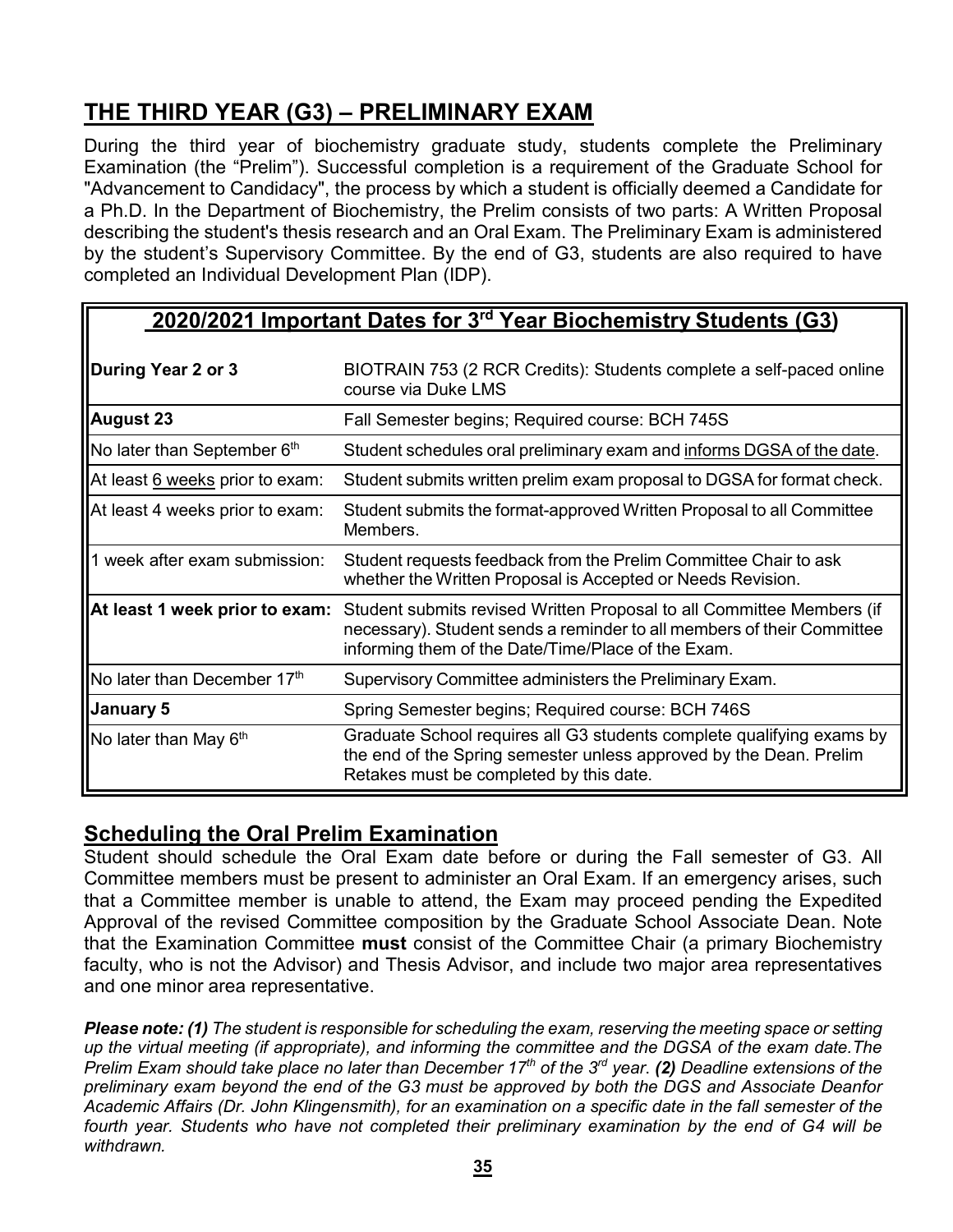**IMPORTANT**: Students must be registered during the term in which they take the Preliminary Exam. During the Fall & Spring terms, students are allowed to schedule a Preliminary Exam on a date when classes are not in session (e.g., Fall Break, Spring Break, etc.). In the Summer term, a Preliminary Exam may be scheduled only between the opening and closing dates of the summer session. To view the official Duke academic calendars, visit this [website.](https://registrar.duke.edu/calendars-key-dates/academic-calendar)

### <span id="page-35-0"></span>**Written Prelim Proposal Submission & Approval Checklist**

- **At least 6 weeks prior to the exam**: **Written Proposal Format Check.**
	- Students submit the written proposal as an PDF file to the DGSA for **format approval.**
	- Once approved, the student will receive a copy of the **Prelim Exam Cover Sheet** for the Written Proposal. The Cover Sheet should be included with the Written Proposal when it is distributed electronically to each member of the supervisory committee.

*Non-adherence to the formatting guidelines will require a revision before the document is approved for submission to the Prelim Committee.*

### **At least 4 weeks prior to the scheduled exam and with approval of the written format from the BGSO Written Proposal Submission to Committee.**

- Students should upload **into T3** their Written Proposal and updated CV
- Students should distribute their Written Proposal with Cover Sheet **by email** directly to the faculty.

### **1 week after submission of the Written Proposal to the Committee: Student Receives Written Proposal Approval or Requests for Revision.**

• Ask Committee Chair for requested revisions from committee members, if they haven't already contacted you. Each Committee member either votes to Approve the document or Request Revisions. Approvals/Requests for Revisions will be assembled by the Prelim Committee Chair (see Cover Sheet), who will then contact the student with requested revisions.

### **At least 1 week prior to the Oral Exam**: **Revised Written Proposal Due to Committee.**

- If the proposal Requires Revisions: The student should confer with the Committee Chair regarding the Committee's specific revision requests and, depending on the amount of revisions, either:
	- o Completed minor revisions in 2 weeks and submit a Revised Proposal to all Committee Members **by email and in T3** at least 1 week prior to the Oral Exam.
	- $\circ$  Take more time to prepare a revised Proposal if the requested revisions are extensive. In this case, the Oral Exam can be delayed/rescheduled, but *must still be completed by February 1st.*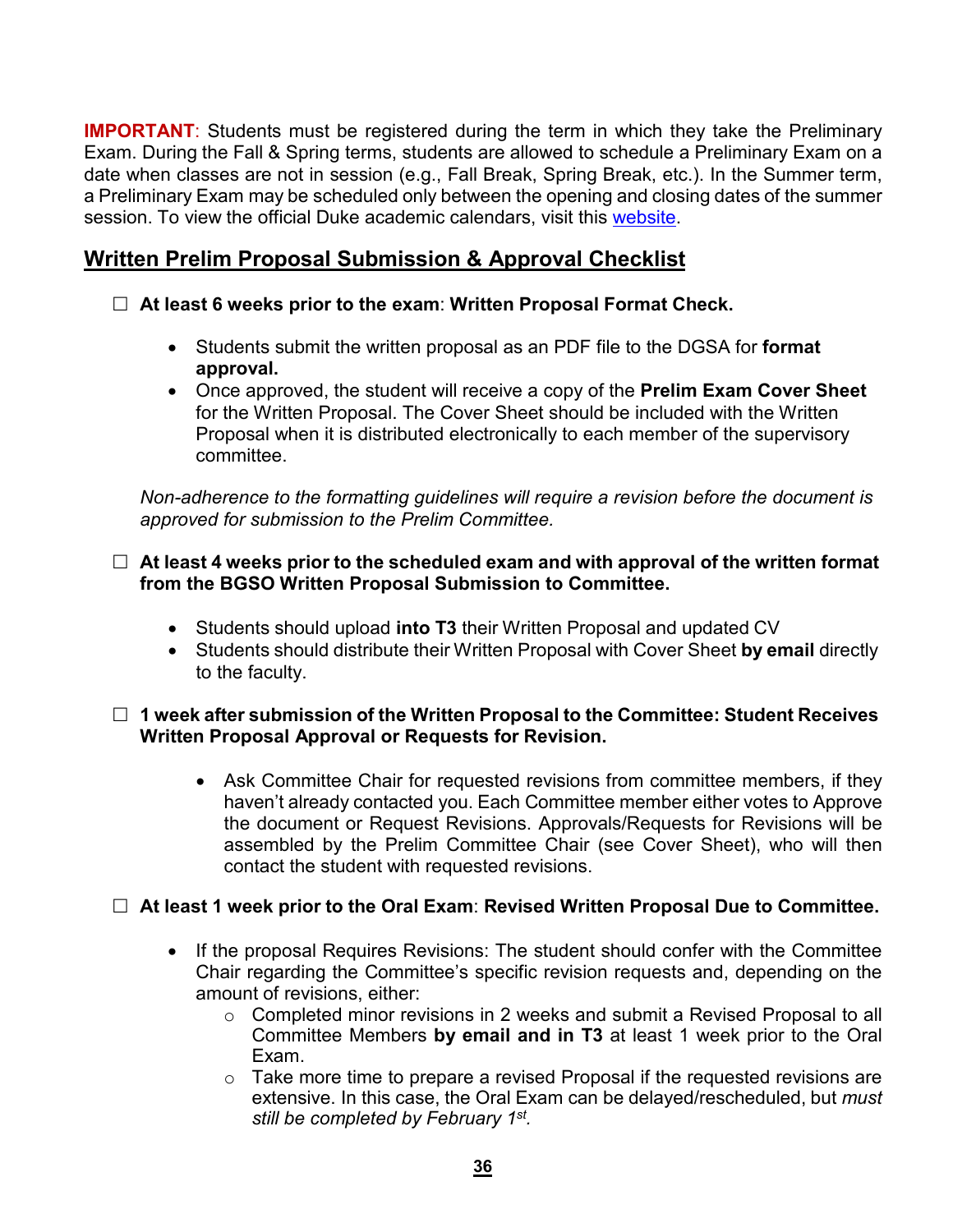### <span id="page-36-0"></span>**Written Format of the Prelim Exam Proposal Document**

The goals of the written portion of the prelim exam are as follows:

- **1)** To demonstrate proficiency in the student's field of interest with respect to understanding pertinent literature, applying appropriate techniques, posing incisive questions or hypotheses, and designing experiments to address them.
- **2)** To familiarize the student with preparing a formal, peer-reviewed research grant proposal.

The following guidelines and requirements will help students write a clear, well-supported proposal that highlights their ability to identify and explain important problems and design approaches to solve them.

### <span id="page-36-1"></span>**General Prelim Exam Information:**

- Use 11-point *Arial, Georgia, Helvetica or Palatino Linotype font, single space with at least 0.50-inch margins on ALL sides*. Figures, charts, tables, figure legends, and footnotes may be smaller in size but must be legible.
- $\triangleright$  Follow all page limits: 17 pages total excluding References, with specific page limits for each of the subsections listed below.
- $\triangleright$  The wording of the proposal should originate from the student and should not come from previously written proposals or manuscripts.
- **Role of the Thesis Advisor:** The Thesis Advisor is encouraged to participate in the preparation and editing of the Written Proposal. Students are urged to ask their Advisor to read the Proposal and make suggestions to improve the document's style, language and clarity prior to distributing to the committee. The Advisor may also provide assistance to assure that the Proposal conforms to the format and style guidelines. Such participation will increase the probability that the proposal will be acceptable to the committee and minimize revisions.
- Students must submit the written proposal to the BGSO for a **format check at least 6 weeks prior to Prelim Exam date** (2 weeks prior to distribution to the Committee). Non-adherence to formatting guidelines will require revisions *before* the document is approved for submission to the Prelim Committee.
- $\triangleright$  After submitting to the committee, the faculty are likely to request specific revisions to the written Prelim document. The student has ~2 weeks to make revisions prior to resubmitting the Final Revised Written Prelim. If extensive revisions are required, the student can delay their Oral Exam (as long as it is completed by February of G3).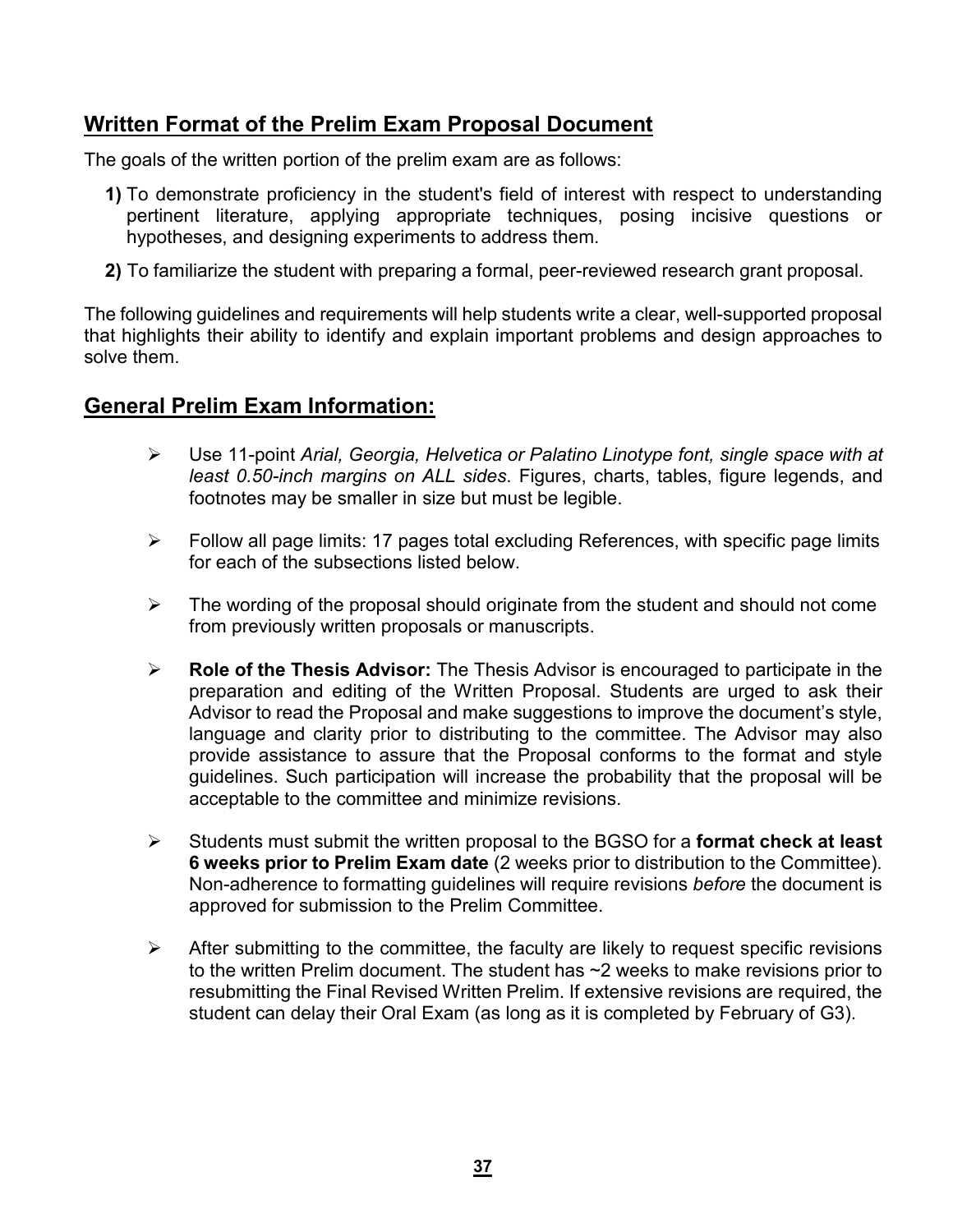# <span id="page-37-0"></span>**Written Prelim Exam Content Requirements**

### **Section 1 (Page 1): Title, Summary, Narrative**

### **A) Descriptive Title 200 character, max)**

• Is limited to 200 characters including spaces and punctuation.

### **B) Project Summary/Abstract (30 lines, max)**

- This is a **succinct description** of the proposed work and should be able to stand on its own (separate from the application). This section should be informative to other persons working in the same or related fields and understandable to a scientifically literate reader. Avoid the use of the first person.
- State the broad, **long-term objectives** and **specific aims**. Describe the general **research design** and **methods** for achieving the stated goals. Be sure that the project summary reflects the key focus of the proposed project.

### **C) Project Narrative (~3 sentences)**

• Describe how, in the short or long term, the research **would contribute to fundamental knowledge** about the nature and behavior of living systems **and/or** the **application of that knowledge** to enhance health, lengthen life, and reduce illness and disability.

### **Section 2 (Page 2): Specific Aims**

- Introduce the **background** and **importance** of the research area. State concisely the **goals** of the proposed research and summarize the expected **outcome(s),** including the **impact** that the proposed research results will have on the involved research field(s).
- Succinctly list the **basis** and **specific objectives** of the research proposed (e.g., to test a stated hypothesis, create a novel design, solve a specific problem, challenge an existing paradigm, address a critical barrier to progress in the field, or develop new technology).

### **Section 3 (Page 3): List of Abbreviations**

• List all abbreviations used in the proposal

### **Section 4 (Pages 4 – 17 max): Research Strategy**

### **A) Background and Significance (4 pages, max)**

- Describe the background and foundational studies for the proposed research in this field. Include preliminary results, if any, that are pertinent to presenting the background (data collected by others in the lab may be included with appropriate acknowledgement).
- Explain the importance of the problem, and/or critical barriers to progress that the proposed project addresses. Describe how the project will improve scientific understanding, clinical knowledge, and/or technical capability in one or more broad fields.
- Describe how the research proposal is innovative: explain how concepts, methods, or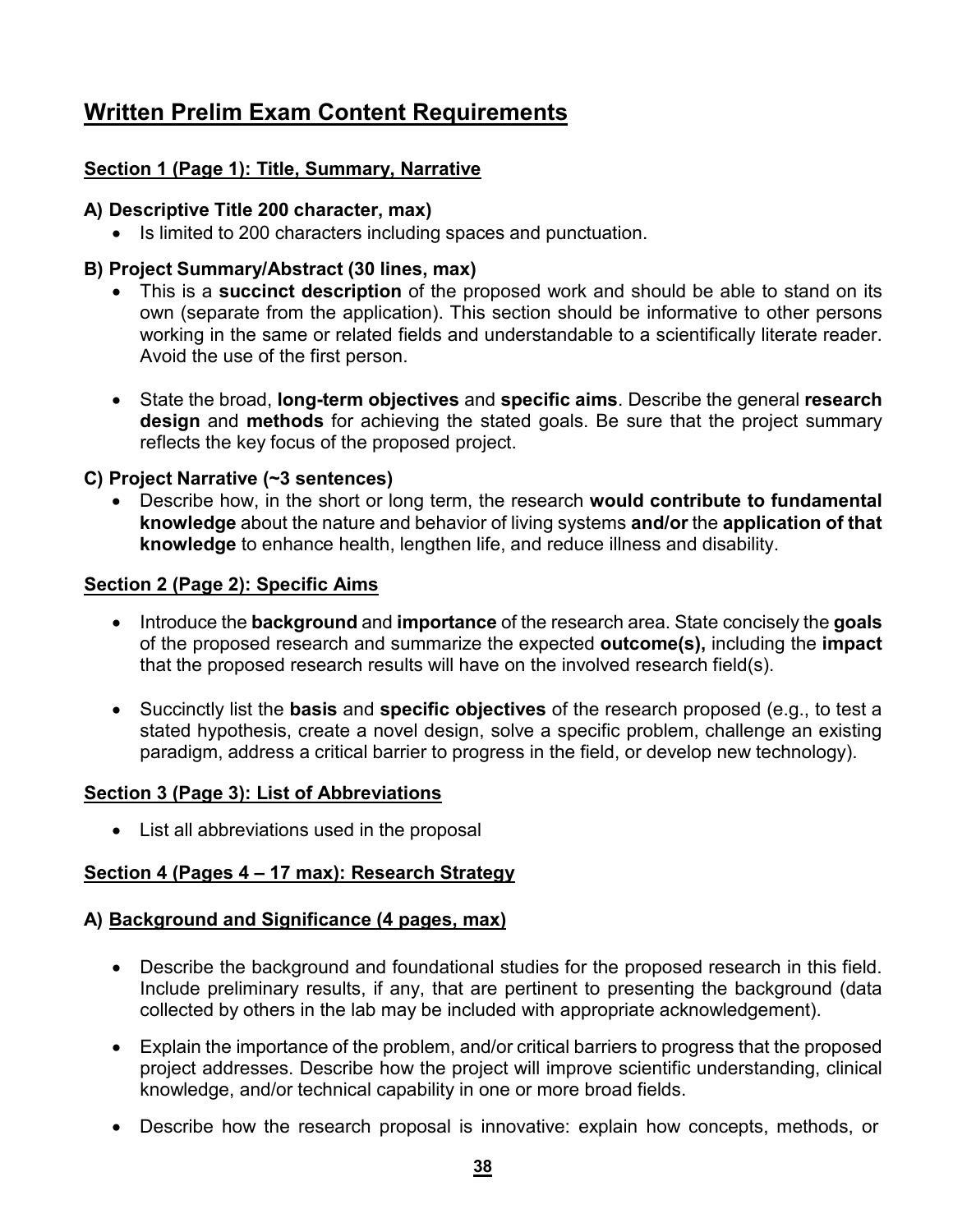technologies, that drive this field will be changed if the proposed aims are achieved.

### **B) Approach (10 pages, max)**

*This section should include:*

- An **overarching hypothesis or goal**
- A **hypothesis or goal for each Specific Aim**
- **Objectives/Sub-aims within each Specific Aim** that will be used to examine the hypothesis/hypotheses or accomplish specific scientific goals
- A description of the **Methods, Approaches, and/or Techniques** to be used in each aim. Include how the data will be collected, analyzed, and interpreted. Include **preliminary studies**, if any, that are pertinent to the feasibility and/or progress towards the objectives/aims (data collected by others in the lab may be included with appropriate acknowledgement). If the project is in the early stages of development, describe the strategy to **establish feasibility**, and address the **management of any high-risk aspects** of the proposed work. Briefly outline plans for the **statistical analyses** of the data (including power calculations prior to experimental design), whenever appropriate.
- A discussion for each Aim and **how the data/results will be interpreted, limitations of the approaches/methods**, **possible problems, and alternative approaches** that would be tried if the initial approaches do not work.

### **Section 5 (no page limit): References**

- List **all** authors unless the number of authors exceeds 10, in which case "*et al*" may be used. Include **titles** in citations.
- While there is not a page limitation, it is important to be selective, and include the most **appropriate** and **current** literature references pertinent to the proposed research.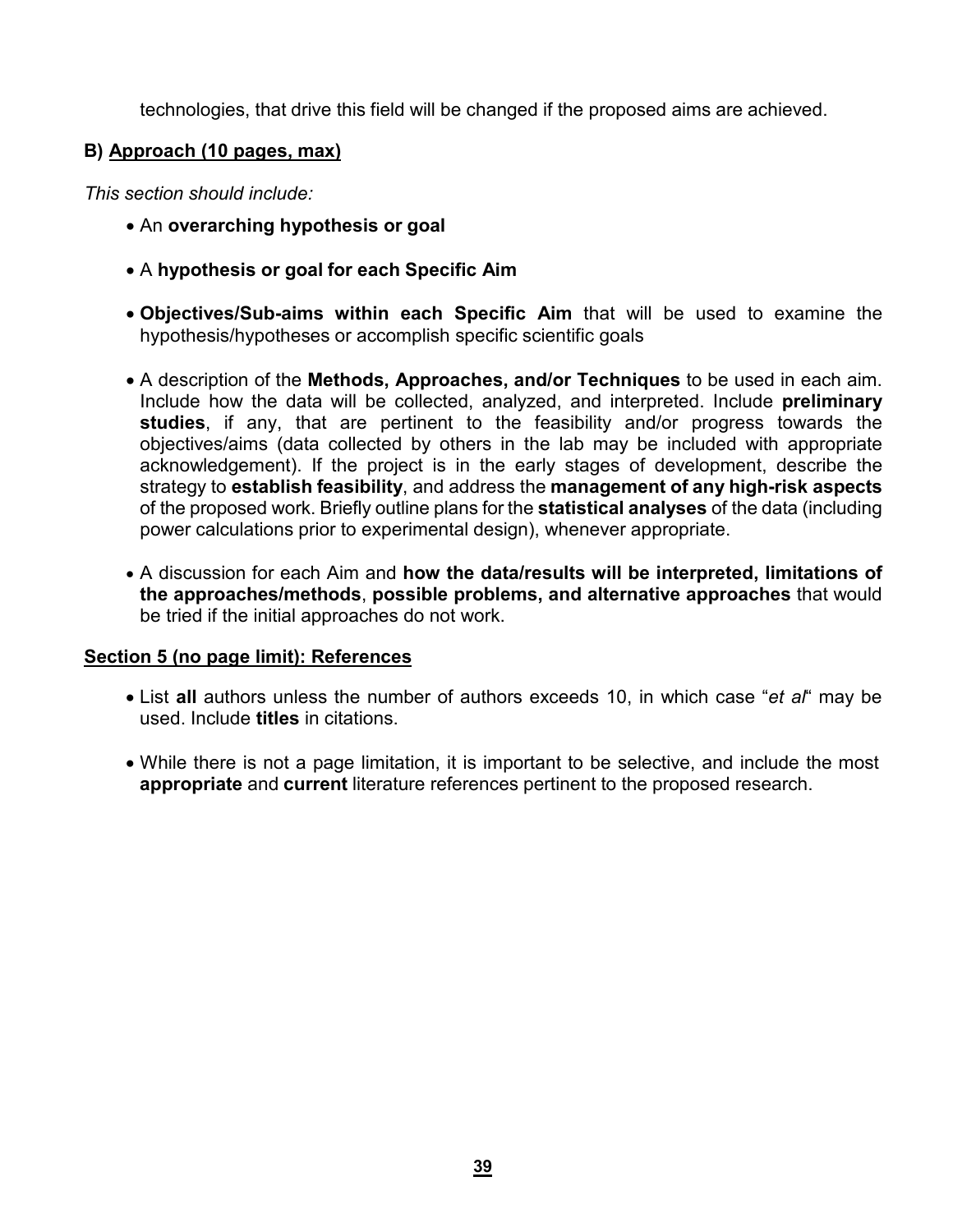### <span id="page-39-0"></span>**Oral Prelim Exam**

After the committee has approved the Written Proposal portion of the Prelim Exam, or the student has submitted a Revised Proposal to the Committee, the student will meet with the committee for an Oral Examination. **The Student's Prelim Committee, Revised Prelim Proposal, Updated CV, Prelim Date, Time, and Location** *must* **be entered in T3 prior to the Oral Exam.**

*Please Note: To prepare, students are encouraged to arrange "mock" oral exams with members of the student's lab and other graduate students.*

**Presentation and Examination Questions:** During the first ~30 minutes of the exam, the student presents an uninterrupted seminar primarily on the research project and obtained results. The student's thesis advisor(s) will then be asked to leave, as they are not present during the second part of the exam. The student is then asked questions by the Prelim Committee. The range of questions in this Oral Exam are in the general area of biochemistry and are related to, but are not restricted to the student's proposal.

**Recommendation by the Prelim Committee:** At the end of the exam, the student will leave the room while the Committee discusses the results. The mentor may be asked to join the committee for consultation. At this time, each Committee member will evaluate the Prelim on T3 indicating whether the student Passes of Fails, generating the Final Preliminary Exam Evaluation document which will be approved by the DGS and forwarded to the Graduate School. The DGSA cannot submit the official Report of the Doctoral Preliminary Examination form to the DGS for his/her signature and transmission to the Graduate School until all evaluations are completed.

*Evaluation: The student is informed of the Committee's decision and advice at the exam's conclusion. The T3 evaluation and comments should be discussed by the student and research advisor.*

### <span id="page-39-1"></span>**Re-taking the Preliminary Exam**

A student who fails the preliminary examination may apply, **with consent of all of the members of the students Prelim Exam Committee and the Dean of the Graduate School,** for the privilege of a re-examination.

### **Graduate School Re-examination Requirements:**

- Re-exam must occur no earlier than 3 months and no later than 6 months after the original exam date.
- Exam must be held by the end of the Spring Semester of G3 unless specifically requested and approved in writing by the Dean.
- All members of the student's original Prelim Committee must serve on the re-examination committee.
- Successful completion of the second examination requires the affirmative vote of all Committee members. Failure on the second examination will render a student ineligible to continue for the Ph.D. degree at Duke University.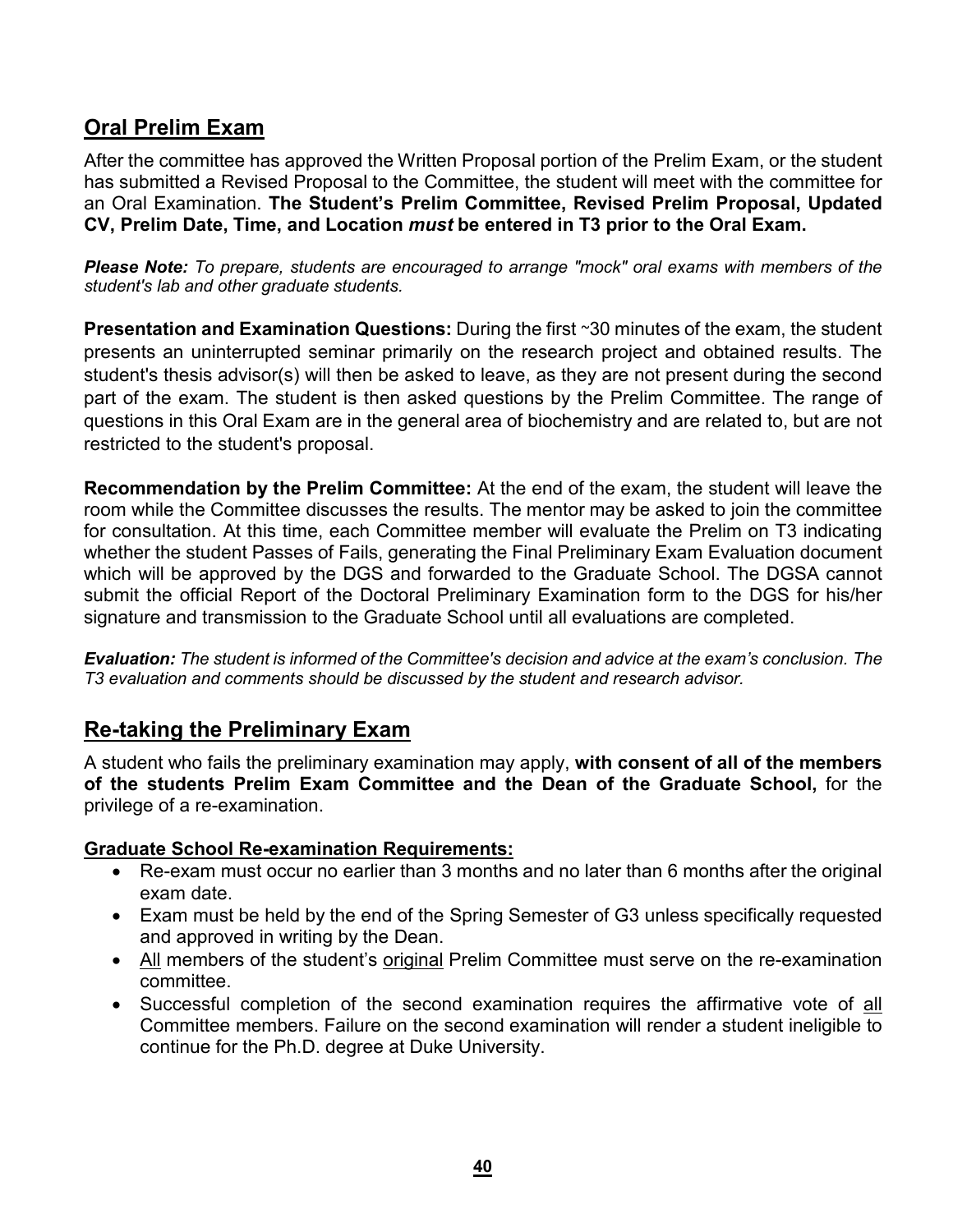# <span id="page-40-0"></span>**THE FOURTH YEAR & BEYOND (G4+)**

During the fourth year and subsequent years of graduate study in biochemistry, students are primarily responsible for conducting their research. Students must arrange a meeting with their Dissertation Committee on an annual basis, beginning in the fourth year of study.

- **Annual Progress Meeting, enter summary and CV into T3**
- **Required Course RCR (BIOTRAIN 754/Elective Forum)**

### **2021/2022 Important Dates for 4th Year Biochemistry Students (G4)**

| Before May 6th   | Student schedules and completes the Annual Progress Meeting with their<br>Ph.D. Supervisory Committee. BGSO must be notified of meeting date.<br>Student updates their IDP. Student submits 2-3 page written summary and<br>updated CV to all committee members by email and T3 at least 1 week<br>prior to meeting. |
|------------------|----------------------------------------------------------------------------------------------------------------------------------------------------------------------------------------------------------------------------------------------------------------------------------------------------------------------|
| <b>Spring G4</b> | BIOTRAIN 754 (4 RCR Credits)                                                                                                                                                                                                                                                                                         |

### **2021/2022 Important Dates for 5th Year Biochemistry Students (G5+)**

| Before May 6th          | Student schedules and completes the Annual Progress Meeting with their<br>Ph.D. Supervisory Committee. BGSO should be notified of meeting date.<br>Student updates their IDP. Student submits 2-3 page written summary and<br>updated CV to all committee members by email and T3 at least 1 week<br>prior to meeting. |
|-------------------------|------------------------------------------------------------------------------------------------------------------------------------------------------------------------------------------------------------------------------------------------------------------------------------------------------------------------|
| 5 <sup>th</sup> + Years | <b>RCR Elective Forum (2 RCR Credits)</b>                                                                                                                                                                                                                                                                              |
|                         |                                                                                                                                                                                                                                                                                                                        |

### <span id="page-40-1"></span>**Annual Progress Meetings**

The Committee should use these meetings to note adequate progress, or to provide help and/or advice. Students should have this meeting completed not later than May  $6<sup>th</sup>$ .

### **Complete the following for your annual committee meeting:**

- Schedule your meeting with your committee faculty. Many students and faculty like the When2Meet [website](https://www.when2meet.com/) to find a consensus date and time. Annual progress meetings are typically 1-1.5 hours (more extensive discussions can be held with faculty individually). The meeting will be held virtually or in-person. Be sure to send all your committee members the meeting date and time to confirm, as well as a Zoom link for virtual meetings.
	- o **At least 2-3 weeks prior to the annual meeting:** Contact the DGSA with the date and time so that it can be uploaded into T3 in time to generate reminders and links for your committee. Be sure your committee members are correct in T3.
	- o **At least one week prior to the meeting:** Log into T3 and upload:
	- o Your annual progress meeting document (2-3 page summary)
	- o Your current CV
- Your committee members will receive an automated email reminder via T3 both one week and one day prior to your meeting date that includes a link to your T3 record.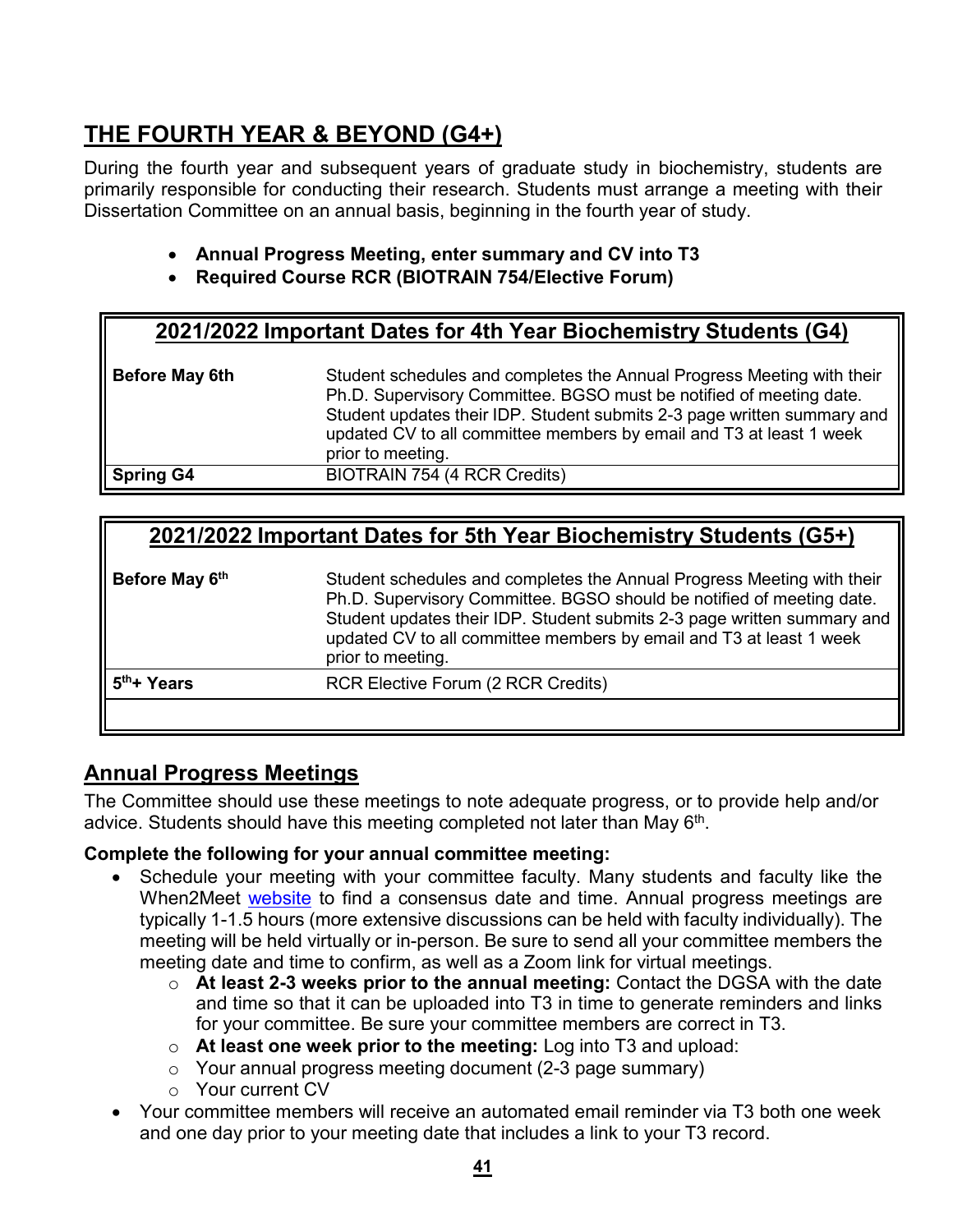• You should prepare a ~30 min oral presentation summarizing research accomplishments as well as plans for the next year.

### **At the Annual Progress Meeting:**

- 1. Prior to the student's oral presentation, the Research Mentor will take a few minutes to discuss the student's progress privately with the Committee.
- 2. The student presents ~30 min oral summary of research accomplishments and plans.
- 3. The committee discusses progress and provides advice to the student.
- 4. The student will also be given time to privately discuss any issues with the Committee without the Research Mentor.
- 5. Each faculty member will complete the evaluation forms in T3. The comments are automatically released to the student once **all** members of the committee have completed an evaluation.
- 6. The student and the mentor discuss the Committee evaluations. If you do not receive the email feedback, this means at least 1 committee member has not completed the evaluation yet. The student may prompt the Mentor/Chair to request faculty for evaluations.

*Please Note: For annual progress meetings all of your committee members do not need to be present,* however all of your committee members still need to sign off in T3 to evaluate your annual progress. So, if *a faculty member cannot attend the scheduled meeting, you will need to meet individually with that faculty within a week (prior to or after) the meeting.*

### <span id="page-41-0"></span>**Changes to the Supervisory Committee**

*Check your supervisory committee listing in Duke Hub and T3* and make sure it matches the committee that will be present at your defense. If a student requires a change to their Prelim/Dissertation supervisory committee, notify the BGSO by email at the earliest convenience. This email should include an updated [Committee Nomination Form](https://www.biochem.duke.edu/sites/default/files/2021-04/Committee%20Nomination%20Form.pdf) which can be found on the Biochemistry [website.](https://www.biochem.duke.edu/about/resources/current-graduate-student-information) Before any request is sent, the student should consult with her/his mentor and the faculty member(s) they are planning to remove/add.

Please Note: The Committee must consist of at least four members of the graduate faculty (including their *advisor, a committee of five members is recommended. The committee must also include at least two members with expertise in the major field of study and at least one from a minor area, being from outside the degree program or from a clearly differentiated subfield within the Biochemistry Department (the Minor Area Representative or MAR)\*. At least two members of the committee, including the Advisor, must be faculty with a primary or secondary appointment in the Biochemistry Department.*

**\***Outside Committee Member(s) Selection: The Graduate School requires justification for choosing the MAR. Provide a 1-2 sentence explanation about how this faculty member's expertise is appropriate and distinct from the major area of the thesis on the **Committee [Nomination](https://www.biochem.duke.edu/sites/default/files/2021-04/Committee%20Nomination%20Form.pdf) Form**.

### <span id="page-41-1"></span>**Required Extension Request for G8 students**

For students beginning their eighth year (G8) prior to graduation *(G8 begins the summer term after May of the G7 Academic Year)*, an Extension Request must be requested from theAssociate Dean for Academic Affairs. The annual progress report and a **specific timeline for completion of the dissertation** must be signed by the student, committee chair and DGS and submitted to the Associate Dean for Academic Affairs. If the granted and the dissertation is not defended and accepted by the new deadline, the student will be withdrawn from candidacy.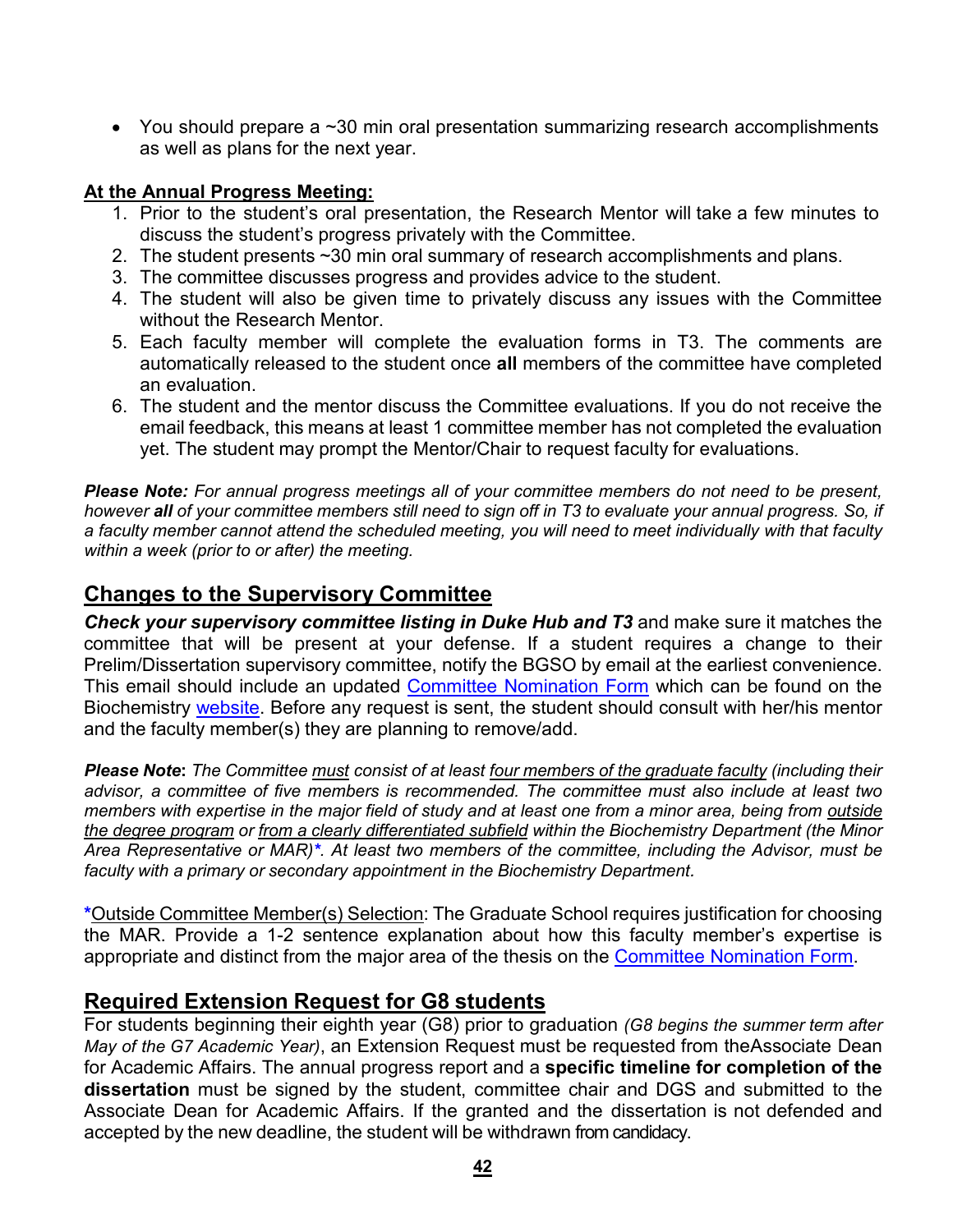### <span id="page-42-0"></span>**The Dissertation Seminar & Defense**

The dissertation is expected to be a mature and competent piece of writing, embodying the results of significant and original research. Please see the *Guide to Graduation on page 45* for detailed requirements on writing and submitting your dissertation, along with all other important information for completing your defense (i.e. scheduling your seminar/defense, degree deadlines, etc.).

### **2021-22 IMPORTANT DATES FOR THE DISSERTATION & DEFENSE**

### **Apply for Graduation/Submission of the Intention to receive degree**

Oct. 15 for Dec. 2021 Graduation

June 15 for Sept. 2021 Graduation **Student must of Student must** [file](http://gradschool.duke.edu/academics/apply_to_grad.php) an intention to receive degree

Jan. 24\* for May 2021 Graduation

### **Initial Electronic Submission of the Dissertation**

| July 6 for Sept. 2021 Graduation | Initial submission must take place at least 2<br>weeks before your defense and no later than 5:00 |  |
|----------------------------------|---------------------------------------------------------------------------------------------------|--|
| Nov. 8 for Dec. 2021 Graduation  | PM on the deadline date (see left). Submit your<br>dissertation to UMI/ProQuest                   |  |
| March 14 for May 2022 Graduation |                                                                                                   |  |

### **Defense, Final Submission of the Dissertation, and Certificate**

Final submission of your dissertation must occur within 30 days of your defense; however, if you defend within 30 days of the semester deadline of your graduation date, you must adhere to semester deadline, and do not have 30 days to complete your final submission. Your Graduation Certificate will be generated by T3 after your entire committee approves your Defense. The Certificate is then automatically sent for approval by the DGS and is submitted to the Graduate School.

| Jul. 20 for Sept. 2021 Graduation<br>Final day to hold the dissertation defense.            |                                                                                                   |  |  |
|---------------------------------------------------------------------------------------------|---------------------------------------------------------------------------------------------------|--|--|
| Aug. 3 for Sept. 2021 Graduation                                                            | Final day for the dept. to send Graduation<br>certificate by 5:00PM; submit final dissertation to |  |  |
|                                                                                             |                                                                                                   |  |  |
| Final day to hold the dissertation defense.<br>Nov. 22 for Dec. 2021 Graduation             |                                                                                                   |  |  |
| Dec. 6 for Dec. 2021 Graduation                                                             | Final day for the dept to send Graduation                                                         |  |  |
|                                                                                             |                                                                                                   |  |  |
| UMI/ProQuest by 3:00PM.                                                                     |                                                                                                   |  |  |
| Final day to hold the dissertation defense.<br>Mar. 30 <sup>*</sup> for May 2022 Graduation |                                                                                                   |  |  |
| Apr. 13* for May 2022 Graduation                                                            | Final day for the dept to send Graduation                                                         |  |  |
| certificate by 5:00PM; submit final dissertation to                                         |                                                                                                   |  |  |
| UMI/ProQuest by 3:00PM.                                                                     |                                                                                                   |  |  |
| UMI/ProQuest by 3:00PM.<br>certificate by 5:00PM; submit final dissertation to              |                                                                                                   |  |  |

*\*Please Note: Deadlines subject to change*. *You can find the most up-to-date deadlines [here](https://gradschool.duke.edu/sites/default/files/documents/graduation_deadlines.pdf)*.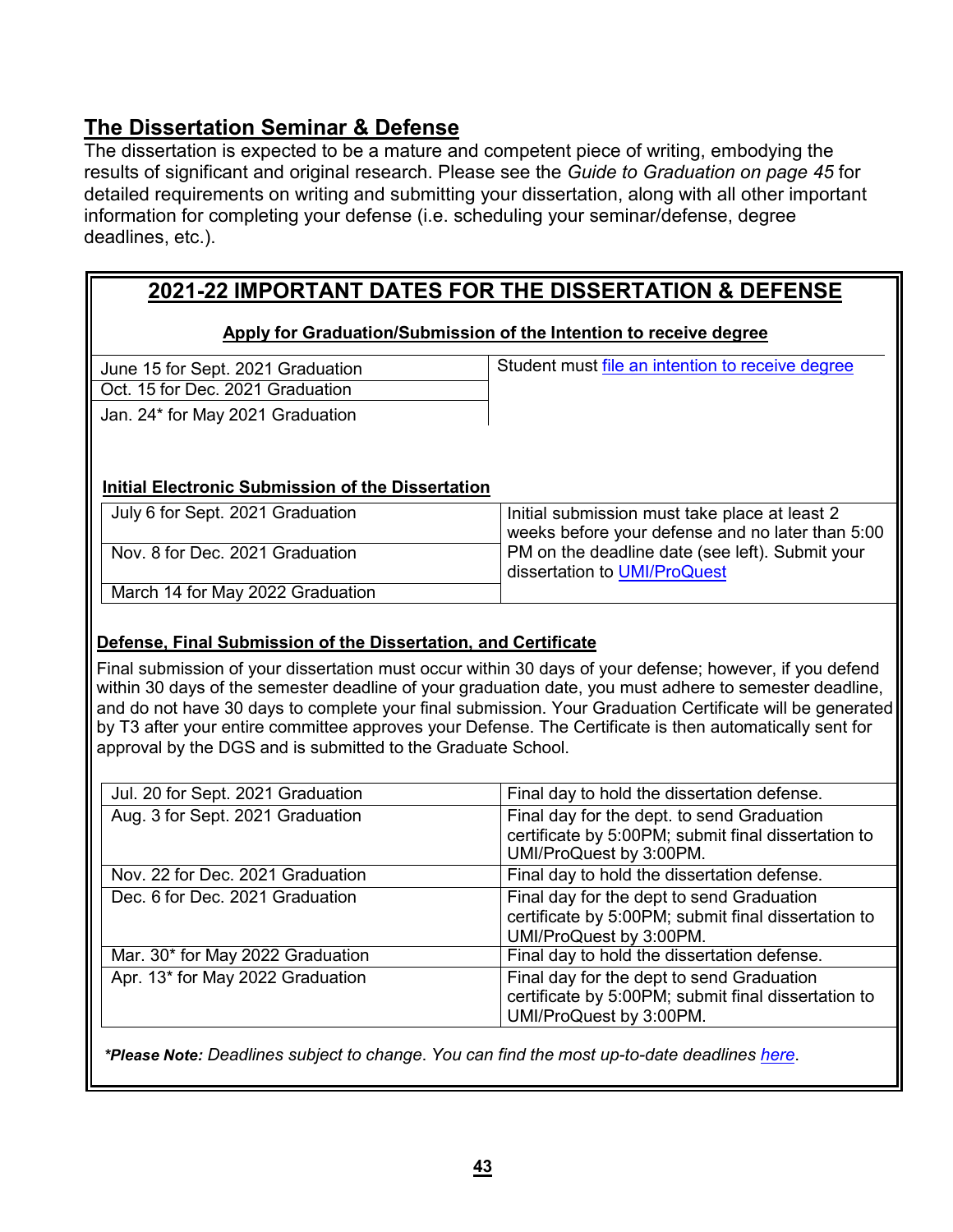### <span id="page-43-0"></span>**Changes to the Supervisory Committee**

*Check your supervisory committee listing in Duke Hub and T3* and make sure it matches the committee that will be present at your defense. If a student requires a change to their Prelim/Dissertation supervisory committee, notify the BGSO by email at the earliest convenience. This email should include an updated [Committee Nomination Form](https://www.biochem.duke.edu/sites/default/files/2021-04/Committee%20Nomination%20Form.pdf) which can be found on the Biochemistry [website.](https://www.biochem.duke.edu/about/resources/current-graduate-student-information) Before any request is sent, the student should consult with her/his mentor and the faculty member(s) they are planning to remove/add.

Please Note: The Committee must consist of at least four members of the graduate faculty (including their *advisor, a committee of five members is recommended. The committee must also include at least two members with expertise in the major field of study and at least one from a minor area, being from outside the degree program or from a clearly differentiated subfield within the Biochemistry Department (the Minor Area Representative or MAR)\*. At least two members of the committee, including the Advisor, must be faculty with a primary or secondary appointment in the Biochemistry Department.*

**\***Outside Committee Member(s) Selection: The Graduate School requires justification for choosing the MAR you would like to serve on your committee. Provide a 1-2 sentence explanation about how this faculty member's expertise is appropriate and distinct from the major area of the thesis research to include on the Supervisory Committee [Nomination](https://www.biochem.duke.edu/sites/default/files/2021-04/Committee%20Nomination%20Form.pdf) Form.

### <span id="page-43-1"></span>**Scheduling your dissertation seminar & defense**

The Dissertation Seminar and the Oral Defense are generally given on the same day during consecutive time slots. The **seminar** is given first and is an hour-long presentation of the dissertation research. It is open to all members of the department and is held virtually or in a seminar room. The **Oral Defense** follows the seminar and is closed to the public and held in a smaller conference room. This question & answer session with the student's Thesis Committee is chaired by the Thesis Advisor and typically lasts ~2 hours. Once your seminar and oral defense is scheduled, the BGSO should be notified of the date and time with a zoom link (if appropriate). To reserve space for your seminar and defense (a 3-hour block), please contact the BGSO (*see page 9 for rooms and contacts*).

The **final examination** (oral defense) must be administered by ALL members of the supervisory committee and can be considered invalid unless all members of the defense committee are present. If one committee members cannot make it to the exam (even if four members remain), the student should inform the BGSO *immediately* so that arrangements for virtual attendance or a substitution can be made. The final exam should never be held with a committee other than the one approved by the Graduate School.

**IMPORTANT**: **You must be registered during the term in which you defend**. During the fall & spring terms, students will be allowed to schedule a defense on a date when classes are not in session (fall break, spring break, etc.). In the summer term, a defense may be scheduled only between the opening and closing dates of the summer session. View the official Duke academic calendars [here.](http://registrar.duke.edu/academic-calendar)

*Please Note: See Graduate School degree deadlines* [here.](https://gradschool.duke.edu/academics/preparing-graduate/graduation-deadlines)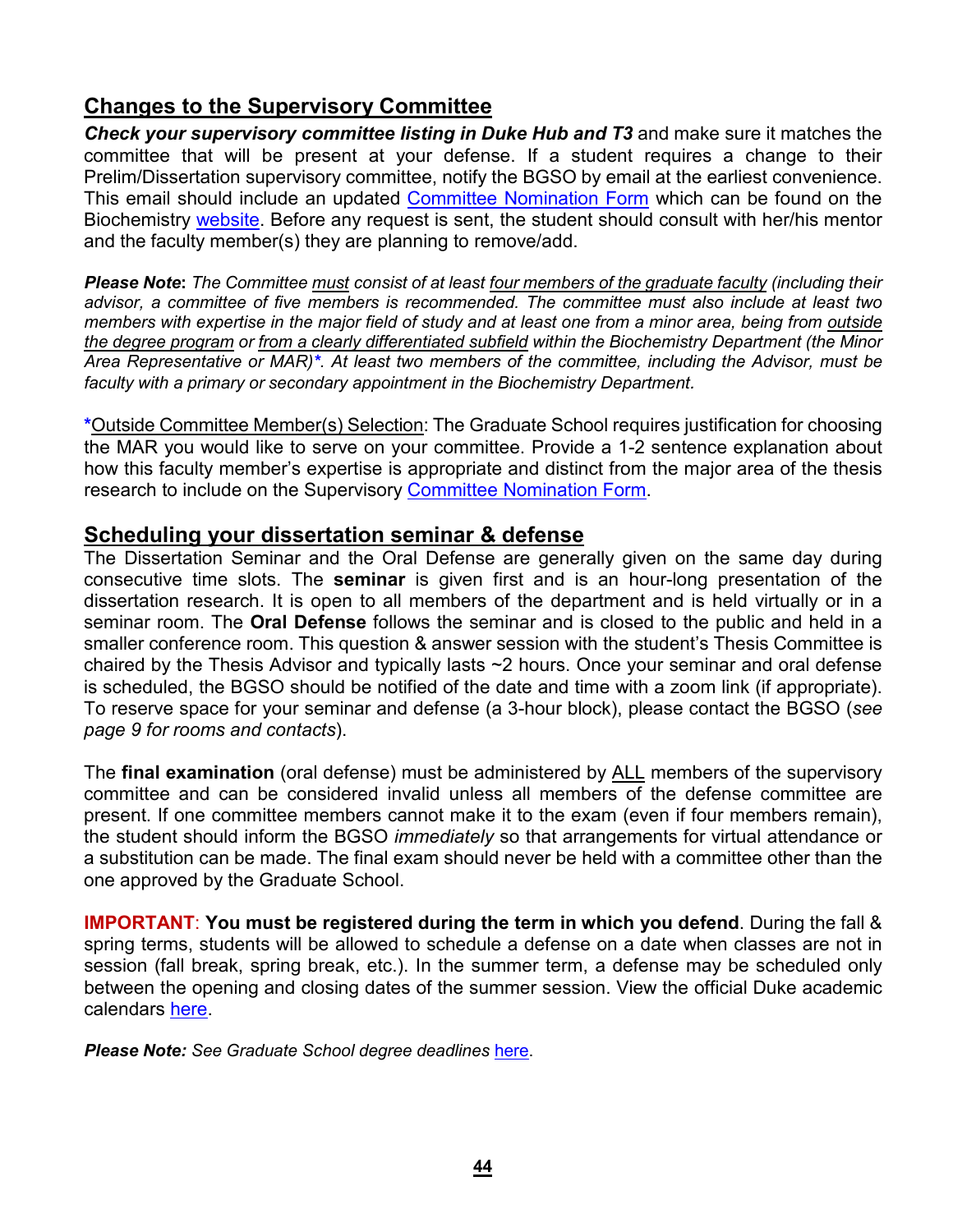### <span id="page-44-0"></span>**Biochemistry Guide to Graduation**

### **1. Check your supervisory committee listing in both DukeHub and T3:**

Make sure it matches the committee that will be present at your defense (which must contain at least four graduate faculty members). Your Research Advisor should be indicated as Chair. If you need it updated or you need to change your committee, notify the DGSA immediately. Changes will require approval by the Graduate School of a DGS-signed Committee Nomination Form which can be found on the Biochemistry [website.](https://www.biochem.duke.edu/about/resources/current-graduate-student-information)

### **2. Apply for Graduation (Intention to receive degree):**

When a student and his/her advisor have agreed that the student is ready to finish within a semester, the student will need to *Apply for Graduation* at least two weeks prior to his/her defense *and* no later than the initial submission deadline for his/her graduation term.

- Log into the **[Duke Hub](https://dukehub.duke.edu/)** (using your NetID & password): Navigate to Academics and scroll down to Program/Degree and select it to open the application for graduation, which should include a list of eligible degree programs.
- Click on Apply for Graduation

By Applying for Graduation, you inform the Graduate School that you are planning to graduate in a given semester. An "Apply for Graduation" form is good for only one semester and does not carry over to the next. Thus, if you file in the fall and do not defend, you must file a new form in the spring. Click [here](https://gradschool.duke.edu/academics/preparing-graduate/graduation-deadlines) for the latest Application for Graduation deadlines.

### **3. The Written Dissertation:**

The Graduate School has very specific guidelines for the written dissertation's format, and strongly recommends all students use the templates (available in MS Word or LaTex) to reduce the chance of serious formatting problems that could delay graduation.

The dissertation templates and the Guide for Electronic Submission of Thesis and Dissertations, along with other helpful information can be found [here.](http://gradschool.duke.edu/academics/theses-and-dissertations)

### **4. Dissertation Submission to the Supervisory Committee:**

**One month (no less than 3 weeks)** prior to your exam date, submit a complete copy of your dissertation to each committee member (generally by email, but provide printed copies upon request), and **upload into T3**. Also, upload an updated version of **your CV into T3. If students do not meet this deadline, their oral defense date is subject to postponement.**

### **5. Advisor Letter & Official Defense Announcement:**

No later than **one month** prior to your exam date, or at the time of the initial submission of your dissertation:

- **1. Send an email** to the [DGSA](mailto:norfleet@duke.edu) with the following information for creation of the Departmental Defense Announcement:
	- **Date, time and place of dissertation seminar & defense**
	- **Your name** (as it appears on your dissertation title pages)
	- **Title of dissertation** (including any special fonts/symbols)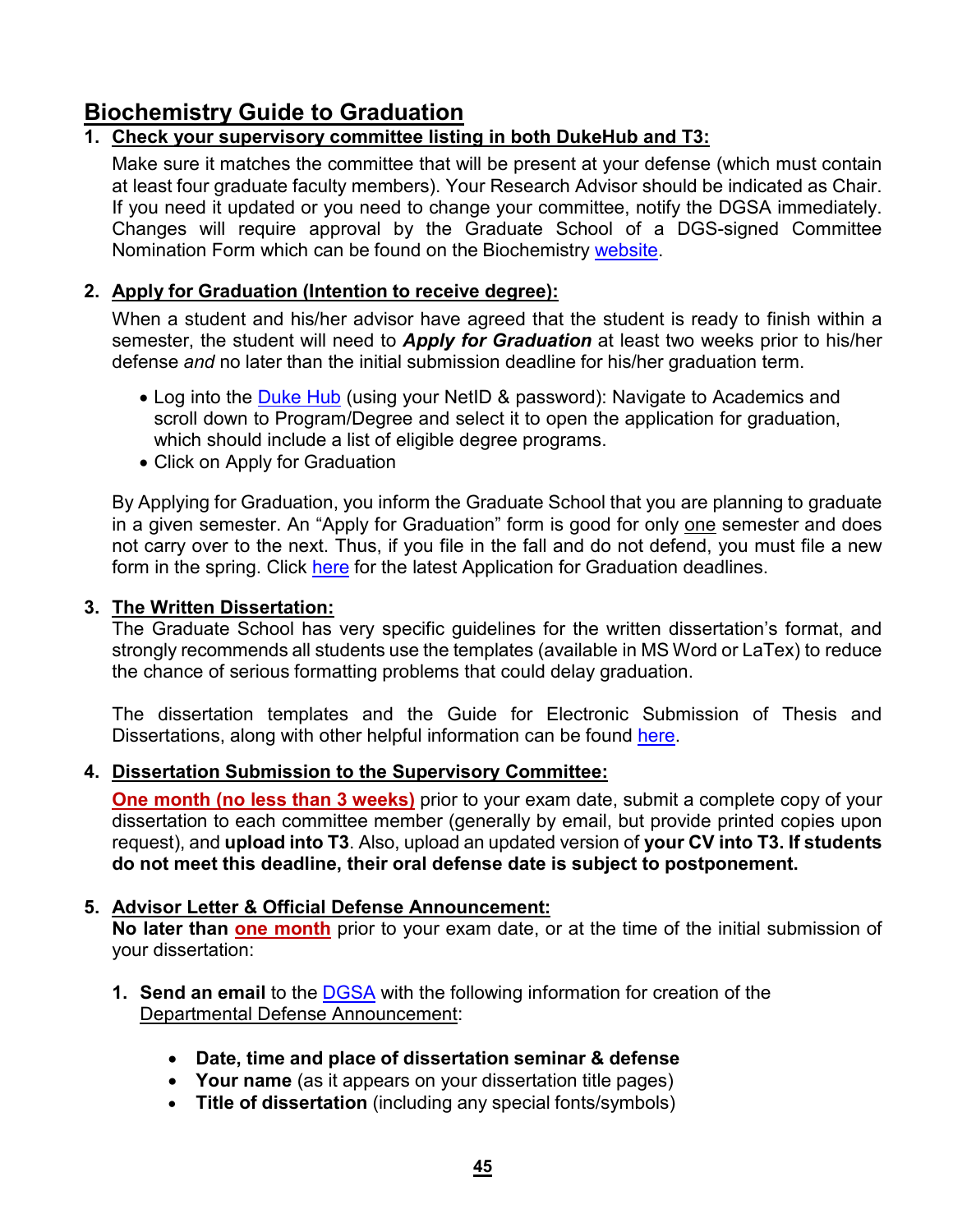2. An email request will be sent to your Advisor by the DGSA to initiate the T3 Milestone for the Dissertation Defense. This will automatically generate an Advisor Letter and the Official Defense Announcement via the T3 portal. These documents will automatically be sent from T3 to the [Graduate](mailto:gradacademics@duke.edu) School. Please email the Graduate School with any questions.

*Please Note: For Students Who Have Co-Advisors, only one advisor (or the one in the Biochemistry Department) is needed to initiate the Defense Milestone in T3.*

### **6. Initial Electronic Dissertation Submission ("Format Check"):**

The initial dissertation submission to UMI/ProQuest must take place at least two weeks prior to your defense, but no later than the initial submission deadline for each semester – see dates below.

### **View the** *Initial [Submission](https://gradschool.duke.edu/academics/preparing-graduate/graduation-deadlines) deadlines* **for each semester**

*Submit your dissertation [here.](https://www.etdadmin.com/main/home?siteId=17)* The initial submission of your dissertation to UMI/ProQuest is to check the format. The information you provide at the initial submission will be forwarded first to the Graduate School Administrator for approval. Do not destroy the original file from which you create the PDF, you will need this version for revision purposes. You will have the opportunity to upload revisions of your thesis/dissertation after your defense. More information about Electronic Theses and Dissertations (ETDs) can be found at the Graduate School Site.

### **Additional Information about Electronic Theses and Dissertations (EDTs)**

For submission procedures and guidelines, see the Graduate School [ETD Guidelines](http://gradschool.duke.edu/academics/theses-and-dissertations/overview) For MS Word or Adobe Acrobat help, call the OIT Help Desk at 919-684-2200. For technical help with PDF submission, contact UMI [support](mailto:support@dissertation.umi.com) or visit the [Graduate](https://gradschool.duke.edu/academics/theses-and-dissertations) School.

ETD Copyright Information: When you submit your thesis/dissertation electronically, you will also permit Duke University to make it available online through [DukeSpace](http://dukespace.lib.duke.edu/dspace/) at Duke Libraries. View the following links for additional information about [ETD Availability](http://gradschool.duke.edu/academics/theses-and-dissertations/etd-publishing-concerns) and the [Non](http://gradschool.duke.edu/sites/default/files/documents/form_nonexclusive_distribution_license.pdf)[exclusive Distribution License and Dissertation Availability Agreement,](http://gradschool.duke.edu/sites/default/files/documents/form_nonexclusive_distribution_license.pdf) including the options to request an embargo.

### **Get More information on:**

- [Copyrights](http://gradschool.duke.edu/academics/theses-and-dissertations/etd-copyright-information)
- [Publishing](http://gradschool.duke.edu/academics/theses-and-dissertations/etd-publishing-concerns) Concerns
- [Resources](http://www.etdadmin.com/cgi-bin/main/resources) and Guidelines

After you submit your electronic dissertation/master's thesis to ProQuest, you will receive an email from ProQuest informing you of any formatting problems and providing you a link to request an optional format check meeting with your assigned ETD administrator.

Provided you have submitted an:

- Apply for Graduation form
- Your dissertation (with approved formatting)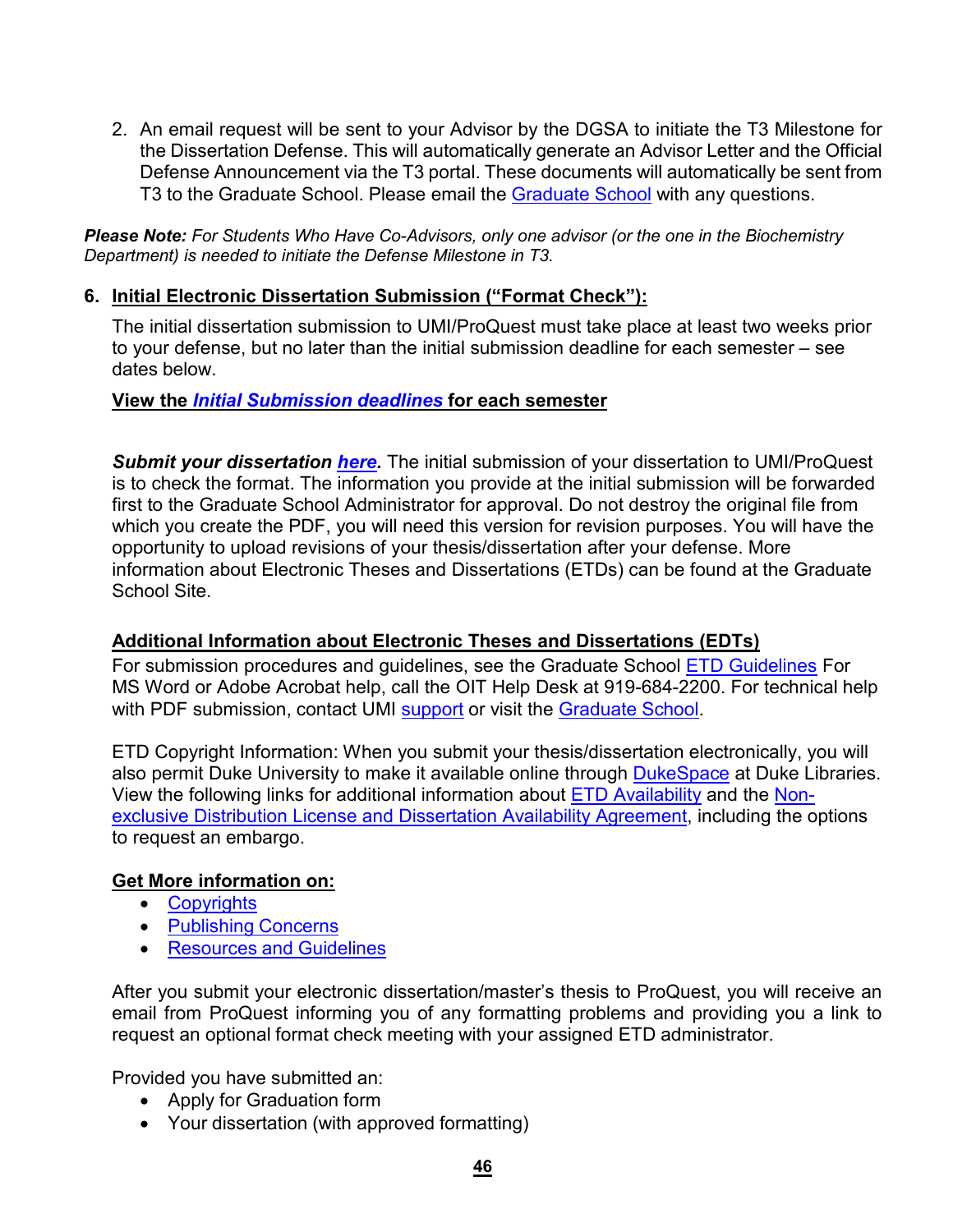- The Advisor Letter (T3)
- Official Defense Announcement (T3)

and have an approved dissertation committee, you are ready to defend and will receive a **Graduate School's computer-based Ph.D. Exit Survey**

### **7. Dissertation Seminar Flyer:**

**One month (but no less than three weeks) prior to your defense**, the DGSA will create a *Dissertation Seminar Flyer* and email it to all department faculty, graduate students and postdocs. The DGSA will also post flyers in the Nanaline Duke Bldg. If you would like copies to post at other campus locations, please notify the DGSA.

### **8. The Dissertation Defense:**

The Defense consists of a public hour-long **seminar** held in a seminar/class room or virtually. Following the seminar, a **final examination** of the written and oral presentations of the thesis is required to be administered by ALL members of the supervisory committee. At the conclusion of your defense, the supervisory committee will confer and vote, and the completed T3 evaluations will be forwarded to the DGS for approval. This will generate the Final Exam Certificate which will be sent to the Graduate School by the DGSA.

### **9. Final Submission:**

Final submission of your revised dissertation must occur within 30 days of your defense; however, if you defend within 30 days of the semester deadline of your graduation date, you must adhere to the semester deadline. *[Deadlines](https://gradschool.duke.edu/academics/preparing-graduate/graduation-deadlines) are subject to change, so be sure to check.*

### a. **Submit revised PDF file to UMI/ProQuest**:

The final version of your dissertation, taking into consideration the revisions required by the Graduate School **and** the revisions required by your committee. You will receive notification when the Graduate School has accepted your dissertation.

### b. **Submit the following materials to the Graduate School after your defense**:

- i. Completed "Survey of Earned Doctorates."
- ii. Signed "Non-Exclusive Distribution License and Dissertation Availability Agreement"

*Please Note: If, at the end of the semester/term, the student cannot meet the deadlines, the student will need to register for the next term or semester in which the degree will be awarded and apply for Graduation again for the new term.*

# <span id="page-46-0"></span>**ADDITIONAL INFORMATION FOR GRADUATES**

### **About Bound Copies of Dissertations**

If you would like a personal copy, you can order through ProQuest or print out your dissertation and bring it to the Textbook Store in the Bryan Center for binding. Please note that image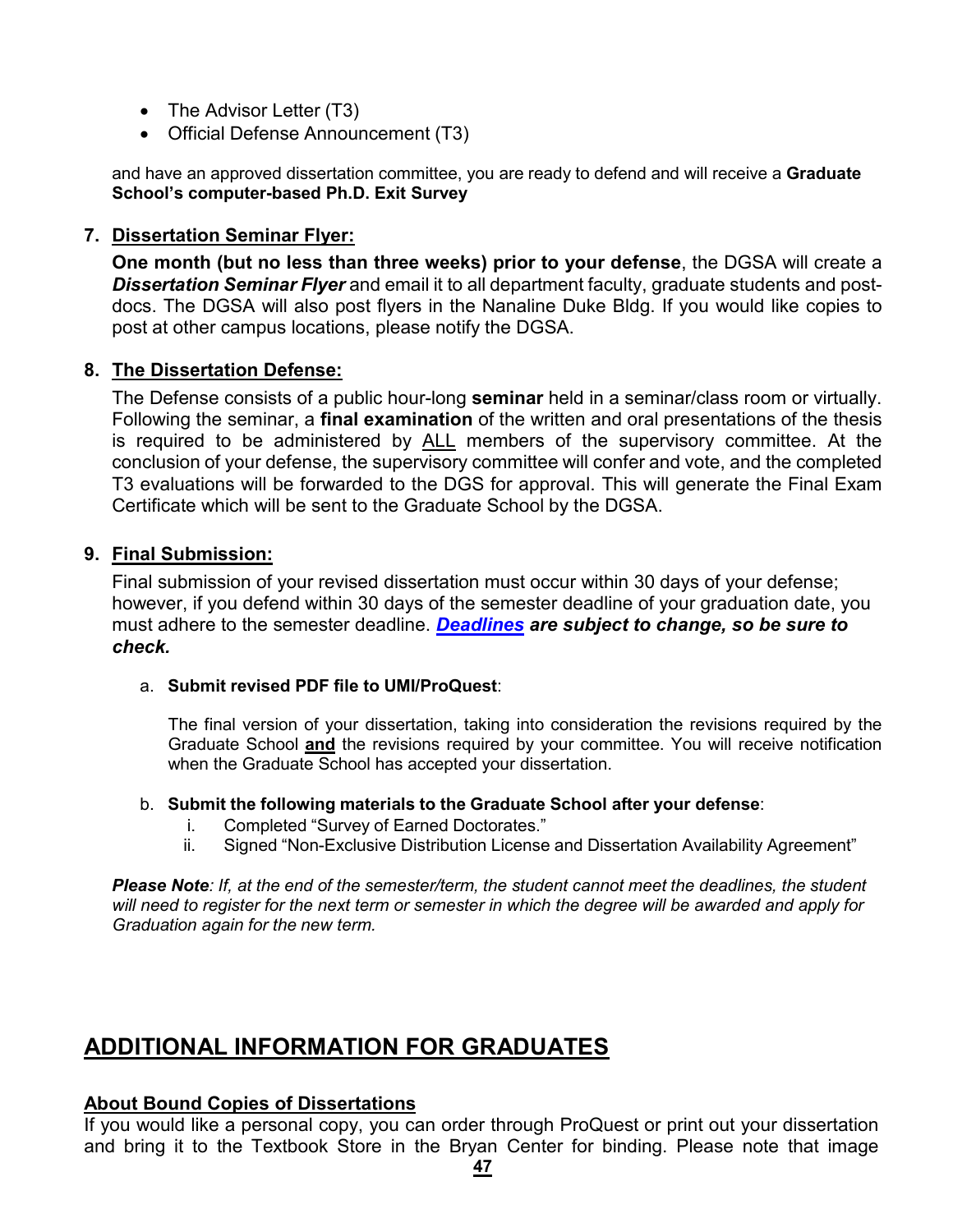resolution will be higher on the self-printed copy brought to the Textbook Store than on the copy ordered through ProQuest.

#### **Commencement**

Graduation exercises are held once a year in May, when degrees are conferred on and diplomas are issued to those students who have completed requirements by the end of that spring. Those who complete degree requirements by the end of the previous fall or the summer term receive diplomas dated December 30 or September 1, respectively. September and December graduates are invited to attend the May graduation ceremonies but must register online for the Ph.D. Hooding Ceremony. More information on graduation exercises can be found [here.](https://gradschool.duke.edu/student-life/calendar-events/commencement)

#### **Health Insurance Information for Graduates**

#### **[Website](https://studentaffairs.duke.edu/studenthealth/health-insurance)**

Students who complete their degree/graduate will have the option to continue their health insurance coverage for the remainder of the plan year at their own pro-rated expense. Otherwise, the Graduate School payment of the premium will continue through the last day of the month during which the graduation became effective (see more detailed info below). If a student chooses to maintain his/her Duke medical insurance coverage, the student will be charged for, and expected to pay, the balance of the plan term premium through his/her Bursar's account. If the student wishes to terminate his/her Duke insurance plan, he/she must complete the Petition to Terminate Coverage form and submit it to the Student Health Insurance Manager in the Student Health Center.

*Spring (May) Graduates* are eligible to continue their health insurance coverage for the remainder of the plan year at the Graduate School's expense (through July 31<sup>st)\*</sup>. No action is required on the part of the student to continue this coverage. However, students are strongly encouraged to make sure they secure alternative health insurance coverage by July 31<sup>st</sup>, the end of the Duke SMIP year.

*\*This includes students who choose to defend earlier in the semester (i.e. Jan, Feb) for Spring graduation. They will continue to receive health insurance through the remainder of the plan year (until July 31st), since their tuition remission & fees have already been paid in full.*

*Summer (September) Graduates* are technically enrolled through the end of August, but the Duke SMIP plan year ends on July 31<sup>st</sup>, therefore, these students may be without health insurance for their last month of study and are given the option of extending their coverage for one month, through August 31<sup>st</sup>. If the Graduate School paid the student's Duke SMIP premium for the prior year, the Graduate School will also cover the premium for the August extension. If the student was responsible for the prior year premium, and opts to extend coverage for the month of August, the student will be responsible for the additional premium payment.

*Fall (December) Graduates* will have the option to continue their health insurance coverage for the remainder of the plan year at their own pro-rated expense. Graduate School premium payments continue through December 31<sup>st</sup>. If a student chooses to maintain his/her Duke medical insurance coverage through the seven remaining months of the plan year (through July 31<sup>st</sup>), the student is expected to pay the balance of the plan term premium through his/her Bursar's account. If the student wishes to terminate his/her Duke insurance plan, he/she must complete the Petition to Terminate Coverage form and submit it to the Student Health Insurance Manager in the Student Health Center.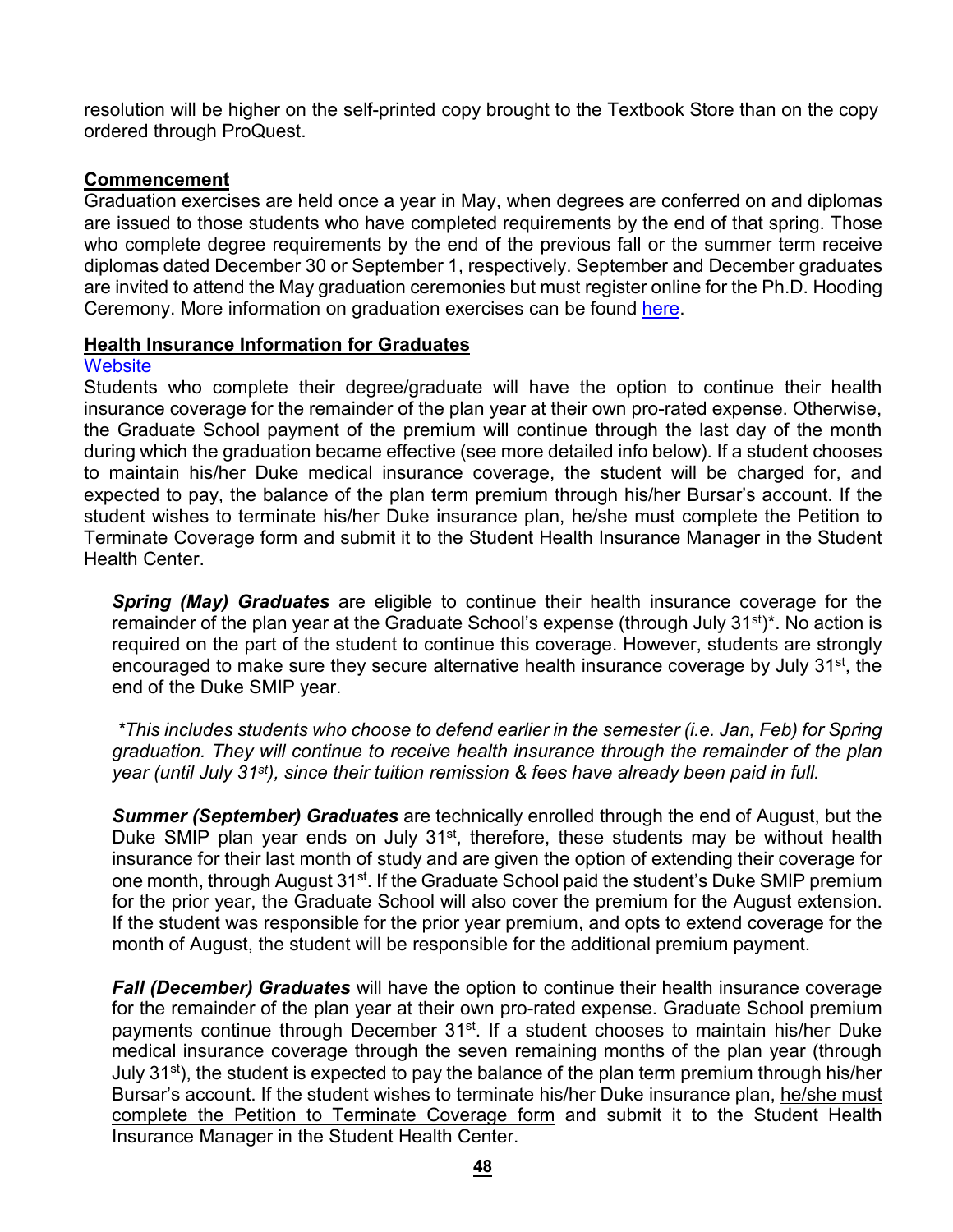*Please Note: Your policy will remain in effect unless you complete and submit the Petition to Terminate Coverage form!*

**Option to Continue Coverage:** Graduating students who have been covered by the [Duke SMIP](http://studentaffairs.duke.edu/studenthealth/health-insurance) for at least the six months immediately prior to graduation are eligible to extend their SMIP coverage for an additional six months after graduation, at their own pro-rated expense. The Student Blue link will be made available in the month of July and will include details on continuing premium rates and instructions for enrollment. All matters pertaining to continuation will be handled between the student and Student Blue. If you have any questions that are not answered on the website concerning enrollment and termination please email [Student](mailto:insurance@studentaffairs.duke.edu) Health. Alternatively, you may call and leave a message at 919.684-1481. Due to high message volumes, please allow up to 2 business days for a response.

**Dental Insurance**: Although dental services are not available through Duke Student Health Center, all students enrolled in the Student Health Insurance Plan are eligible for discounted dental visits through BASIX. Visit their [website](https://www.basixstudent.com/%23/) for participating practices. You can also purchasedental insurance through [Dental Blue.](http://www.bcbsnc.com/content/plans/dentalblue/index.htm)

### <span id="page-48-0"></span>**REQUIREMENTS FOR THE MASTER'S DEGREES**

Students may, under certain circumstances, receive a terminal Master's degree if they choose to end their study before finishing their Ph.D. The Biochemistry department awards two types of Master's degrees: Master of Arts, M.A. (without a thesis), and Master of Science, M.S. (with a thesis). At Duke, individual departments decide whether the M.A./M.S. program may be completed by submission of an approved thesis or by other academic exercises. In Biochemistry, the recommendation for a student to proceed towards earning a terminal M.A. or M.S. is granted by the advisor, the DGS, the Chair, and/or the student's committee.

### **Formal Graduate School Requirements:**

- **1)** A minimum of 30 units of credit registration, at least 24 of which must be graded.
- **2)** Continuous registration.
- **3)** A master's exam. In addition, many departments have further requirements, such as a thesis or other formal written exercise.

### **Course Requirements**

Thirty units of graduate credit constitutes minimum enrollment for the M.A. and M.S. degrees. Students must present acceptable grades for a minimum of 24 units of graded course work, 12 of which must be in the major subject. A minimum of six units of the required 24 is normally in a minor subject or in a related field, which is approved by the student's major department. In Biochemistry, these course requirements are typically satisfied from coursework taken in the first two years of graduate training.

### **Completing the "Apply to Graduate" Process for an MS or MA**

When a student and his/her advisor have agreed that the student is ready to finish with a Master's, the student will *Apply for Graduation* at least two weeks prior to the thesis defense *and* no later than the initial submission deadline for the graduation term.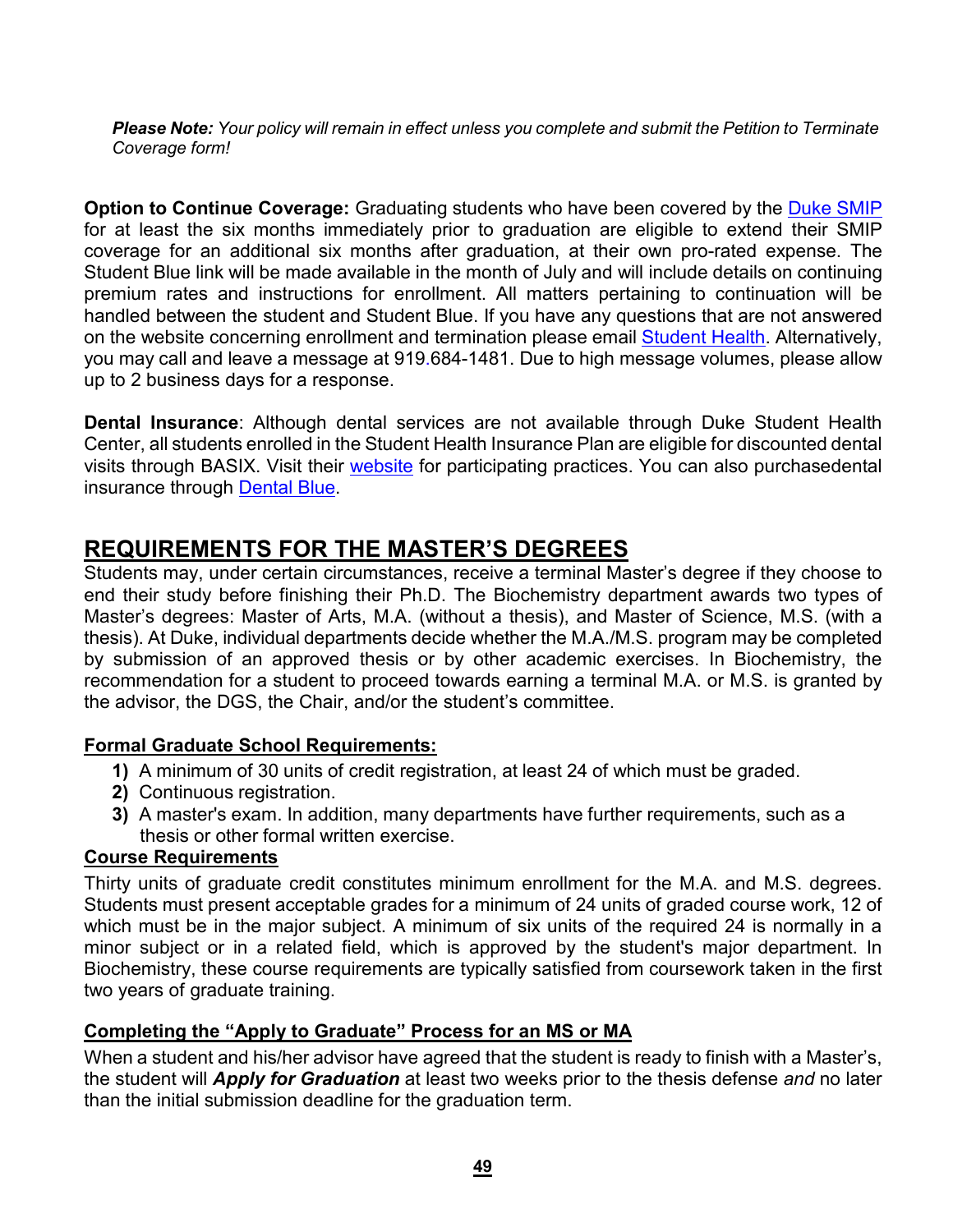- Log into the [Duke](https://dukehub.duke.edu/) Hub (using your NetID & password): Click on the Forms and Requests tab
- Click on Apply for Graduation

*Please Note: By Applying for Graduation, you inform the Graduate School that you are planning to graduate in a given semester. An "Apply for Graduation" form is good for one semester and does not carry over to the next semester. Thus, if you file in the Fall and do not defend, you must file a new form in the Spring.*

**Declaration of Intention Letter**: The declaration of intention letter, which should be sent to the Graduate School, presents the title of the thesis or specifies alternative academic exercises on which the degree candidate will be examined. Alternative academic exercises can include written or oral exams on a prescribed reading list or body of material; oral exams on a paper or set of papers submitted by the student; or oral exam on a research project or memo. The doctoral preliminary examination may also serve as the final examination for the master's degree. You should inform the Graduate School which type of examination the department will use. The declaration must have the approval of the DGS in the major department and chair of the student's advisory committee.

### **M.S. Thesis Requirements**

For an M.S., the thesis should demonstrate the student's ability to collect, arrange, interpret, and report pertinent material on a research problem. The thesis must be written in an acceptable style and should exhibit the student's competence in scholarly procedures. Copies of the document should be distributed by the student, to all members of the examining committee **at least one month prior to the exam date**.

Requirements and formats are set forth by the Graduate School and can be found at this [website.](https://gradschool.duke.edu/academics/theses-and-dissertations) The Guide for the Preparation of Theses and Dissertations can be downloaded at the Graduate School [website.](https://gradschool.duke.edu/sites/default/files/documents/ElectronicThesisDissGuide.pdf)

The thesis must be submitted in an approved form to the Graduate School **at least two weeks before the scheduled date of the final examination or no later than the initial submission deadline for that semester**. Submission deadlines can be found at this [website.](https://gradschool.duke.edu/academics/preparing-graduate/graduation-deadlines)

### **The Master's Degree Examining Committee and the Examination**

The department's DGS, with the student, recommends an examining committee normally composed of three members of the graduate faculty, one of whom is usually from a department other than the major department or from an approved minor area within the major department. Nominations for committee membership are submitted on the appropriate form for approval to the Dean of the Graduate School **at least one week preceding the final exam**. The committee will conduct the examination, certify the student's success or failure and the exam certificate be sent to the Graduate school by the DGSA.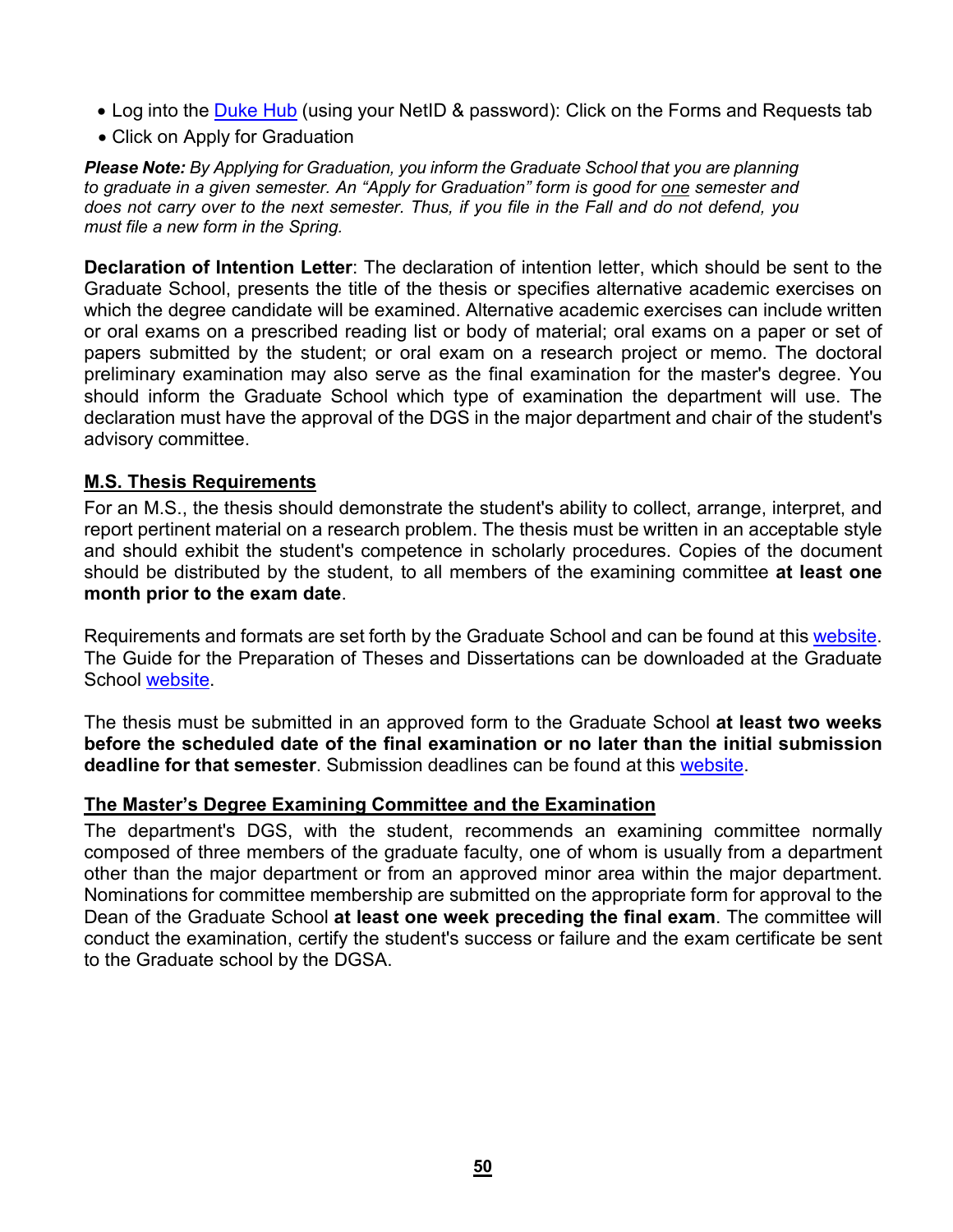# <span id="page-50-0"></span>**Responsible Conduct of Research (RCR)**

Academic integrity and research ethics are fundamental to the practice of science. We have created a rigorous program to train students in the highest standards for conducting research. All biomedical PhD students are required to participate in in-person and online RCR courses for a total of 18 contact hours. To receive credit for RCR training, students complete written assessments and course credit is formally tracked by the university registrar to ensure that all RCR requirements are met prior to graduation. The following requirements apply to students that matriculate in Fall 2020 or later. If you matriculated prior to Fall 2020, transitional requirements are outlined [here.](https://medschool.duke.edu/education/biomedical-phd-programs/office-biomedical-graduate-education/responsible-conduct-0)

|        | Year 1       | Year 2       | Year 3 | Year 4              | Year 5+                  |
|--------|--------------|--------------|--------|---------------------|--------------------------|
| Fall   | BIOTRAIN 750 | BIOTRAIN 753 |        |                     | 2 RCR Forum<br>Electives |
| Spring | BIOTRAIN 751 |              |        | <b>BIOTRAIN 754</b> |                          |

### **First Year**

- **Introduction to RCR Concepts:** All first year biomedical PhD students will participate in **[BIOTRAIN](https://medschool.duke.edu/education/biomedical-phd-programs/office-biomedical-graduate-education/responsible-conduct-1) 750**, a one day event prior to the start of classes in August. Topics covered will include conflict management, choosing a mentor, integrating well-beinginto graduate school, data management, identifying and reducing biases, and diversity, equity and inclusion at Duke. This will provide 4 RCR credit hours.
- **The Responsible Scientist I**: In the Spring, all first year students will participatein **[BIOTRAIN](https://medschool.duke.edu/education/biomedical-phd-programs/office-biomedical-graduate-education/responsible-conduct-2) 751**, a semester long course that utilizes online lectures/modules, in- person lectures and small group discussions, and focuses on Responsible Conduct of Research (RCR) and Rigor & Reproducibility (R&R) topics for early-stage graduate students. Each topic is accompanied by a short assessment and bi-monthly small group sessions. This will provide 4 RCR credit hours.

### **Second and Third Years**

• **Data Management and Quality for Biomedical PhD Students:** At some point during the second or third year of the PhD program, every student will complete a self-paced, online **[BIOTRAIN 753](https://medschool.duke.edu/education/biomedical-phd-programs/office-biomedical-graduate-education/responsible-conduct-3)**. This course is offered via Duke LMS (Learning Management System) in partnership with [DOSI-ASIST](https://dosi.duke.edu/) and includes a set of 3 online interactive modules. Each module is accompanied by an assessment. This will provide 2 RCR credit hours.

### **Fourth Year**

• **The Responsible Scientist II:** In the Spring of the 4th year, all students will participate in **[BIOTRAIN](https://medschool.duke.edu/education/biomedical-phd-programs/office-biomedical-graduate-education/responsible-conduct-4) 754,** a semester long course that utilizes online lectures/modules, in- person lectures and small group discussions, and focuses on Responsible Conduct of Research (RCR) and Rigor & Reproducibility (R&R) topics for advanced graduate students. This will provide 4 RCR credit hours.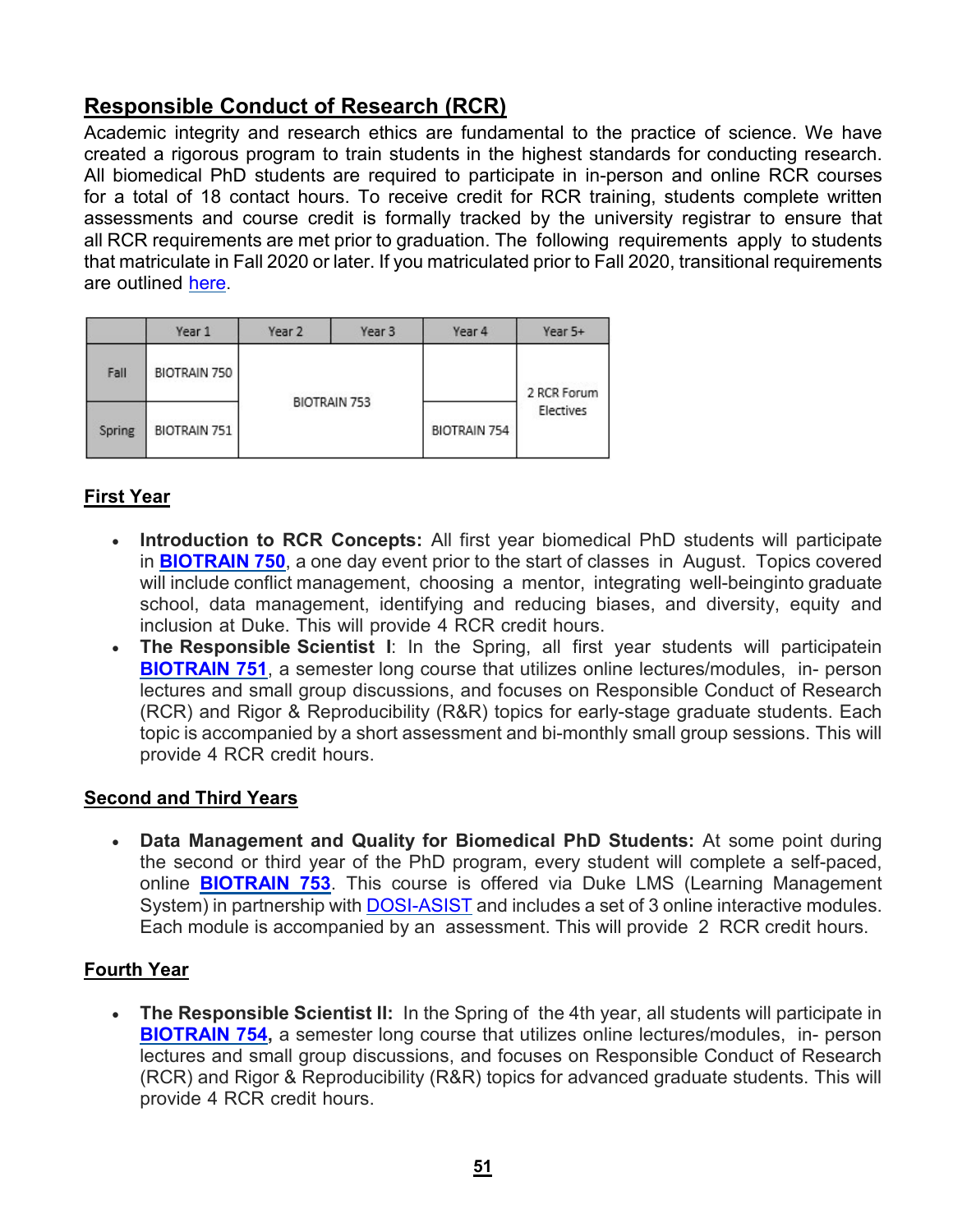### **Fifth Year and Beyond**

• Students in years 5 and beyond will participate in two **[RCR elective](https://gradschool.duke.edu/professional-development/programs/responsible-conduct-research/rcr-forums) forums**. These are held throughout the year on a variety of topics to allow students to choose forums that relate to their personal interests and experience. These forums include PhD students from the humanities and social science and often provide a broader view of RCR than offered in previous training years. Each elective forum will provide 2 RCR credit hours.

### **The Responsible Scientist Teaching Assistant - BIOTRAIN 755:**

• School of Medicine PhD students in years 4+ may earn BIOTRAIN 755 credit (replacing one of two required RCR Forums) by serving as a teaching assistant in BIOTRAIN 751: The Responsible Scientist I. School of Medicine PhD students in years 3+ may earn up to two semesters of BIOTRAIN 755 credit (replacing up to two of two required RCR Forums) by serving as an OBGE Graduate Student Peer Mentor over the course of one academic year, including participation in BIOTRAIN 701: Foundations in Professionalism.

### <span id="page-51-0"></span>**RCR Resources**

- Animal Care and Use [Program](http://vetmed.duhs.duke.edu/index.htm)
- Duke Office of Translation and [Commercialization](https://olv.duke.edu/)
- Duke Policy and [Procedures](https://provost.duke.edu/sites/default/files/FHB_App_P.pdf#page%3D32) Governing Misconduct in Research
- **Duke [Research](https://dosi.duke.edu/) Integrity Office**
- Human Resource [Department](http://hr.duke.edu/)
- [Institutional](http://irb.duhs.duke.edu/) Review Board: Human Subjects Research
- Introduction to the [Responsible](http://ori.hhs.gov/ori-intro) Conduct of Research, by Nicholas H. Steneck, PhD
- **Office for [Institutional](http://www.duke.edu/web/equity) Equity**
- [Responsible](https://gradschool.duke.edu/professional-development/programs/responsible-conduct-research) Conduct In Research (RCR) Training and Regulations
- Trent Center for Bioethics, [Humanities,](https://trentcenter.duke.edu/) & History of Medicine
- US Office of [Research](http://ori.hhs.gov/) Integrity (ORI)

### **Questions?**

Feel free to contact [OBGE@duke.edu](mailto:OBGE@duke.edu) if you would like more information about RCR.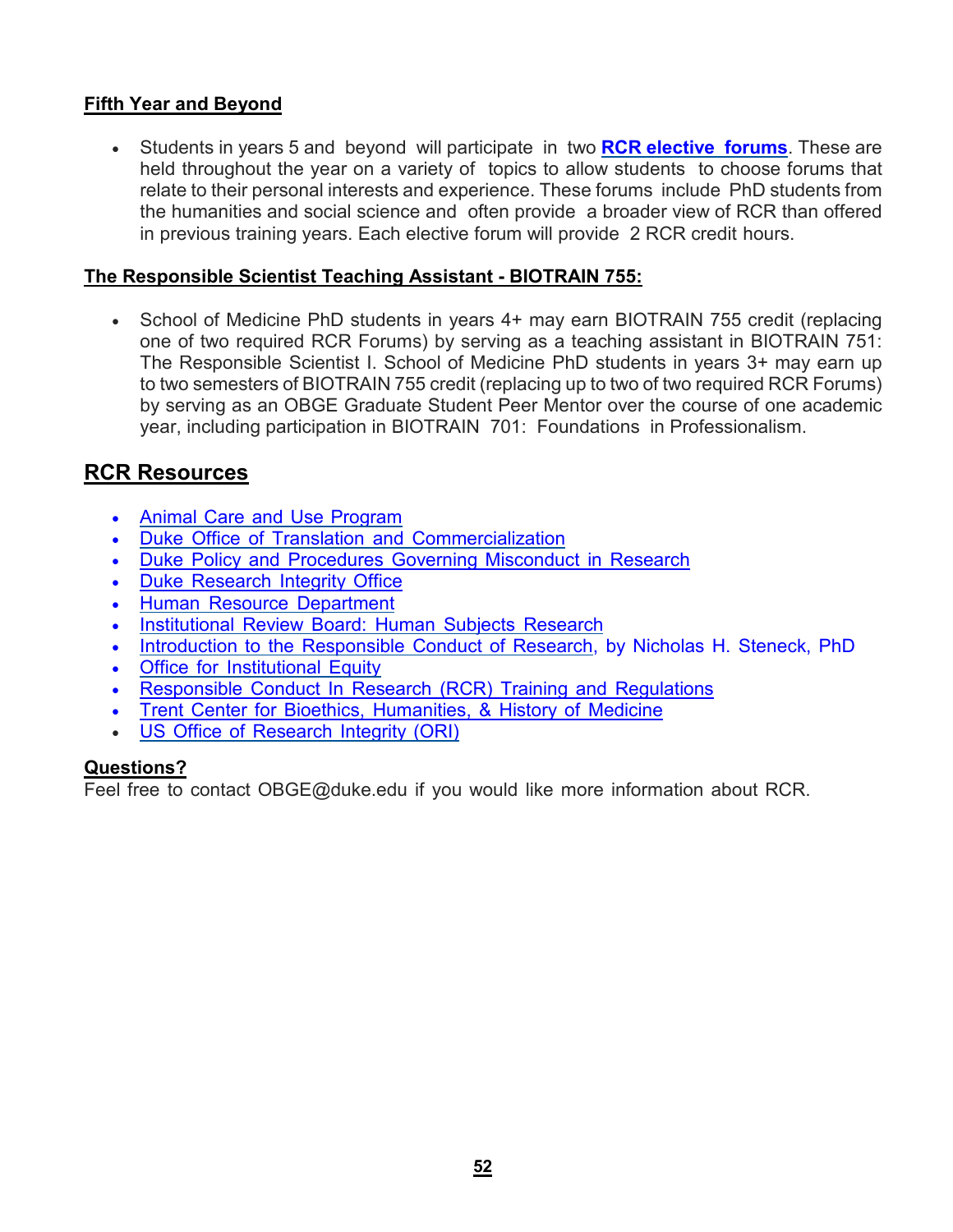# <span id="page-52-0"></span>**RESOURCES FOR INTERNATIONAL STUDENTS**

### <span id="page-52-1"></span>**International House**

### **[Website](https://studentaffairs.duke.edu/ihouse)**

The IHouse mission is to provide educational services and advocacy to the international population at Duke as well as outreach to the Durham community. They offer extensive crosscultural programming and information to enhance the global mission of the university.

### <span id="page-52-2"></span>**Visa Services Office**

### **[Website](https://visaservices.duke.edu/)**

Visa Services is a nexus for monitoring and shaping legislation, regulations, and policies at the federal, state and local levels that affect international educational exchange, and for interpreting and applying those directives and controls in the Duke environment in support of the teaching, research, patient care, and community service goals of the university, medical center, health system and affiliated institutions.

Department liaisons work primarily with international students, staff and faculty for university, medical center, health system and affiliated institutions. Visa Services liaison for the Department of Biochemistry: Contact [Pamela](mailto:pamela.billie@duke.edu) Billie for more information.

### <span id="page-52-3"></span>**English For International Students (EIS)**

**[Website](https://gradschool.duke.edu/academics/english-international-students)** 

### **EIS provides resources to:**

- Help students succeed in their academic programs
- Help students build a community that actively seeks the intellectual and cultural contributions or international students and scholars
- To help students and scholars fully participate in the academic community and become global ambassadors for Duke

*EIS Placement Exams: All international graduate students whose native language is not English are required to take writing and oral/speaking exams through the EIS program per the Graduate School and* the Department. The Graduate School's policy is for students to take any required English courses early in *their academic careers for maximum benefit*.

**Writing Studio:** Students can make appointments for both face-to-face and e-tutoring. Several tutors have ESL experience and all tutors have had some training in working with international students. Click [here](http://uwp.duke.edu/writing-studio) to request a specific tutor and make an appointment.

**Oral Skills Coaching:** Students may make appointments with an experienced ESL speaking coach to develop and rehearse any type of oral presentation, practice discussing their field and research, or practice specific speaking skills. Download this [PDF](http://www.duke.edu/web/eis/services/OralSkillsCoaching08Rev.pdf) for more information,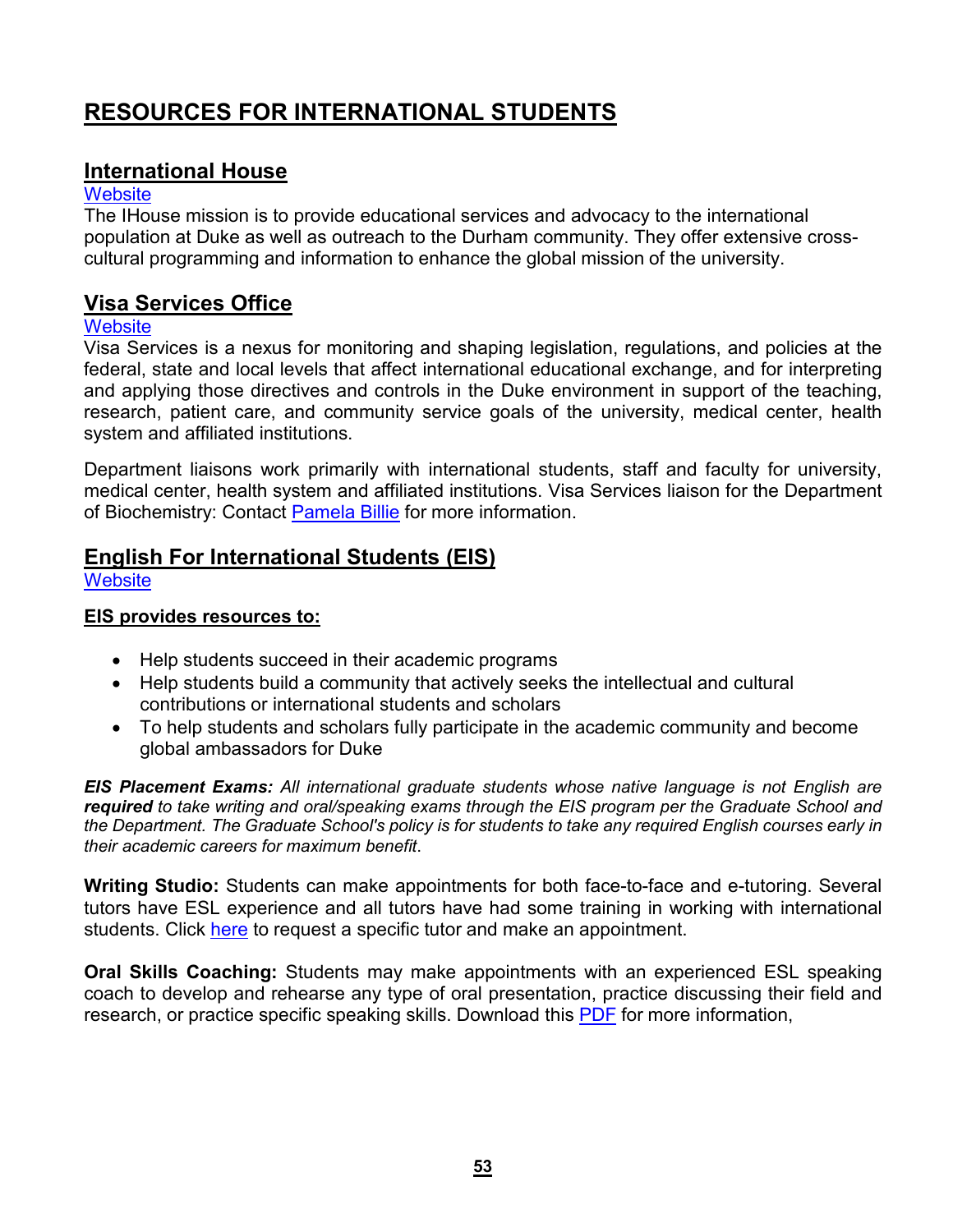### <span id="page-53-0"></span>**Applying for a Social Security Number (SSN or Individual Tax Identification Number (ITIN)**

Duke international graduate students, who are offered a Graduate Awards fellowship, (a stipend for which this is no specific work obligation such as teaching or research), are eligible to apply for an **ITIN#.**

When a student begins their third year of study and is hired as a Research Assistant, supported by their PI funds, they can apply for an SSN. This should be done very soon after being formally hired as a Research Assistant.

*Please Note: When a student has received their ITIN# or SSN card, please bring it to the DGSA, in the* BGSO. She will need to make a copy for your payroll files and send a copy to the Corporate Payroll office.

### **Transportation to Social Security Office:**

For those without a car, Duke University's International House provides transportation to the Social Security Office at 3004 Tower Blvd., Durham, NC 27707. The shuttle to the SS office departs at 10am each Wednesday from the International House at the corner of Anderson and Campus Drive on Duke's West Campus.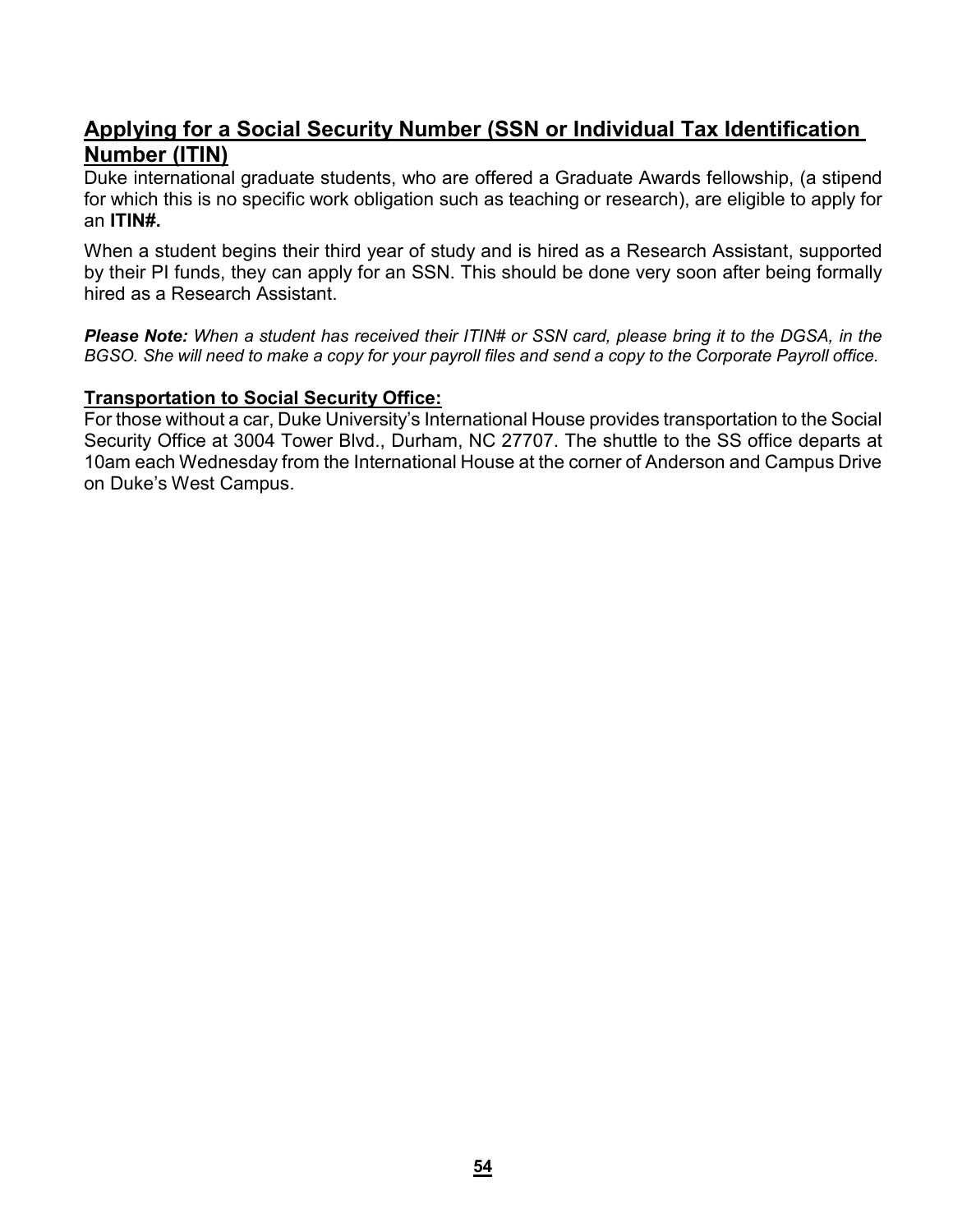# <span id="page-54-0"></span>**Appendix I: Courses of Interest to Biochemistry Graduate Students**

A full list of courses offered by Basic Science Departments can be found on the School of Medicine Office of Biomedical Graduate Education [website.](https://medschool.duke.edu/education/degree-programs-and-admissions/office-biomedical-graduate-education/current-students/course-listings)

### <span id="page-54-1"></span>**Biochemistry Dept Courses, Fall Semester**

Refer to [Duke](https://dukehub.duke.edu/psc/CSPRD01/EMPLOYEE/SA/s/WEBLIB_HCX_GN.H_SPRINGBOARD.FieldFormula.IScript_Main?institution=DUKEU&cmd=login&errorCode=999&languageCd=ENG) Hub for days/times/locations

### **BIOCHEM 593-01 – Independent Study** (2 units) Graded

Individual research by graduate students in a field of special interest under the supervision of a faculty member. The student will demonstrate data collection, critical analytical skills and interpretation of results of research on a faculty mentor-approved topic.

#### **BIOCHEM 631 – Membrane Biology (CMB631, NEURO631, PHARM631) Contemporary topics in Membrane Biology** (2 units) Graded

This course will highlight modern topics regarding biological membranes and membrane proteins that are important for human physiology and disease. Topics include structure and dynamics of biological membranes, structure and function of membrane proteins that play critical roles in cell signaling, diseases related to dysfunction of membrane and membrane proteins, and current efforts on drug discovery. Major techniques used in membrane research will also be covered. The format will be a combination of lectures and discussion of primary literature. Students will be evaluated based on their class participation and performance at the final presentations.

### **BIOCHEM 658 – Structural Biochem I** (2 units) Graded – first-half semester

Structure of Macromolecules – Principles of modern structural biology. Protein-nucleic acid recognition, enzymatic reactions, viruses, immunoglobulins, signal transduction, and structure-based drug design described in terms of the atomic properties of biological macromolecules. Discussion of methods of structure determination with particular emphasis on macromolecular X-ray crystallography NMR methods, homology modeling, and bioinformatics. Students use molecular graphics tutorials and Internet databases to view and analyze structures.

### **BIOCHEM 659 – Structural Biochem II** (2 units) Graded – second-half semester

Molecular Biology I – Continuation of BCH 658. Structure/function analysis of proteins as enzymes, kinetics of binding, catalysis and allostery, protein folding, stability and design protein-protein interactions. This is an introductory course to learn how to use quantitative methods to understand biological structure and function.

### **BIOCHEM 681 – Biophysical Methods** (3 units) Graded

A structure-based introduction to the role of thermodynamic driving forces in biology. An overview of experimental sources of structural and dynamic data, and a review of the fundamental concepts of thermodynamics. Both concepts are combined to achieve a structural and quantitative mechanistic understanding of allosteric regulation, and of coupled ligand binding and conformational change. Statistical thermodynamics is used to develop ensemble models of protein and nucleic acid dynamics. This treatment leads into specific examples and general principles of how to interpret structural and dynamic information toward the purposes of other research.

### **BIOCHEM 690 – Advanced Topics in Biochemistry–High Resolution CRYO-EM Image**

### **Analysis** (3 units) Graded

This Advanced Topics course will focus on the image analysis aspects of cryo-electron microscopy (EM), including image enhancement, reconstruction, classification and movie processing used to determine the high-resolution structure of proteins from cryo-EM images. The course will provide an overview of the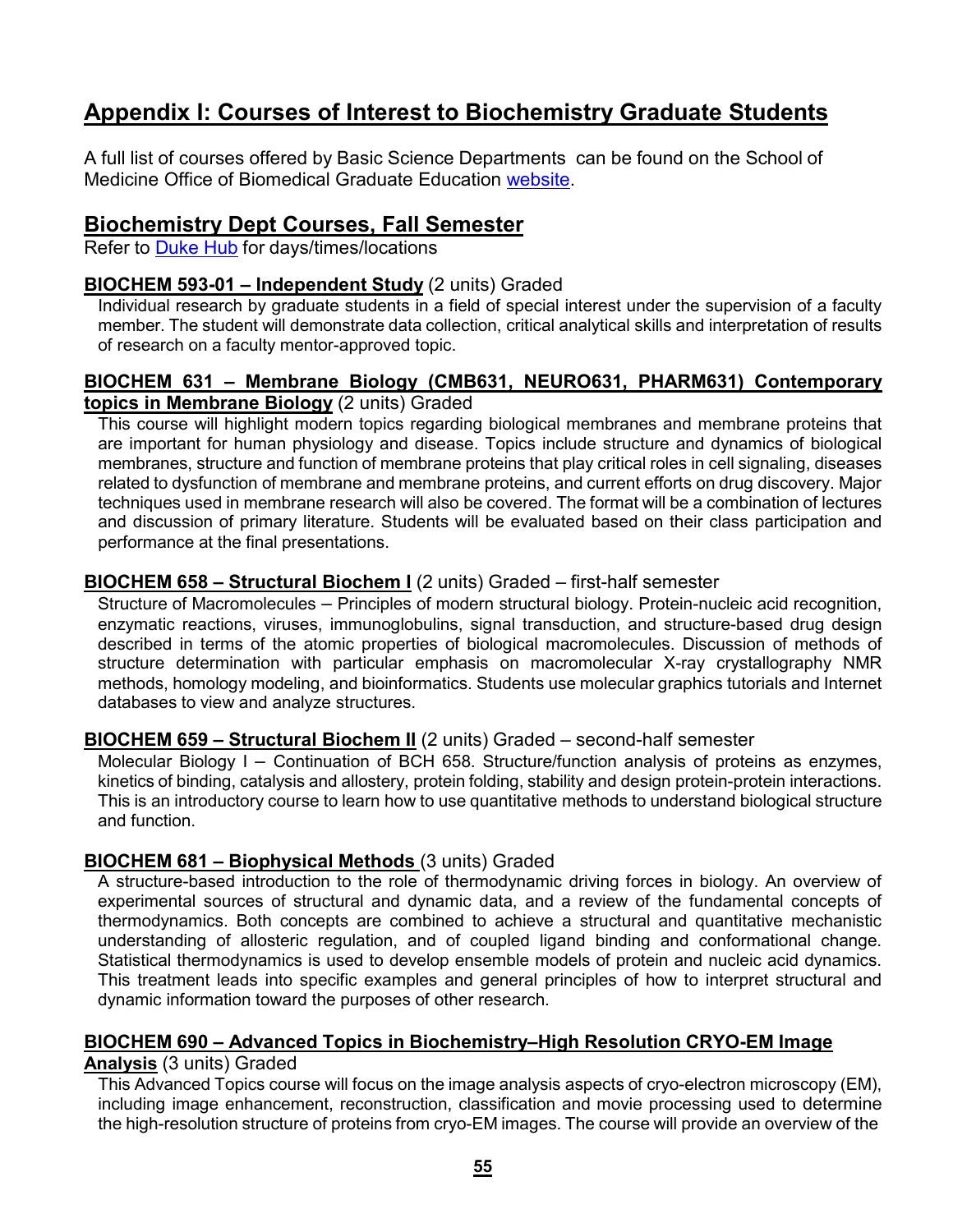cryo-EM structure determination pipeline, focusing primarily on the data analysis aspects of the technique and covering the full breadth of reconstruction strategies. Prerequisites: Students should have a background in either protein structure/molecular biology or computer vision/image processing.

### **BIOCHEM 745S – Biochemistry Seminar** (1 unit) Graded

Required of all G1, G2 & G3 Biochemistry graduate students. The primary goal of this course is for students to learn how to orally present the background, data, conclusions and future prospects of their research clearly and concisely. G1 students present rotation projects. G2 and G3 students present their research annually (in the fall or spring term), with students providing peer evaluations of each presenter.

### **BIOCHEM 790S – Seminar (Topics)** (2 units) Graded

This is a 2-credit discussion-based course covering selected topics in Biochemistry. Topics and instructors announced each semester.

#### **BIOLOGY 701 – Graduate School 101–Succeeding in Graduate School in the Biological Sciences** (0.5 units) CR/NC

Weekly lecture and Q&A on choosing a thesis advisor, the grant proposal and scientific manuscript peer review processes, and other topics related to succeeding in graduate school.

### <span id="page-55-0"></span>**Fall Courses Offered by Other Department in the Biomedical Sciences**

*Please Note***:** *Biochemistry G1 students typically do not have time to take additional courses beyond the recommended Biochemistry courses in the Fall semester. After their first year, students interested in broadening their foundations in Biological Sciences may consider enrolling in the following courses during the Fall term G2 or G3.*

### **CMB 710 - Cell & Molecular Biology** (1 unit/module)

This modular course offers 27 topic areas covering a wealth of cell and molecular biology in a flexible modular format. Each 2-week module topics emphasize either in-depth critical discussion of the primary literature, an emphasis on developing quantitative/mathematical approaches to the biology, or both. Each module is registered for and graded independently, and students can take any number of modules during the semester.

### **UPGEN 778 (MGM/CMB 778) – Genetic Solutions to Biological Problems** (1 unit/module)

This course offers 2-week modules in 24 focus areas covering a wealth of genetics and genomics areas, including, Quantitative Genetics and Genomics, Model Organism Genetics and Genomics, and Topics in Genetics and Genomics. Each module is registered for and graded independently, and students can take any number of modules during the semester

### **BIOLOGY 723 – Statistical Computing for Biologists** (3 units)

Statistical computing for the biological sciences with an emphasis on common multivariate statistical methods and techniques for exploratory data analysis. The goal of the course is to help graduate students in the biological sciences develop practical insights into methods they are likely to encounter in their research. Provides introductions to "R" statistical computing environment and Python programming language.

### **CELLBIO 710 – Papers and Grant Writing Workshop [Scientific Writing]** (3 units)

Introduction to grant and fellowship writing; writing assignment of two proposal topics; evaluation and critique of proposal by fellow students.

### **CBB 520 – Genome Tools and Technologies** (3 units)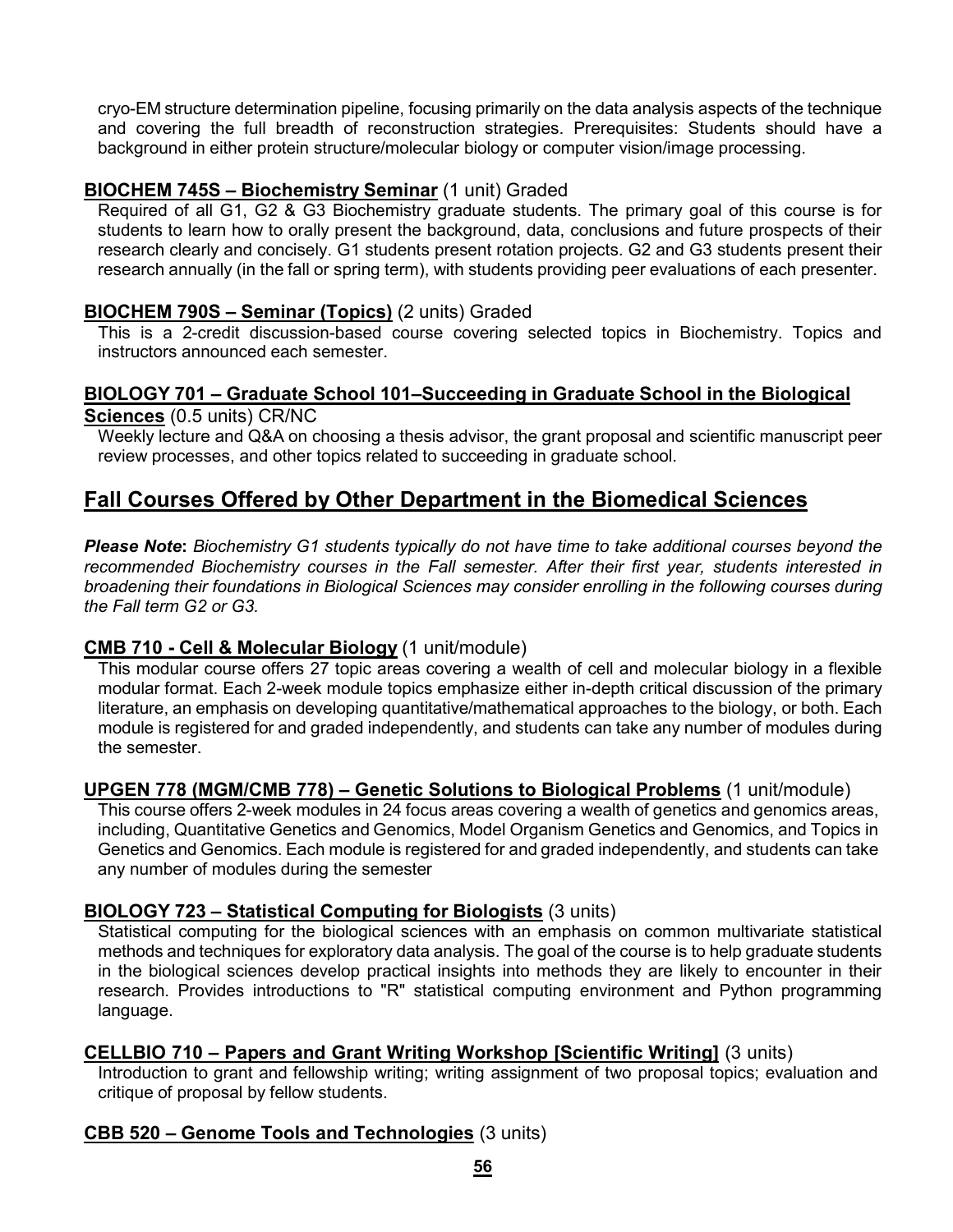The course introduces the laboratory and computational methodologies for genetic and protein sequencing, mapping and expression measurement. Prerequisites: Students are expected to have some background course work in genetics, molecular biology, biochemistry, and a modern programming language.

### **CBB 574 – Modeling and Engineering Gene Circuits** (3 units)

This course discusses modeling and engineering gene circuits, such as prokaryotic gene expression, cell signaling dynamics, cell-cell communication, pattern formation, stochastic dynamics in cellular networks and its control by feedback or feedforward regulation, and cellular information processing. The theme is the application of modeling to explore "design principles" of cellular networks, and strategies to engineer such networks. Students need to define an appropriate modeling project. At the end of the course, they're required to write up their results and interpretation in a research-paper style report and give an oral presentation. Prerequisites: Biomedical Engineering 260L or consent of instructor.

### **CMB 797 – Modern Techniques in Molecular Biology** (2 units) – first-half semester

This course introduces the fundamental laboratory techniques used in basic research. It is divided into two sections. One section covers techniques used for protein purification, analysis, and the study of protein-protein interactions. The second covers nucleic acid based techniques, including a review of basic nucleic acid chemistry, enzymatic modification, qualitative and quantitative PCR, nucleic acid sequencing, cloning strategies, vectors, and measurement of transcript expression including microarray techniques. This course is built around a team-based learning model. Course reading material and recorded lectures are provided to students to review before class and class time is spent reinforcing the material through problem sets and group discussion.

### **MGM 720 – Computational Tools in Next Generation Genomic Analysis** (3 units)

This one semester course is an intensive in computer skills necessary to carry out analysis of next generation genomic data. The philosophy for this course is that we are training PhD students, and they should have a fairly in-depth understanding of how this analysis is carried out. This course offers that understanding. The course will involve only a small amount of lecture and be primarily a hands-on laboratory with extensive discussion. Permission number from Instructor required for registration. Class size is limited to 6 students.

### **MOLCAN 818/PHARM 818 – Molecular Mechanisms of Oncogenesis** (2 units)

This course is a lecture presentation and discussion on the molecular mechanisms underlying cancer development in which students complete periodic tests, present a paper, and work in a group to write and defend a grant proposal. The objective of the course is to provide an opportunity for in-depth discussions of molecular mechanisms underlying the development of human cancers. The course is intended for second-year students who have already taken the course of Cell Signaling. Instructor consent required.

#### **PHARM 835 – Innovations in Drug Development** (1 unit)

Introduction to major issues in developing a drug to treat a disease in an interdisciplinary lecture-based and team-based learning environment. Translation of principles in biomedical sciences, biomedical engineering, and chemistry along with innovative approaches to develop a hypothetical drug for treating a disease of choice. Hypothetical development of model compounds, target analysis, and in vitro and in vivo models to test drug efficacy. The 1st half of the course will include lecture/discussion from experts (including faculty from Duke departments, and others from industry) on topics relevant to drug development—from target identification to market. The 2nd half of the course will be a team-based learning approach as students "develop their drug" and share their discovery with the other teams. Course requires one of the following (or equivalent): Pharm 533, Chem 518, or BME 577. This course is for G2+ students.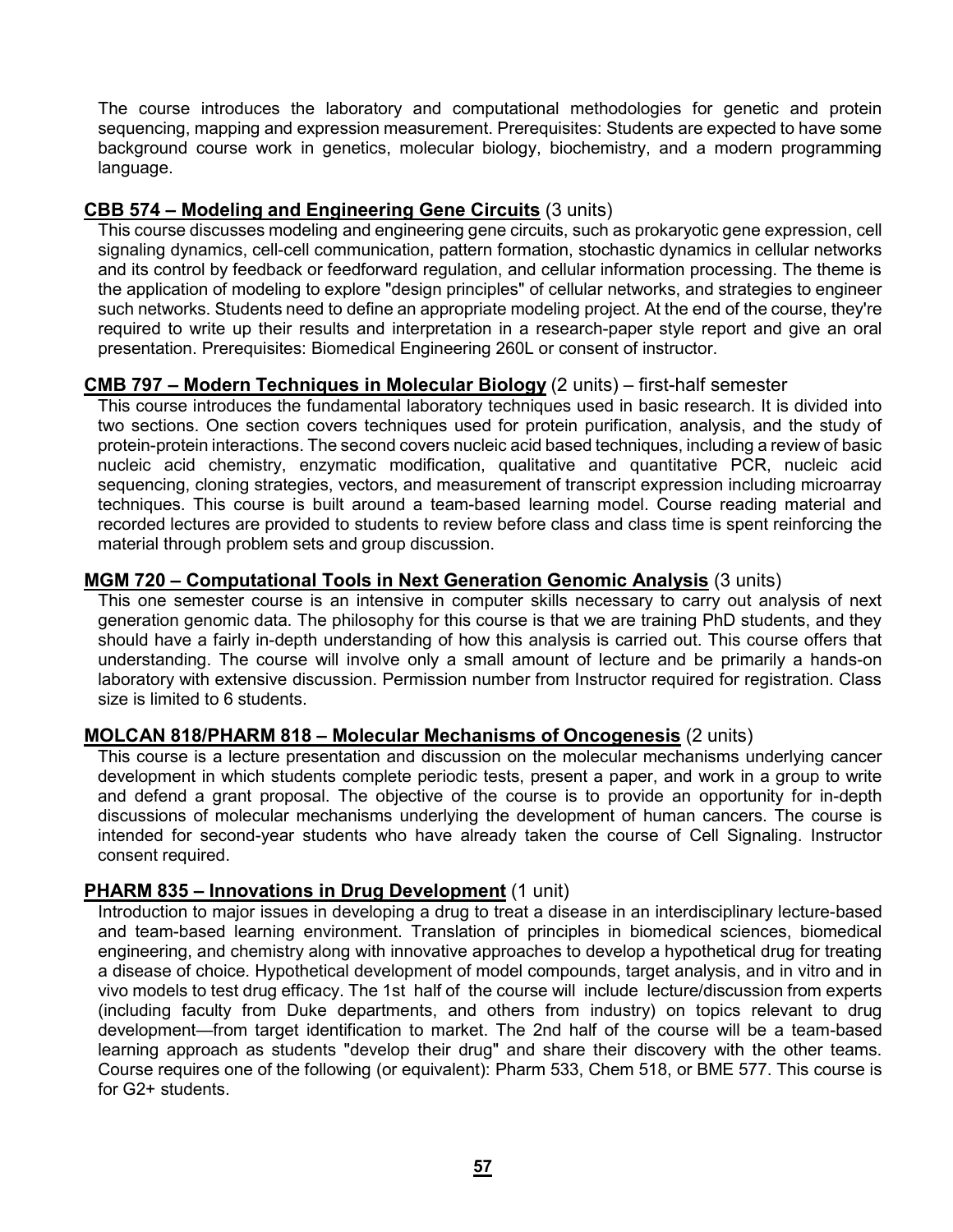### **SBB 682T – Advanced Physical Biochemistry** (3 units)

Transient kinetics, computational methods, multidimensional NMR, x-ray crystallography, and thermodynamics of association. Prerequisite: Structural Biology and Biophysics or consent of instructor.

#### **Statistics Course Designed for Advanced Graduate Students (G3+) in Biological Sciences**

*Please Note: This course usually has a waiting list, so interested students must contact Dr. Slotkin and plan ahead.*

#### **PHARM 733-01 (733-02, 733-03) – Experimental Design and Biostatistics** (2 units)

**Experimental Design and Biostatistics for Basic Biomedical Scientists**: The use and importance of statistical methods in laboratory science, with an emphasis on the nuts and bolts of experimental design, hypothesis testing, and statistical inference. Central tendency and dispersion, Gaussian and non-Gaussian distributions, parametric and nonparametric tests, uniand multivariate designs, ANOVA and regression procedures. Ethical issues in data handling and presentation. Student presentations in addition to formal lectures. Intended for third-year graduate students. Instructor consent required. *(Sections 733-01, 733-02 & 733-03 run concurrently)*

### <span id="page-57-0"></span>**Biochemistry Dept Courses, Spring Semester**

### **BIOCHEM 593-01 – Independent Study** (2 units) Graded

Individual research by graduate students in a field of special interest under the supervision of a faculty member. At the conclusion of rotation research projects, the student will present an oral report containing analysis and interpretation of a faculty mentor-approved topic. If in a thesis lab, the student will prepare ongoing oral and written analyses of the proposed project and accumulated results and interpretations.

### **BIOCHEM 746S – Biochemistry Seminar** (1 unit) Graded

Required of all G1, G2 & G3 biochemistry graduate students. The primary goal of this course is for students to learn how to orally present the background, data, conclusions and future prospects of their research clearly and concisely. G1 students present rotation projects. G2 and G3 students present their research annually (in the fall or spring term), with students providing peer evaluations of each presenter.

### **BIOCHEM 622 – Structure of Biological Macromolecules** (3 units) Graded

How to get the most out of experimental and computational 3D structure: a) 3D Molecular Literacy: Computer and physical molecular models of proteins and nucleic acids; worksheets and hands-on exploration. b) Data bases and the data itself: gaining familiarity with the PDB (Protein Data Bank) in general, the EDS (Electron Density Server), and the peculiarities, caveats, and reliabilities of different categories of molecular data. c) Computational methods for studying and depicting macromolecules: Model building in structural biology, Molprobity and all-atom contact analysis, and methodologies for multiple conformations, ensembles, and mobility. d) Student Projects: interactive 3D illustration of some scientific point about macromolecules, using kinemages or other molecular graphics programs often with short non-interactive introduction. Reports are given at end of the semester, progress shown periodically. Once a week in-class presentations, discussion, and hands-on work with physical and computer molecular models. Homework includes worksheets and individual student projects.

### **BIOCHEM 667 – Biochemical Genetics I** (2 units) Graded

Topics include DNA and Genome Stability – Chromatin and chromosome structure, replication, repair, genetic recombination, mutation and chromosome rearrangement. The major emphasis will be on reading and discussing primary research papers in depth. The idea is to explore how new concepts have been developed in nucleic acids biology and biochemistry and what types of experiments have made advance possible. This will be done in two ways. First, each section of the course will consist of background lecture material presented as needed by the faculty member. Then there will be several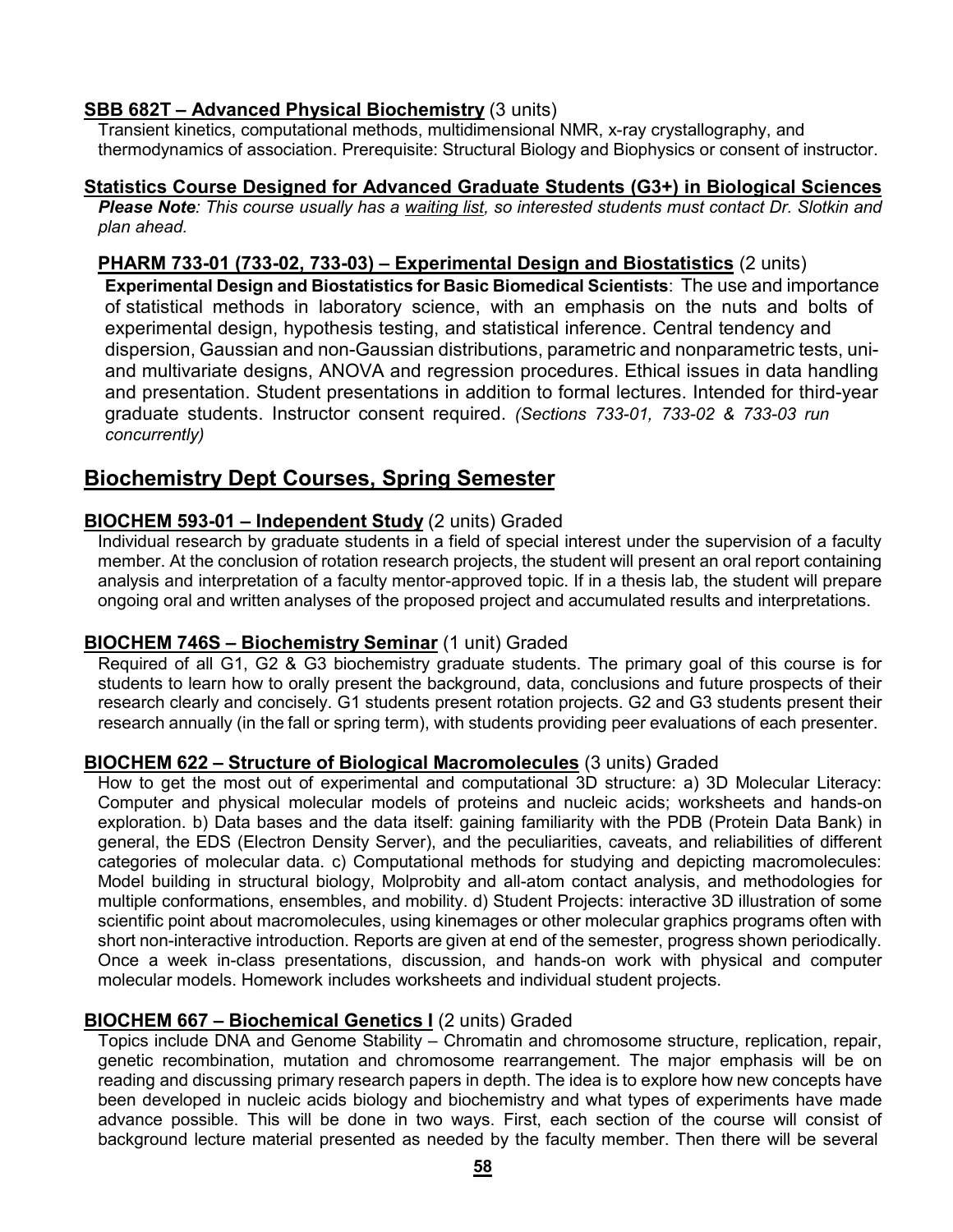sessions to discuss papers selected by the faculty as paradigm papers. The students will present these papers orally using figures from the papers and explanatory background as needed. Students will be asked to prepare an 8-10 page research paper or an oral talk to demonstrate proficiency in the topics.

### **BIOCHEM 668 – RNA Biology** (3 units) Graded

The major emphasis will be on reading and discussing primary research papers in depth. The course will explore new concepts in mechanisms of transcription, splicing, catalytic RNA, RNA modification, RNA editing, mRNA stability & translation. Each section of the course will consist of background lecture material and discussion of selected paradigm papers. Students will be asked to prepare presentations and discussions to demonstrate proficiency in the topics.

### **BIOCHEM 696 – Macromolecular Crystallography** (4 units) Graded

Theoretical and practical principles of macromolecular X-ray crystallography. Topics covered include crystal symmetry, space group theory and determination, diffraction theory, a practical understanding of crystallization, X-ray intensity data collection and data processing, phase determination, refinement and model validation. Consent required - contact course director for permission number.

#### *Please Note: Course will be offered every other spring, alternating with BIOCHEM 695*

### **BIOCHEM 695 – Understanding NMR Spectroscopy** (4 units) Graded

Course aimed at graduate students who have some familiarity with high-resolution NMR who wish to deepen their understanding of how NMR experiments actually 'work'. Introduces quantum mechanical tools needed to understand pulse sequences, with emphasis on obtaining good understanding of how experiments actually work. Course also covers advanced biomolecular NMR experiments that enable structural and dynamic characterization of biomolecules. For roughly half of course, students will be expected to follow online lectures that accompany course textbook, with class meetings emphasizing concepts, group discussion, and problem solving. Instructor consent required.

*Please note: Course will be offered every other spring, alternating with BIOCHEM 696*

### **BIOCHEM 536** (**CHEM 536**) **– Bioorganic Chemistry** (4 Units) Graded

Basic enzymology, mechanisms of enzymatic reactions, cofactors, oxidoreductases, C1 chemistry, carbon-carbon bond formation, carboxylation/decarboxylation, heme, pyridoxal enzymes, thiamine enzymes.

### **BIOCHEM/CBI 761 (CELLBIO 761) – Cellular Signaling Module I: GPCR Signaling and**

### **Disease** (1 Unit) Graded

This module will cover the basic mechanism of signal transduction through G protein coupled receptors (GPCR) and how they control a wide array of biological functions from vison to reproduction and are the largest targets of therapeutic interventions. How new concepts in our understanding of their signal transduction mechanisms are leading to the development of new and improve therapies for various disorder.

#### **BIOCHEM/CBI 762 (CELLBIO 762) – Cellular Signaling Module II: Intracellular Signaling and Disease** (1 Unit) Graded

This module will cover how ion channels and intracellular nuclear receptors control cellular functions mediated through transcription or calcium signaling to regulate physiological processes in health and disease.

### **BIOCHEM/CBI 763 (CELLBIO 763) – Cellular Signaling Module III: Growth Factor Pathway in Development and Disease** (1 Unit) Graded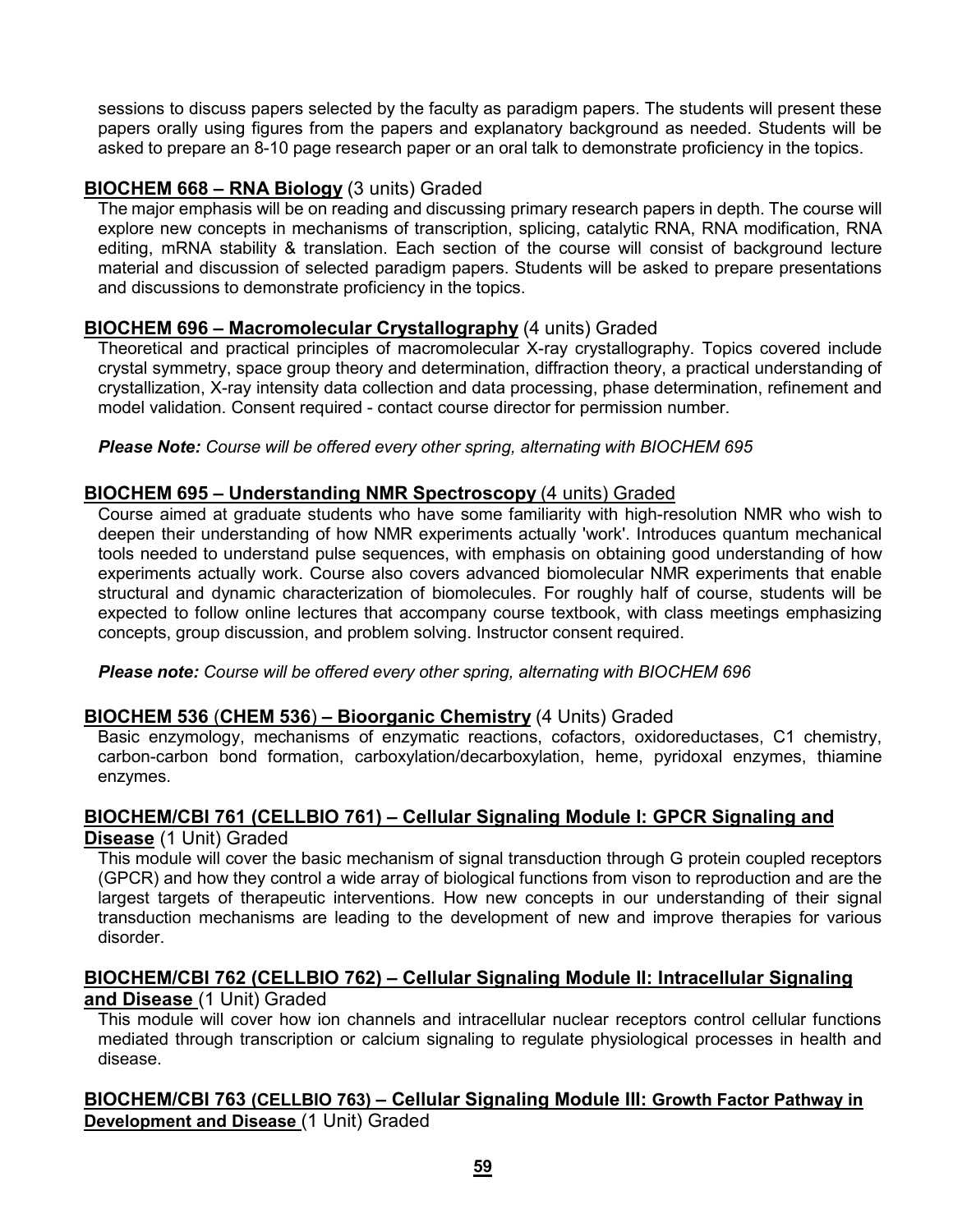The focus of this module is on signaling pathways induced by extracellular factors that regulate growth, survival, and development, and their deregulation in disease including cancer. Among the pathways covered are those regulated by ligand-activated Receptor Tyrosine Kinases, Wnt/beta-catenin signaling, Notch signaling, and Hedgehog signaling.

### <span id="page-59-0"></span>**Other Popular Spring Courses for Biochemistry Students**

### **SBB 546S – Structural Biology and Biophysics Seminar** (1 unit) Graded

Each week a student presents a paper on their research. Attendance is open to all graduate students, faculty and postdoctoral students who have an interest in structural biology. Required of all SBB certificate students.

### **CBB 511 – Journal Club/Research in Progress** (1 Unit)

A weekly series of discussions led by students that focus on current topics in computational biology. Topics of discussion may come from recent or seminar publications in computational biology or from research interests currently being pursued by students. First and second year CBB doctoral and certificate students are strongly encouraged to attend as well as any student interested in learning more about the new field of computational biology.

### **CBB 540 (STA 613) – Statistical Methods for Computational Biology** (3 Units) Graded

Methods of statistical inference and stochastic modeling with application to functional genomics and computational molecular biology. Topics include: statistical theory underlying sequence analysis and database searching; Markov models; elements of Bayesian and likelihood inference; multivariate highdimensional regression models, applied linear regression analysis; discrete data models; multivariate data decomposition methods (PCA, clustering, multi-dimensional scaling); software tools for statistical computing. Prerequisites: multivariate calculus, linear algebra and Statistics 611.

### **CBB 561 (COMPSCI 561) – Computational Sequence Biology** (3 Units) Graded

Introduction to algorithmic and computational issues in analysis of biological sequences: DNA, RNA, and protein. Emphasizes probabilistic approaches and machine learning methods, e.g. Hidden Markov models. Explores applications in genome sequence assembly, protein and DNA homology detection, gene and promoter finding, motif identification, models of regulatory regions, comparative genomics and phylogenetics, RNA structure prediction, post-transcriptional regulation. Prerequisites: basic knowledge algorithmic design (Computer Science 532 or equivalent), probability and statistics (Statistical Science 611 or equivalent), molecular biology (Biology 118 or equivalent). Alternatively, consent instructor.

### **CELLBIO 730 - Stem Cell Biology** (3 Units) Graded

The course is designed for first-year graduate students to learn the fundamentals of stem cell biology and to gain familiarity with current research in the field. The course will be presented in a lecture and discussion format based on the primary literature. Topics include: stem cell concepts, methodologies for stem cell research, embryonic stem cells, adult stem cells, cloning and stem cell reprogramming and clinical applications of stem cell research.

#### **CMB 640 (UPGEN 640) – Quantitative Approaches to Biological Problems: From Cartoon Models to System Behavior** (3 Units) Graded

This class is aimed at biologists who want to gain an appreciation of how mathematical approaches can supplement experimental approaches. We will teach you how to convert cartoon diagrams to differential equations, and re-familiarize you with some basic concepts from math and physics that help us develop a better intuition of how the world works. Then we will discuss how quantitative approaches can yield insights into how control systems behave. The class will use calculus at an elementary level and an occasional computer simulation, but we will focus more on concepts and applications.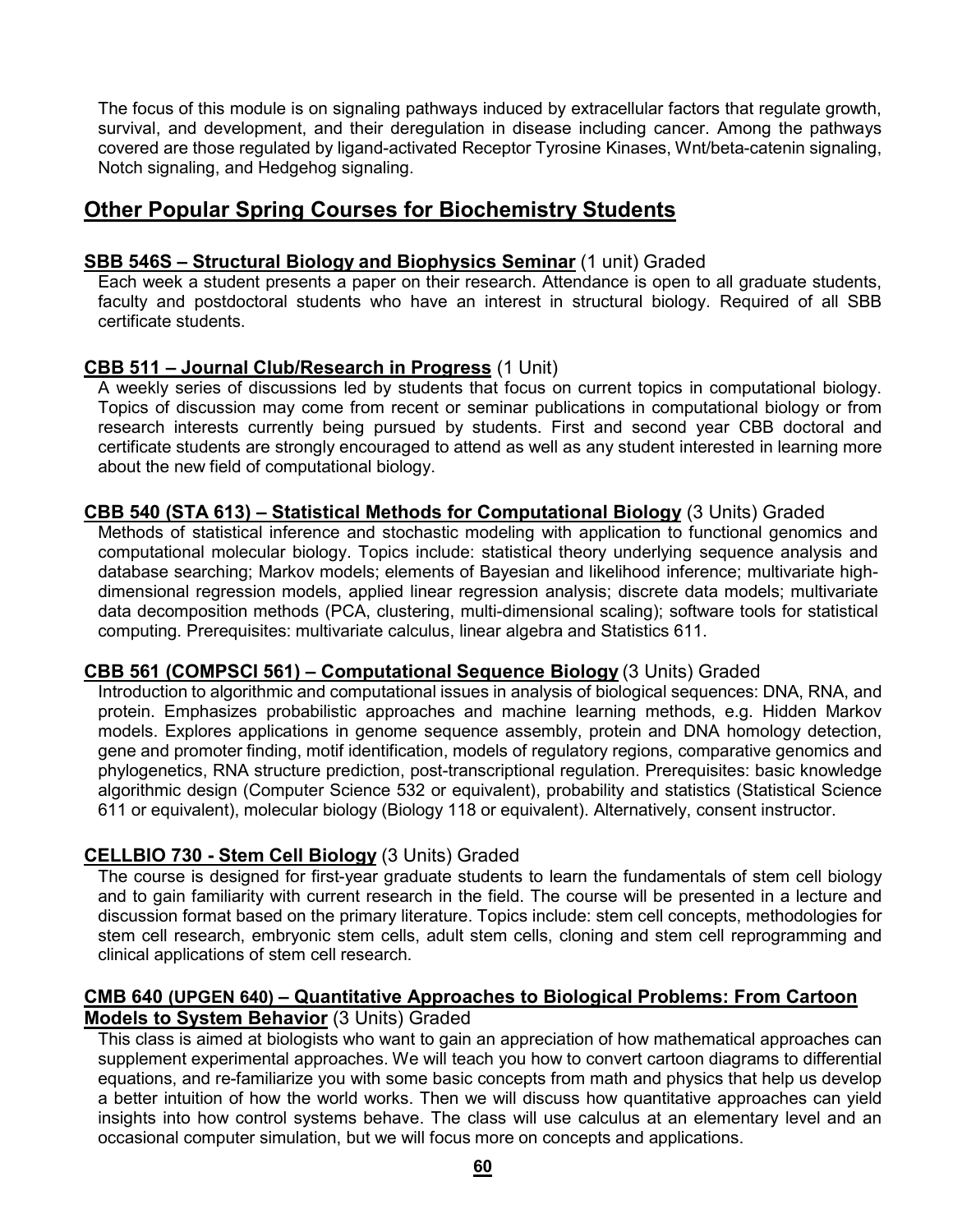#### **IMM 800 – Comprehensive Immunology** (3 Units) Graded

An intensive course in the biology of the immune system and the structure and function of its major components. In sectioned lectures, we will have leading experts to discuss with you, in depth, the major challenges, major discoveries, as well as major conflictions in listed areas of immunology. Specifically, we will focus on the evolution of our understandings: what was the original question, how it was approached and what is still missing to complete the picture. These lectures were largely split into three sections: T cell biology, B cell biology, and immune regulation. There will be three individual take-home exams and your final grade will be compiled with results from all three exams. This is a required course for students specializing in immunology. Consent of instructor required for registration.

### **MGM 552 – Virology** (3 Units) Graded

### **MGM 582 – Microbial Pathogenesis** (3 Units) Graded

Modern molecular genetic approaches to understanding the pathogenic bacteria and fungi. Underlying mechanisms of pathogenesis and host-parasite relationships that contribute to the infectious disease process.

### **MGM 732 (UPGEN 732) – Human Genetics** (3 Units) Graded

Topics include genetic mechanisms of disease (rare and common genetic risk variants, multi-factorial inheritance, epigenetics, cytogenetics), as well as disease-specific examples including neurogenetics, cancer genetics, pharmacogenetics, complex diseases and gene therapy. Lectures plus weekly discussion of assigned papers from the research literature. Prerequisites; UPG 778 or equivalent, and graduate status or consent of instructor.

#### **PATHOL 785 – Molecular Aspects of Disease** (3 Units) Graded

This course is based upon the study of the background, investigative method and recent advances in understanding the molecular basis of selected diseases, with an in-depth focus on a small number of diseases where defects are known at genetic or molecular levels.

#### **PATH 786 – Translational Aspects of Pathobiology** (3 Units) Graded

Translational Research in Pathobiology is an integrated multidisciplinary course designed to provide students with the necessary tools to understand the principle components of the research processes involving patients or materials obtained from a human source. This course reflects the Department of Pathology's unique Integration of traditional pathology research with experimental therapeutics in an environment that seeks to bridge the basic sciences and clinical medicine.

#### **PHARM 755 – Neurotoxicology** (3 units) Graded

Adverse effects of drugs and toxicants on the central and peripheral nervous system; target sites and pathophysiological aspects of neurotoxicity; factors affecting neurotoxicity, screening and assessment of neurotoxicity in humans; experimental methodology for detection and screening of chemicals for neurotoxicity.

#### **SBB 682T – Advanced Physical Biochemistry** (3 units) Graded

Transient kinetics, computational methods, multidimensional NMR, x-ray crystallography, and thermodynamics of association. Prerequisite: Structural Biology and Biophysics or consent of instructor. Tutorial – contact Course Director.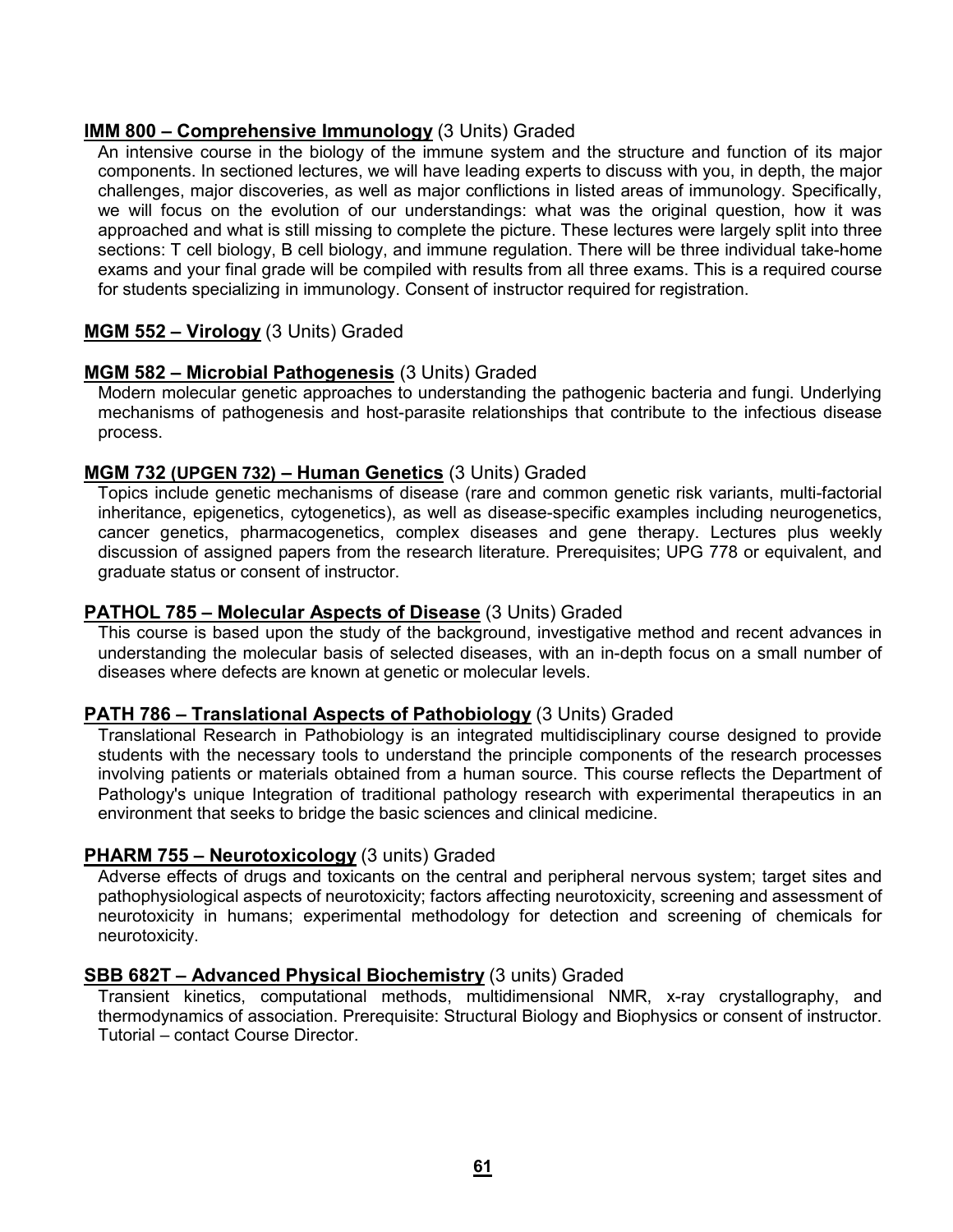# <span id="page-61-0"></span>**Appendix II The Duke Graduate Student Resources**

### **The Graduate School**

### **[Website](http://gradschool.duke.edu/)**

The overall mission of the Graduate School is to provide research-based training that will help you learn the analytical skills to become future leaders in a wide variety of professions. Although many of our graduates enter academia, the education you will obtain is intended to be applicable to any job that involves the discovery, creative application, and teaching of new knowledge. The Graduate School exists in large measure to support the research and educational missions of faculty interested in the frontiers of knowledge, and, in so doing, to advocate for the primacy of scholarship throughout the University.

### **Office of the Dean**

- Serves as the senior administrator in The Graduate School
- Is responsible for all policies and procedures in the graduate programs

### **Dr. Paula D. McClain**

*Dean of the Graduate School & Vice Provost*

Senior administrator in the Graduate School. Responsible for all policies and procedures in the Graduate Programs.

Tel: (919) 681-1560

Read The Dean's [Message](https://gradschool.duke.edu/about/deans-welcome) and see the Graduate School [Organizational](http://gradschool.duke.edu/sites/default/files/documents/duke_graduate_school_org_chart.pdf) Chart

### **Graduate Student Affairs (GSA)**

### **[Website](https://gradschool.duke.edu/student-life/tell-us-what-you-need)**

The GSA Collaborates with graduate departments, student organizations, and other administrative units to provide services that enhance the academic, social, personal, and cultural needs of graduate students. They also provide support services that address the specific needs of a diverse student body. Email the [GSA.](mailto:grad-gsa@duke.edu)

### **Office of Academic Affairs**

### **[Website](http://gradschool.duke.edu/academics/programs.php)**

The Office of Academic Affairs is responsible for academic and program administration, including:

- Defining and interpreting all Graduate School academic policies, procedures, and regulations, particularly time limitations, forming examination/advisory committees, and disciplinary matters
- Establishing criteria for new academic degrees or certificate programs with the Executive Committee of the Graduate Faculty (ECGF)
- Coordinating internal and external program reviews to ensure academic quality and maintain accreditation
- Providing training in Responsible Conduct of Research (RCR) for all doctoral students
- Offering courses, workshops, and programs in Teaching and Technology in collaborations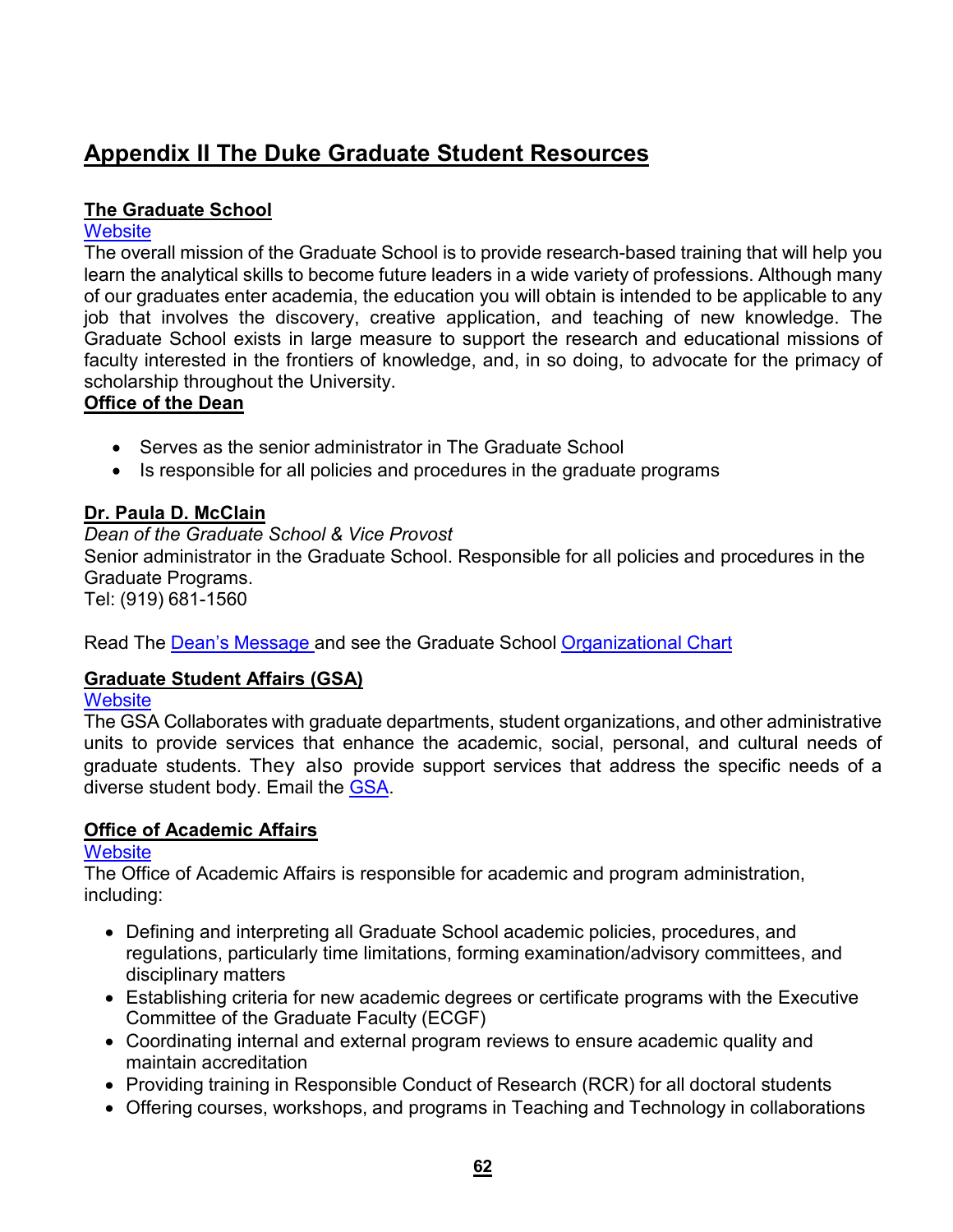with the Center for Instructional Technology

- Managing the English for International Students (EIS) program
- Providing general academic advising for students seeking help outside their degree program
- Participating in national initiatives and/or research projects to identify 'best practices' in graduate education.
- •

### **More Information**

Graduate School Student [Handbook](http://gradschool.duke.edu/node/538) [Graduate School Academic Policies and Forms](https://gradschool.duke.edu/academics/academic-policies) [Childcare Subsidies](https://gradschool.duke.edu/financial-support/child-care-subsidy)

#### **Dr. John Klingensmith**

#### *Associate Dean for Academic Affairs*

Dr. Klingensmith is responsible for administration of the academic regulations of the Graduate School, particularly those involving time limitations, forming examination/advisory committees, and all disciplinary matters. He also serves as general academic advisor for students outside their own graduate degree programs.

[Email](mailto:john.klingensmith@duke.edu) and Tel: (919) 681-1559

### **Offices of Finance & Administration**

#### **[Website](https://gradschool.duke.edu/about/staff-directory#finadmin)**

The **Office of Finance & Administration** is responsible for all aspects of Graduate School financial management, admissions, student record keeping, degree requirement auditing, and other administrative functions such as human resource management, payroll, and facilities management.

### **Shanna Fitzpatrick**

*Associate Dean for Finance and Administration* [Email](mailto:shanna.fitzpatrick@duke.edu) and Tel: (919) 681-3249

### **The Office of Budgets & Finance**

### **[Website](https://gradschool.duke.edu/about/staff-directory#budget)**

Oversees the payments of all institutional fellowship awards and payments from federal financial aid programs and national fellowships. They also help students obtain their education with little financial stress while adhering to the guidelines and policies set forth by the University, government agencies, and funding institutions. The office has an open-door policy and places a high value on customer service.

### **Iryna Merenbloom**

Assistant Dean, Budgets and Finance [Email](mailto:iryna.merenbloom@duke.edu) and Tel: (919) 684-1555

### **Caroline Morris**

Fellowship Coordinator [Email](mailto:caroline.morris@duke.edu) and Tel: (919) 681-4665

### **Office of Admissions**

### **[Website](http://gradschool.duke.edu/admissions)**

The Graduate School Office of Admissions develops the graduate school policies and procedures. The office also communicates with applicants regarding requirements, application status, and final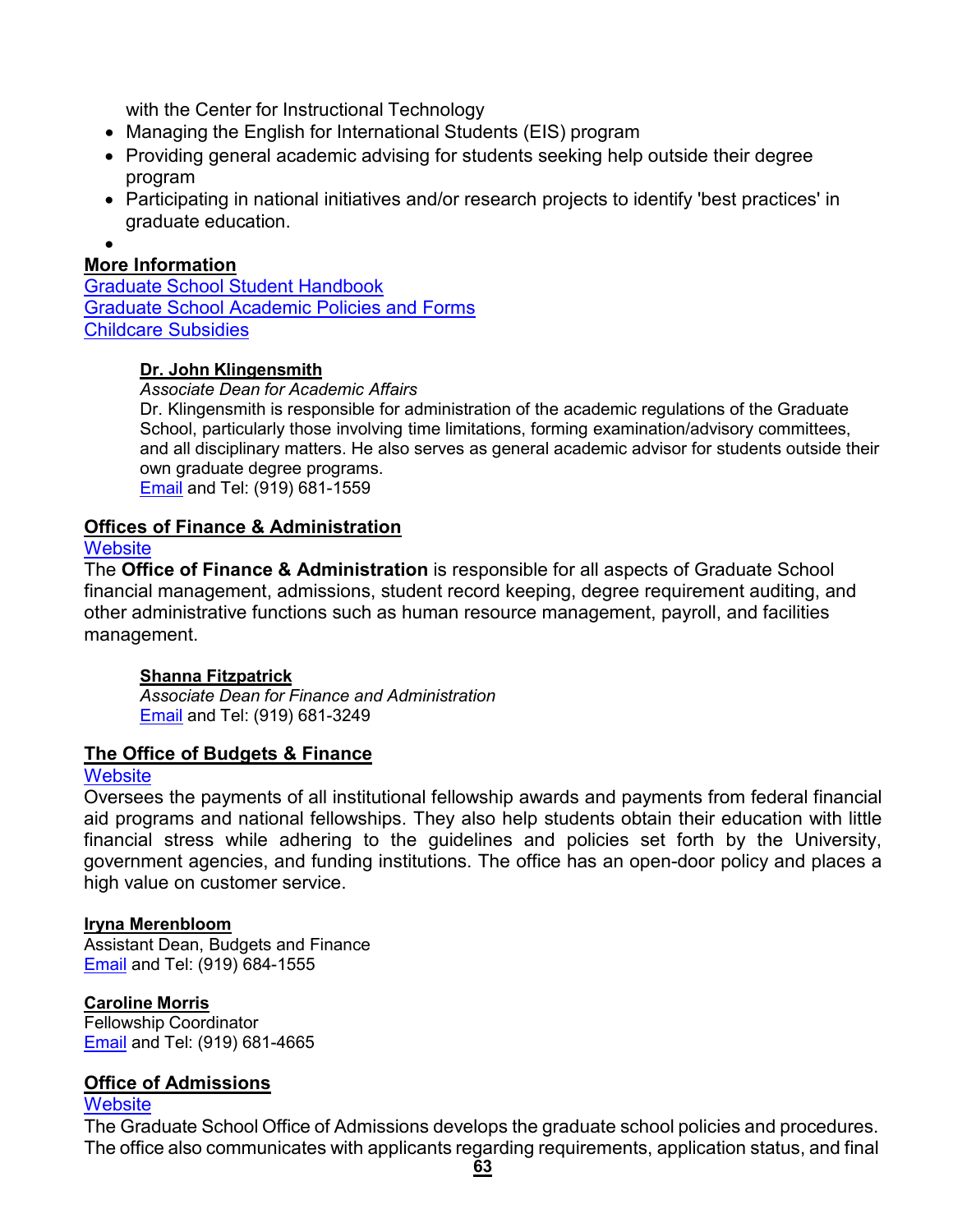admissions decisions and handles issues related to the preparation of visa documents for incoming international students.

**Office of Admissions [Contact](https://gradschool.duke.edu/admissions/contact-admissions) Form** 

**Nancy Wines** Progam Coordinator [Email](mailto:nancy.wines@duke.edu) and Tel: (919) 668-0424

- Develops, edits, and manages admissions communications
- Communicates final admissions decisions to applicants
- Responds to prospect, applicant, and admitted student inquiries
- Matriculates admitted students

### **Tyler Read**

Communications Specialist [Email](mailto:tyler.read@duke.edu) and Tel: (919) 684-5737

- Develops, edits, and manages admissions communications
- Communicates final admissions decisions to applicants
- Responds to prospect, applicant, and admitted student inquiries
- Matriculates admitted students

### **[Office of the University Registrar](http://www.registrar.duke.edu/)**

#### **[Website](http://www.registrar.duke.edu/)**

The Duke University Office of the University Registrar supports the overall educational goals of the university and facilitates the educational process by providing:

- A welcoming and encouraging service environment, in person and via other modes of contact
- Accurate and timely processing of data related to course offerings, registration, and academic records
- Support and advice regarding academic policies and procedures
- Data to a variety of constituents, in support of the academic decision-making process
- Security and privacy for the university's academic records, including advice and training for faculty and staff on privacy issues
- Leadership in the areas of technological development as related to student administrative services and systems

[Email](mailto:%20registrar@duke.edu) and Tel: (919) 684-2813

### **Bursar's Office**

### **[Website](http://finance.duke.edu/bursar/)**

The Bursar's Office assists students with their bursar accounts and functions as a depository for the University's departments. The office mails statements to students, manages the collection of the student receivables, and records departmental deposits.

[Email](mailto:bursar@duke.edu) and Tel (919) 684-3531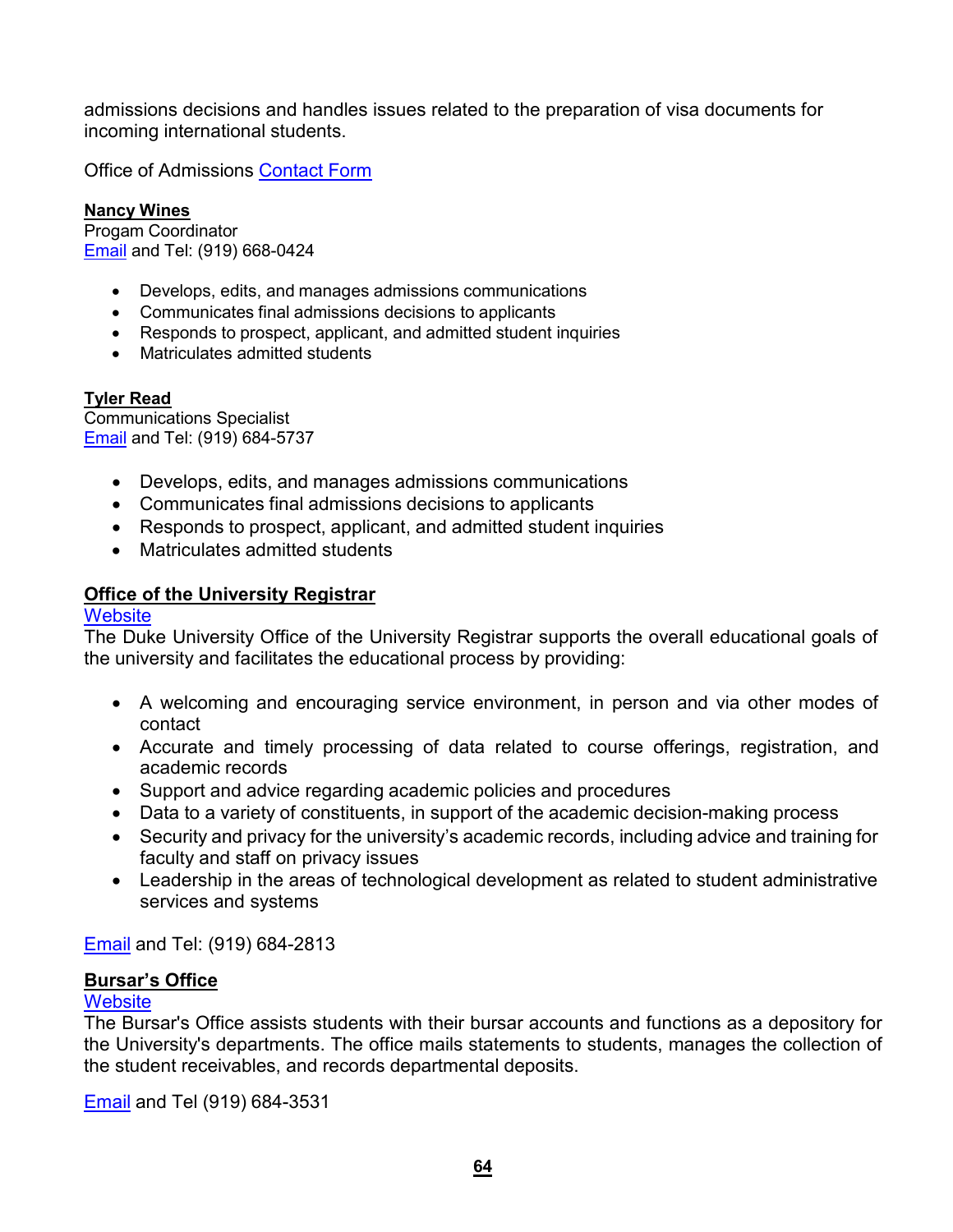# <span id="page-64-0"></span>**Appendix III Certificate in College Teaching**

### **Certificate in College Teaching (CCT)**

### **[Website](http://gradschool.duke.edu/professional-development/programs/certificate-college-teaching)**

This university-wide teaching certificate program is for enrolled PhD students in any department or program of study. This program makes use of departmental training and resources as well as Graduate School programming. The Certificate in College Training will appear on the transcript of PhD students who complete its requirements as an officially endorsed Duke University Graduate School certificate; it is being offered in order to recognize and validate professional development activities undertaken by PhD students and add competitiveness and value to PhDs awarded to Duke graduate students. The program requirements take about a year to complete, but that may vary as opportunities for gaining teaching experience vary across departments. CCT work may be done alongside other classes, research, or work on a dissertation, and should not significantly interfere with their timely completion. After applying to the CCT program, the program director will meet with the student to go over the requirements and completion timeline.

Certificate in College Teaching (CCT) Requirements

### **Coursework**

### **[Website](http://gradschool.duke.edu/node/545)**

Participants should successfully complete two courses in college teaching. This can include any combination of Graduate School and/or discipline specific pedagogy courses offered by a Department or Program. You can complete the coursework requirement at any time, either before or after enrolling as a CCT participant. Ideally, you would take the courses immediately before or in conjunction with your teaching experience.

### **1. Teaching Experience & Observation**

### **[Website](http://gradschool.duke.edu/node/552)**

Participants should have at least one semester in a formal teaching role that takes place **after** enrolling in the CCT program (i.e. previous teaching experience is not applicable.)

### **A formal instructional role can include the following:**

- Being the instructor of record of a class
- Being an officially designated TA who leads a discussion, lab or recitation section that meets regularly (at least four times) throughout the semester with you as the primary leader/facilitator of those meetings
- Being a guest lecturer on at least four separate sessions, each at least an hour long, in the same term or semester and working with that course's instructor of record
- Other types of teaching experience approved by the CCT program director before the term in which it occurs.

•

### **A formal instructional role does not include the following:**

- Being a guest lecturer in a class where the instructional contact is less than four contact hours spread out through the term (e.g., two guest lectures in the week a lecturing professor is at a conference would not qualify)
- Teaching assistantships limited to grading, office hours, or administrative tasks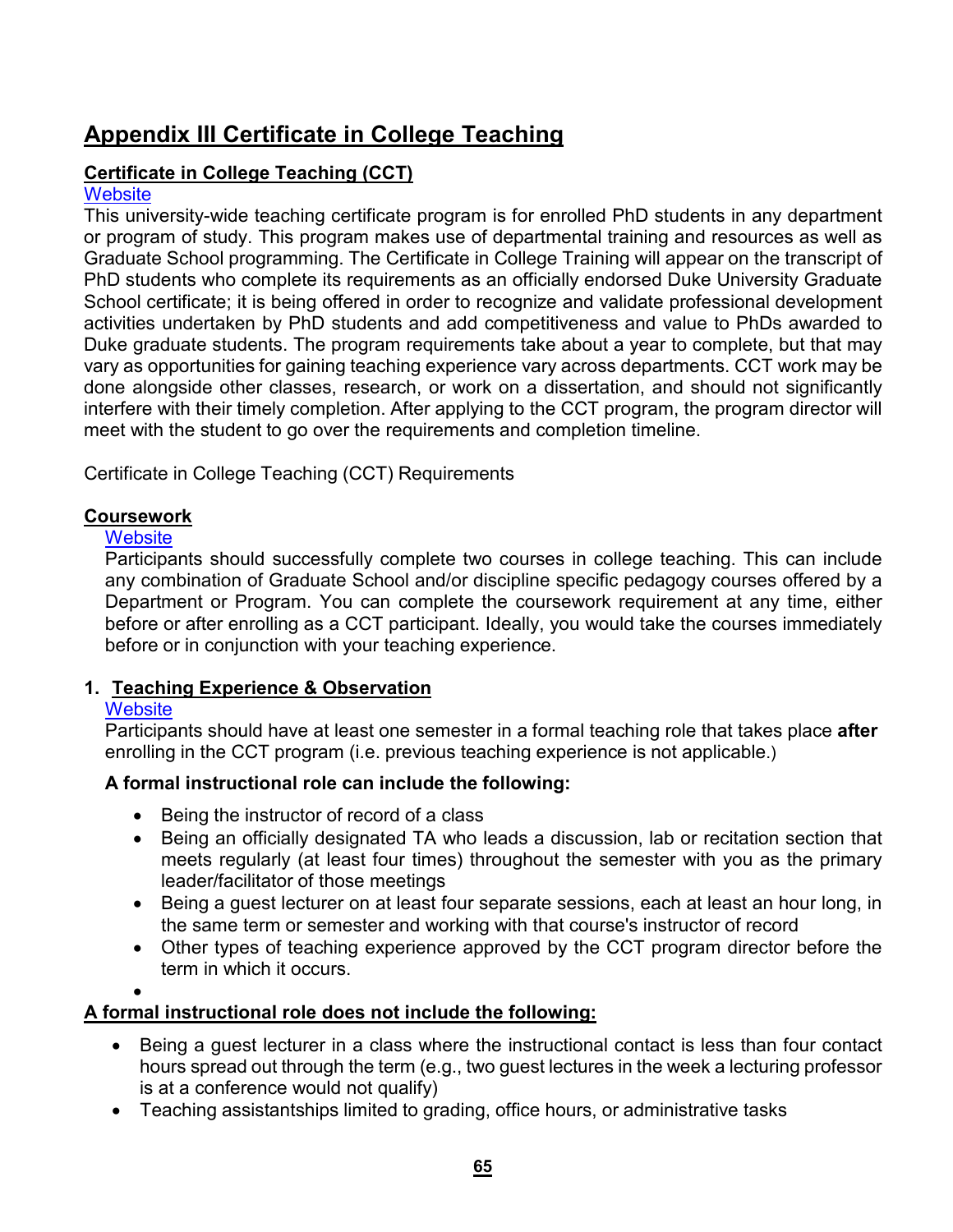### **2. Online Teaching Portfolio**

### **[Website](https://gradschool.duke.edu/professional-development/programs/certificate-college-teaching/online-teaching-portfolio)**

Your portfolio should be appropriate for use in a job search and can be completed after the other CCT requirements, to give you materials to create your portfolio. It can be created in any web authoring tool you're comfortable using (Word Press, Dreamweaver, Google Sites, etc.) and may include a current CV, a teaching statement and other materials as appropriate to the student's discipline. A number of Duke PhD student portfolios can be found on the [GS 760](http://gradschool.duke.edu/professional-development/programs/certificate-in-college-teaching/courses/gs-760) [website.](http://gradschool.duke.edu/professional-development/programs/certificate-in-college-teaching/courses/gs-760)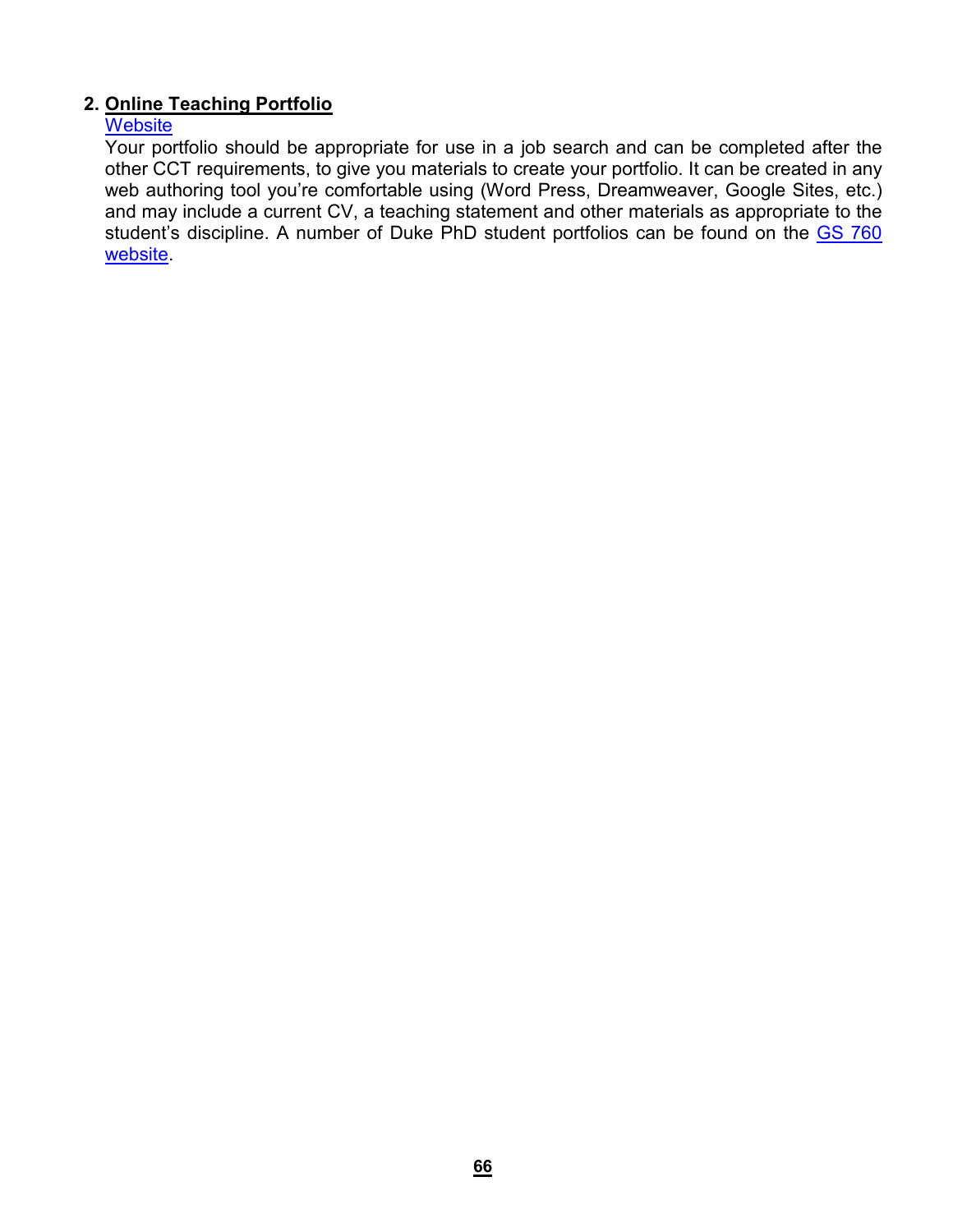# <span id="page-66-0"></span>**Appendix IV. Individual Development Plan (IDP)**

We encourage all students to complete an IDP as soon as possible in their graduate career. We suggest that students with their mentor use the AAAS online [tool](http://myidp.sciencecareers.org/?adobe_mc=MCMID%3D05168945038373430124069971705128424535%7CMCORGID%3D242B6472541199F70A4C98A6%2540AdobeOrg%7CTS%3D1638375877http%3A//myidp.sciencecareers.org/%3Fadobe_mc%3DMCMID%3D05168945038373430124069971705128424535%7CMCORGID%3D242B6472541199F70A4C98A6%2540AdobeOrg%7CTS%3D1638375877) as a communication tool and springboard to assess their areas of interest and develop an initial plan. The plan is expected to change over their time.

Students draft a plan or an outline of a plan and select and contact a Career Planning Faculty Mentor. The Career Mentor should be familiar with their skills, personality, and interests (i.e. their Thesis Advisor or Committee member). **Each year the student can meet and consult with their Career Mentor either individually, or at their annual meeting with their committee regarding their IDP.** The contents of these meetings may be held confidentially, at the request of the student. In many cases, students find it beneficial to discuss their IDP (or elements of it) at their Annual Committee meeting.

The IDP maps out your general path and helps match skills and strengths to your career choices. It is a living document, since needs and goals will almost certainly evolve. The aim is to build upon current strengths and skills by identifying areas for development and providing a way to address these. **The IDP objectives encourage students to:**

- 1. Reflect on their training and career goal
- 2. Self-assess their skills and competencies
- 3. Discuss their goals and competencies with their mentor
- 4. Develop short- and long-term training goals

### **Rubric Questions**

### *What are your career goals?*

*What are your strengths and weaknesses?*

- *Ability to design and plan experiments to address questions and test models*
- *Technical/bench skills*
- *Ability to analyze data and interpret results*
- *Ability to work independently*
- *Ability to complete projects*
- *Command of the literature in your field*
- *Creativity and vision*
- *Writing skills*
- *Oral communication skills*
- *Personnel management skills*
- *Teaching skills*

*How can you hone your skills for you career option(s)?*

*What are your 1-month goals, 6-month goals, and 1-year goals, in terms of experiments, learning analysis strategies, writing papers, writing grants, attending meetings, teaching, mentoring undergraduates, etc.?*

### **Step 1. Conduct a Self-Assessment**

• Assess your skills, strengths, and areas that need development. (*See Assessment Tools*)